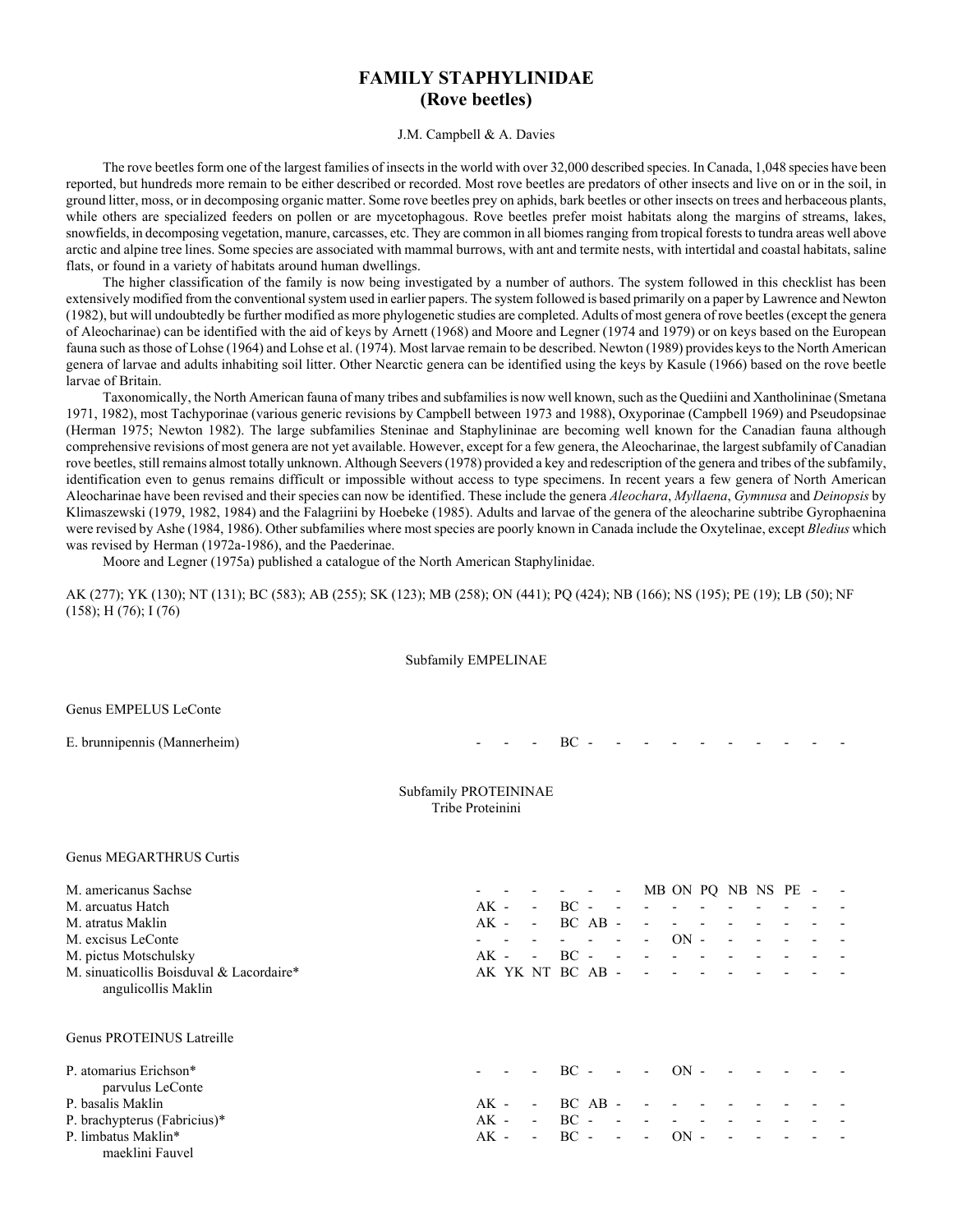#### Subfamily OMALIINAE Tribe Eusphalerini

#### Genus EUSPHALERUM Kraatz Anthobium auct.

# (Subgenus EUSPHALERUM s.str.)

| E. convexum (Fauvel)<br>E. fenyesi Bernhauer<br>E. pothos (Mannerheim)<br>dimidiatum (Melsheimer)<br>E. rugulosum (Maklin)<br>E. segmentarium (Maklin)<br>E. torquatum (Marsham)+ |                | $AK -$<br>$AK -$<br>$AK -$ | $\overline{a}$ | $\overline{\phantom{a}}$<br>$\blacksquare$ |                                                             | BC AB -<br>BC AB -      |                                                              | $\overline{\phantom{a}}$<br>$\sim$       |                                     |                | ON PQ NB NS -<br>MB ON PQ NB NS -<br>ON PQ NB NS - |  | $\overline{\phantom{a}}$ | NF<br>NF<br>NF<br>$\overline{\phantom{0}}$<br><b>NF</b> |
|-----------------------------------------------------------------------------------------------------------------------------------------------------------------------------------|----------------|----------------------------|----------------|--------------------------------------------|-------------------------------------------------------------|-------------------------|--------------------------------------------------------------|------------------------------------------|-------------------------------------|----------------|----------------------------------------------------|--|--------------------------|---------------------------------------------------------|
| (Subgenus ONIBATHUM Tottenham)                                                                                                                                                    |                |                            |                |                                            |                                                             |                         |                                                              |                                          |                                     |                |                                                    |  |                          |                                                         |
| E. californicum (Fauvel)<br>E. farrarae Hatch<br>E. grayae Hatch<br>E. swauki Hatch                                                                                               |                | $AK -$                     | $\overline{a}$ | $\Box$                                     | $BC -$<br>$BC -$<br>$BC -$                                  | BC AB -                 | $\overline{\phantom{a}}$<br>$\overline{\phantom{a}}$         | $\overline{\phantom{a}}$                 |                                     |                |                                                    |  |                          |                                                         |
|                                                                                                                                                                                   | Tribe Omaliini |                            |                |                                            |                                                             |                         |                                                              |                                          |                                     |                |                                                    |  |                          |                                                         |
| Genus ACRULIA C.G. Thomson                                                                                                                                                        |                |                            |                |                                            |                                                             |                         |                                                              |                                          |                                     |                |                                                    |  |                          |                                                         |
| A. crenulata (Hatch)<br>A. tumidula (Maklin)                                                                                                                                      |                | $AK -$<br>$AK -$           |                | $\sim$                                     | $BC -$<br>$BC -$                                            |                         |                                                              |                                          |                                     |                |                                                    |  |                          |                                                         |
| Genus PYCNOGLYPTA C.G.Thomson<br>Key to North American species: Campbell (1983b)                                                                                                  |                |                            |                |                                            |                                                             |                         |                                                              |                                          |                                     |                |                                                    |  |                          |                                                         |
| P. aptera Campbell<br>P. lurida (Gyllenhal)*                                                                                                                                      |                |                            |                | AK YK NT -                                 |                                                             | $\sim$                  |                                                              | $MB -$<br>SK MB ON PQ NB NS -            |                                     |                | PO NB NS -                                         |  | LB NF                    |                                                         |
| Genus ELONIUM Leach<br>Acrolocha C.G.Thomson                                                                                                                                      |                |                            |                |                                            |                                                             |                         |                                                              |                                          |                                     |                |                                                    |  |                          |                                                         |
| E. diffusum (Fauvel)<br>E. exsculptum (Maklin)<br>E. fractum (Fauvel)<br>E. helferi (Steel)<br>E. leechi Hatch<br>E. minutum (Olivier)*<br>E. rugosum (Hatch)                     |                |                            | $\overline{a}$ | $\blacksquare$<br>$\blacksquare$<br>$\Box$ | $\omega_{\rm{max}}$<br>$BC -$<br>$BC -$<br>$BC -$<br>$BC -$ | BC AB -<br>$\mathbf{r}$ | $\blacksquare$<br>$\overline{a}$<br>$\overline{\phantom{a}}$ | $\mathbf{r}$<br>$\overline{a}$<br>$\Box$ | MB ON -<br>$\overline{\phantom{a}}$ | $\overline{a}$ | ON PQ NB NS -                                      |  |                          | NF<br>$\overline{a}$<br>$\overline{a}$                  |
| Genus HAPALARAEA C.G.Thomson<br>Phyllodrepa C.G.Thomson                                                                                                                           |                |                            |                |                                            |                                                             |                         |                                                              |                                          |                                     |                |                                                    |  |                          |                                                         |
| H. angustior Hatch                                                                                                                                                                |                |                            |                |                                            | $BC -$                                                      |                         |                                                              |                                          |                                     |                |                                                    |  |                          |                                                         |

| H. caseyi (Bernhauer $& Schubert$ ) |  | - - - BC - - - - - - - - - - -       |  |  |  |  |  |
|-------------------------------------|--|--------------------------------------|--|--|--|--|--|
| pacifica (Casey)                    |  |                                      |  |  |  |  |  |
| H. floralis (Paykull)+              |  | $- - - BC AB - MB ON PQ - NS - - NF$ |  |  |  |  |  |
| H. hamata (Fauvel)                  |  | - - - $BC -$ - $MB ON PQ - NS -$ - - |  |  |  |  |  |
| H. humerosa (Fauvel)                |  |                                      |  |  |  |  |  |
| H. humilis (Maklin)                 |  | AK - - BC - - - - - - - - - - -      |  |  |  |  |  |
| H. longula (Maklin)                 |  | $AK - - BC - - - - - - - - - - - -$  |  |  |  |  |  |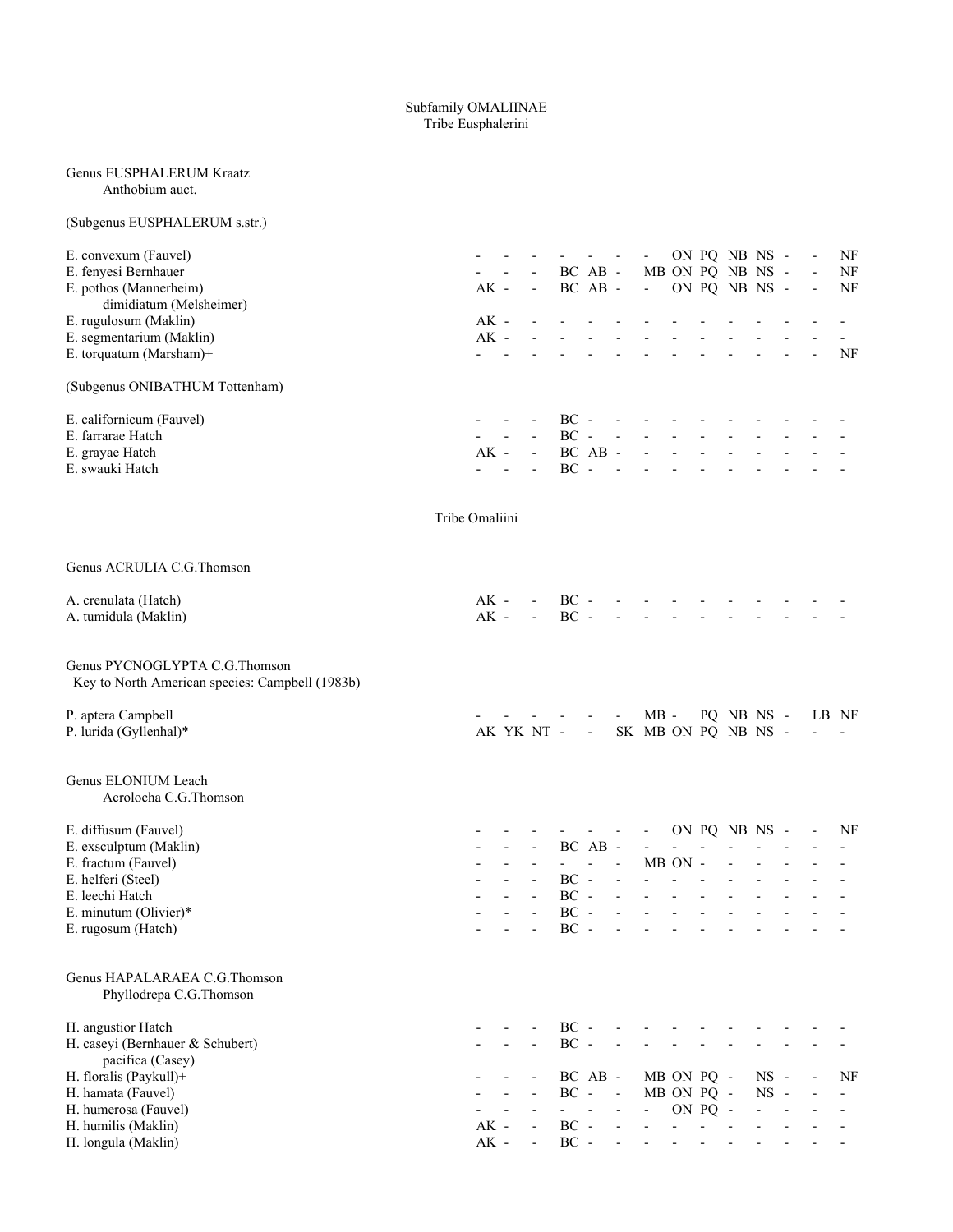| H. megarthroides (Fauvel)<br>H. strigipennis (Maklin)      |                                                                     | $AK -$ |      |                              |              | BC AB    |                |                                    |         |         |             |                |       |    |
|------------------------------------------------------------|---------------------------------------------------------------------|--------|------|------------------------------|--------------|----------|----------------|------------------------------------|---------|---------|-------------|----------------|-------|----|
| Genus OMALIUM Gravenhorst<br>Ochthexenus Motschulsky       |                                                                     |        |      |                              |              |          |                |                                    |         |         |             |                |       |    |
| O. algarum Casey                                           |                                                                     |        |      |                              | $BC -$       |          |                |                                    |         |         |             |                |       |    |
| fucicola Casey                                             |                                                                     |        |      |                              |              |          |                |                                    |         |         |             |                |       |    |
| O. callosum Maklin<br>O. excavatum Stephens+               |                                                                     | $AK -$ |      |                              |              |          |                |                                    | PQ      |         |             |                |       |    |
| O. flavidum Hamilton                                       |                                                                     |        |      |                              |              |          |                |                                    | ON PQ - |         |             |                |       |    |
| O. foraminosum Maklin*                                     |                                                                     |        |      |                              |              |          |                | AK YK NT BC AB SK MB ON PQ -       |         |         |             |                |       |    |
| O. oxyacanthae Gravenhorst+                                |                                                                     |        |      |                              |              | $\gamma$ |                |                                    |         |         |             |                |       |    |
| O. plagiatum Mannerheim                                    |                                                                     | $AK -$ |      |                              |              |          |                |                                    |         |         |             |                |       |    |
| O. repandum Erichson                                       |                                                                     |        |      |                              |              |          |                |                                    | $PQ -$  |         |             |                |       |    |
| O. rivulare (Paykull)+                                     |                                                                     | $AK -$ |      |                              | $BC -$       |          | $\blacksquare$ | $\overline{\phantom{a}}$           | ON PQ - |         | $_{\rm NS}$ | $\overline{a}$ |       | NF |
| Genus PHLOEONOMUS Heer                                     |                                                                     |        |      |                              |              |          |                |                                    |         |         |             |                |       |    |
| (Subgenus PHLOEOSTIBA C.G.Thomson)                         |                                                                     |        |      |                              |              |          |                |                                    |         |         |             |                |       |    |
| P. lapponicus (Zetterstedt)*<br>argus LeConte              |                                                                     |        |      |                              |              |          |                | AK YK NT BC AB SK MB ON PQ NB NS - |         |         |             |                | LB NF |    |
| (Subgenus PHLOEONOMUS s.str.)<br>(Distemmus LeConte)       |                                                                     |        |      |                              |              |          |                |                                    |         |         |             |                |       |    |
| P. flavipennis (Maklin)                                    |                                                                     | $AK -$ |      |                              |              |          |                |                                    |         |         |             |                |       |    |
| P. pusillus (Gravenhorst)*                                 |                                                                     | $AK -$ |      | $\qquad \qquad \blacksquare$ |              | BC AB -  |                | $\overline{\phantom{a}}$           | ON PQ - |         | $NS -$      |                |       | NF |
| laesicollis (Maklin)                                       |                                                                     |        |      |                              |              |          |                |                                    |         |         |             |                |       |    |
| P. suffusus (Casey)                                        |                                                                     | $AK -$ |      |                              |              |          |                |                                    |         |         |             |                |       |    |
| Genus MICRALYMMA Westwood<br>Key to species: Bocher (1988) |                                                                     |        |      |                              |              |          |                |                                    |         |         |             |                |       |    |
| M. brevilingue Schiodte*                                   |                                                                     |        |      | AK YK NT -                   |              |          |                |                                    |         |         |             |                |       |    |
| dicksoni Maklin                                            |                                                                     |        |      |                              |              |          |                |                                    |         |         |             |                |       |    |
| M. marinum (Strom)*<br>stimpsoni LeConte                   |                                                                     |        |      |                              |              |          |                |                                    |         | PQ NB - |             |                |       | NF |
|                                                            | Tribe Coryphiini<br>Key to North American species: Campbell (1978c) |        |      |                              |              |          |                |                                    |         |         |             |                |       |    |
| Genus CORYPHIUM Stephens<br>Occiephelinus Hatch            |                                                                     |        |      |                              |              |          |                |                                    |         |         |             |                |       |    |
| C. arizonense (Bernhauer)                                  |                                                                     |        |      |                              | $- - BC -$   |          |                |                                    |         |         |             |                |       |    |
| C. brunneum (Hatch)                                        |                                                                     |        |      |                              | $- - BC -$   |          |                |                                    |         |         |             |                |       |    |
| C. hyperboreum (Maklin)*                                   |                                                                     |        |      |                              | $AKYK - - -$ |          |                |                                    |         |         |             |                |       |    |
| C. nigrum Campbell                                         |                                                                     |        |      |                              |              |          |                | $     PQ -$                        |         |         | $NS -$      |                |       |    |
| Genus SUBHAIDA Hatch                                       |                                                                     |        |      |                              |              |          |                |                                    |         |         |             |                |       |    |
| S. ingrata (Hatch)                                         |                                                                     |        | AK - |                              | $- BC AB -$  |          |                |                                    |         |         |             |                |       |    |
| S. monticola Campbell                                      |                                                                     |        |      |                              |              | $AB -$   |                |                                    |         |         |             |                |       |    |
| Genus HOLOBOREAPHILUS Campbell                             |                                                                     |        |      |                              |              |          |                |                                    |         |         |             |                |       |    |

H. nordenskioeldi (Maklin)\* <br>AK YK NT - - - MB - PQ - - - - -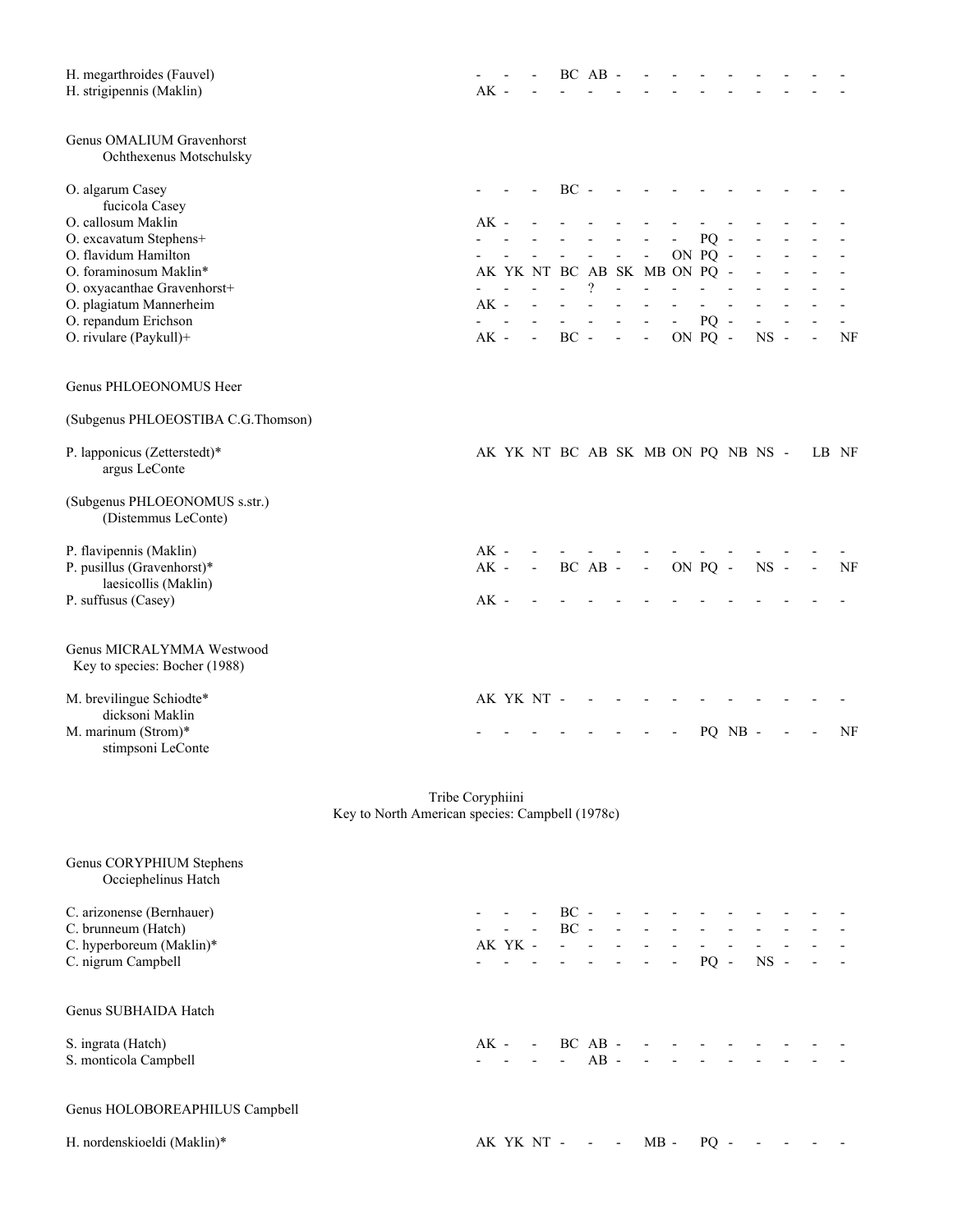# Genus BOREAPHILUS C.R.Sahlberg

| B. henningianus C.R.Sahlberg*<br>americanus Notman                                                   |                    |      | AK YK - |                          |                  | $\sim$ $  -$ |            |                                    |            | MB ON PO NB -            |                |                          |        |    |
|------------------------------------------------------------------------------------------------------|--------------------|------|---------|--------------------------|------------------|--------------|------------|------------------------------------|------------|--------------------------|----------------|--------------------------|--------|----|
|                                                                                                      | Tribe Anthophagini |      |         |                          |                  |              |            |                                    |            |                          |                |                          |        |    |
| Genus BRATHINUS LeConte<br>Key to species: Frank et al. (1987)                                       |                    |      |         |                          |                  |              |            |                                    |            |                          |                |                          |        |    |
| B. nitidus LeConte<br>B. varicornis LeConte                                                          |                    |      |         |                          |                  |              |            | $\overline{\phantom{a}}$           |            | PQ NB NS -<br>ON PQ NB - |                |                          |        | NF |
| Genus ACIDOTA Stephens<br>Key to North American species: Campbell (1982a)                            |                    |      |         |                          |                  |              |            |                                    |            |                          |                |                          |        |    |
| A. crenata (Fabricius)*<br>seriata LeConte                                                           |                    | AK - |         | $\overline{\phantom{a}}$ |                  |              |            | BC AB SK MB ON PQ NB NS PE LB NF   |            |                          |                |                          |        |    |
| A. subcarinata Erichson<br>A. quadrata (Zetterstedt)*<br>frankenhaeuseri Maklin<br>patruelis Leconte |                    |      |         |                          | AK YK NT BC AB - |              |            |                                    | MB ON PQ - | ON PQ NB NS -            | $\blacksquare$ |                          | $LB -$ | NF |
| Genus OLOPHRUM Erichson<br>Lathrium LeConte<br>Key to North American species: Campbell (1983a)       |                    |      |         |                          |                  |              |            |                                    |            |                          |                |                          |        |    |
| O. boreale (Paykull)*<br>helleni Scheerpeltz<br>nigropiceum Motschulsky<br>quesneli Hatch            |                    |      |         |                          | AK YK NT BC AB - |              |            | $MB -$                             | $PQ -$     |                          |                |                          |        |    |
| O. consimile (Gyllenhal)*<br>limbatum Maklin<br>marginatum (Kirby)<br>parvulum Maklin                |                    |      |         |                          |                  |              |            | AK YK NT BC AB SK MB ON PQ NB NS - |            |                          |                |                          |        | NF |
| O. latum Maklin*<br>O. obtectum Erichson                                                             |                    |      |         | AK YK NT -               |                  |              |            | $\overline{\phantom{a}}$           | ON PQ -    |                          |                |                          |        |    |
| emarginatum Erichson<br>rotundicolle (Say)                                                           |                    |      |         |                          |                  |              |            |                                    |            |                          |                |                          |        |    |
| O. rotundicolle (C.R.Sahlberg)*<br>convexicolle LeConte<br>convexum Maklin                           |                    |      |         |                          |                  |              |            | AK YK NT BC AB SK MB ON PQ -       |            |                          | $NS -$         |                          |        | NF |
| Genus ARPEDIUM Erichson<br>Key to North American species: Campbell (1984a)                           |                    |      |         |                          |                  |              |            |                                    |            |                          |                |                          |        |    |
| A. cribratum Fauvel<br>angulare Fauvel<br>columbiense Hatch                                          |                    |      |         |                          | $BC -$           |              | $\sim$ $-$ | MB ON PQ NB NS -                   |            |                          |                |                          | LB NF  |    |
| Genus EUCNECOSUM Reitter<br>Revelstokea Hatch<br>Key to North American species: Campbell (1984a)     |                    |      |         |                          |                  |              |            |                                    |            |                          |                |                          |        |    |
| E. brachypterum (Gravenhorst)*<br>beringense (Van Dyke)                                              |                    |      |         | AK YK NT -               |                  |              |            | $MB -$                             |            |                          |                |                          |        |    |
| E. brunnescens (J.Sahlberg)*                                                                         |                    |      |         |                          | AK YK NT BC AB - |              |            |                                    | MB ON PQ - |                          |                | $\overline{\phantom{a}}$ | $LB -$ |    |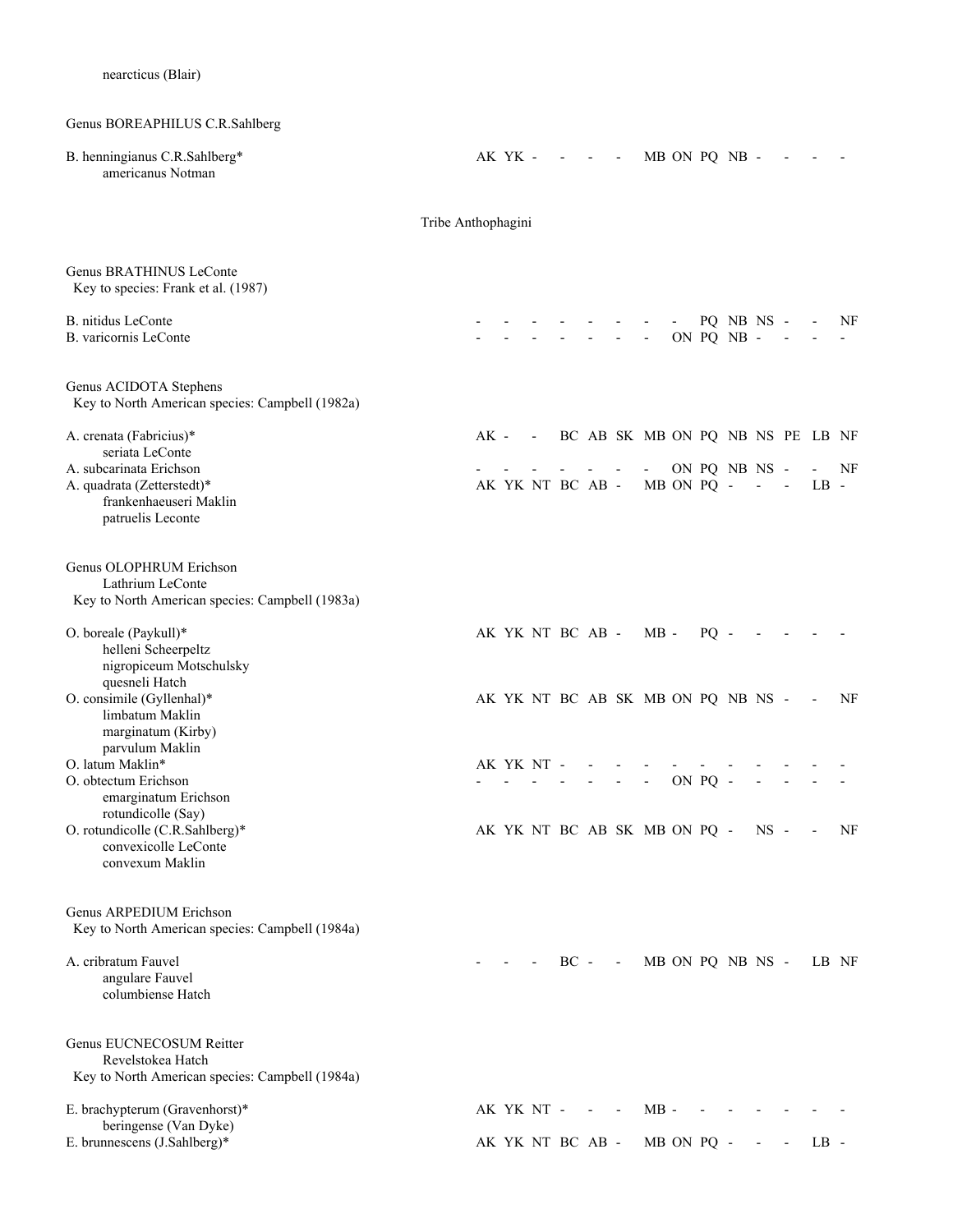| hoppingi (Hatch)<br>E. tenue (LeConte)*            |        |                                   |                             |            |                          |            | AK YK NT BC AB SK MB ON PQ - |                                                                      | $\overline{\phantom{a}}$ | $\overline{\phantom{a}}$ | LB NF |    |
|----------------------------------------------------|--------|-----------------------------------|-----------------------------|------------|--------------------------|------------|------------------------------|----------------------------------------------------------------------|--------------------------|--------------------------|-------|----|
| Genus AMPHICHROUM Kraatz<br>Staphygraphis Horn     |        |                                   |                             |            |                          |            |                              |                                                                      |                          |                          |       |    |
| A. floribundum LeConte                             |        |                                   |                             | $BC -$     |                          |            |                              |                                                                      |                          |                          |       |    |
| flavicorne Casey<br>A. maculatum (Horn)            |        |                                   |                             | $BC -$     |                          |            |                              |                                                                      |                          |                          |       |    |
| immaculatum Hatch<br>A. maculicolle (Mannerheim)   | $AK -$ |                                   |                             |            |                          |            |                              |                                                                      |                          |                          |       |    |
|                                                    |        |                                   |                             |            |                          |            |                              |                                                                      |                          |                          |       |    |
| Genus PELECOMALIUM Casey<br>Heterops Mannerheim    |        |                                   |                             |            |                          |            |                              |                                                                      |                          |                          |       |    |
| P. laevicolle (LeConte)                            |        |                                   |                             |            |                          |            |                              | $PQ -$                                                               | $NS -$                   |                          |       |    |
| P. puberulum (Fauvel)<br>P. testaceum (Mannerheim) | $AK -$ |                                   | $\blacksquare$              |            | BC AB -<br>BC AB -       |            |                              |                                                                      |                          |                          |       |    |
| binotatum Casey<br>nigrum Hatch                    |        |                                   |                             |            |                          |            |                              |                                                                      |                          |                          |       |    |
|                                                    |        |                                   |                             |            |                          |            |                              |                                                                      |                          |                          |       |    |
| Genus LESTEVA Latreille                            |        |                                   |                             |            |                          |            |                              |                                                                      |                          |                          |       |    |
| Lesta Blackwelder<br>Paralesteva Casey             |        |                                   |                             |            |                          |            |                              |                                                                      |                          |                          |       |    |
| Pseudolesteva Casey                                |        |                                   |                             |            |                          |            |                              |                                                                      |                          |                          |       |    |
| <b>Tevales Casey</b>                               |        |                                   |                             |            |                          |            |                              |                                                                      |                          |                          |       |    |
| L. pallipes LeConte                                |        |                                   |                             |            |                          |            |                              | ON PQ NB NS -                                                        |                          |                          |       | NF |
| biguttata LeConte<br>picescens LeConte             |        |                                   |                             |            |                          |            |                              |                                                                      |                          |                          |       |    |
| Genus UNAMIS Casey                                 |        |                                   |                             |            |                          |            |                              |                                                                      |                          |                          |       |    |
| U. columbiensis Hatch                              |        |                                   |                             | $BC -$     |                          |            |                              |                                                                      |                          |                          |       |    |
| U. fulvipes Fall                                   |        |                                   |                             | $\rm BC$   | $\overline{\phantom{a}}$ |            |                              |                                                                      |                          |                          |       |    |
| Genus PHLAEOPTERUS Motschulsky                     |        |                                   |                             |            |                          |            |                              |                                                                      |                          |                          |       |    |
| Phloeopterus LeConte                               |        |                                   |                             |            |                          |            |                              |                                                                      |                          |                          |       |    |
| Tilea Fauvel                                       |        |                                   |                             |            |                          |            |                              |                                                                      |                          |                          |       |    |
| P. castaneus (Casey)<br>cascadiensis Hatch         |        |                                   |                             |            |                          |            | BC AB - - - -                |                                                                      |                          |                          |       |    |
| P. cavicollis (Fauvel)                             | $AK -$ |                                   | $\overline{\phantom{a}}$    |            | BC AB -                  |            | $\overline{\phantom{a}}$     |                                                                      |                          |                          |       |    |
| brevipennis Casey<br>longipalpus Hatch             |        |                                   |                             |            |                          |            |                              |                                                                      |                          |                          |       |    |
| P. frosti Hatch                                    | $AK -$ |                                   | $\mathcal{L}_{\mathcal{A}}$ | $BC -$     |                          | $\sim$ $-$ |                              |                                                                      |                          |                          |       |    |
| P. fusconiger Motschulsky                          |        | $AK -$                            | $\omega_{\rm{max}}$         | $BC - -$   |                          |            | $\overline{\phantom{a}}$     |                                                                      |                          |                          |       |    |
| P. houkae Hatch                                    |        | $AK -$<br>$\omega_{\rm{eff}}=2.0$ |                             | - $BCAB$ - |                          | $BC - -$   | $\omega_{\rm{max}}$          | $\omega_{\rm{eff}}=2.0$<br>$\omega_{\rm{max}}$ , $\omega_{\rm{max}}$ |                          |                          |       |    |
| P. lagrandeuri Hatch<br>P. loganensis Hatch        |        | $\overline{a}$                    |                             |            | BC AB -                  |            | $\overline{\phantom{a}}$     |                                                                      |                          |                          |       |    |
|                                                    |        |                                   |                             |            |                          |            |                              |                                                                      |                          |                          |       |    |
| Genus VELLICA Casey                                |        |                                   |                             |            |                          |            |                              |                                                                      |                          |                          |       |    |
| V. longipennis Casey                               |        |                                   | $\overline{\phantom{a}}$    |            |                          | $BC - -$   | $\sim 100$                   |                                                                      |                          |                          |       |    |
| Genus OROBANUS LeConte                             |        |                                   |                             |            |                          |            |                              |                                                                      |                          |                          |       |    |
| O. falli Mank                                      |        |                                   |                             |            |                          |            | $BC - - - - -$               |                                                                      |                          |                          |       |    |
| O. rufipes Casey                                   |        |                                   |                             |            |                          |            | $BC - - - - - -$             |                                                                      |                          |                          |       |    |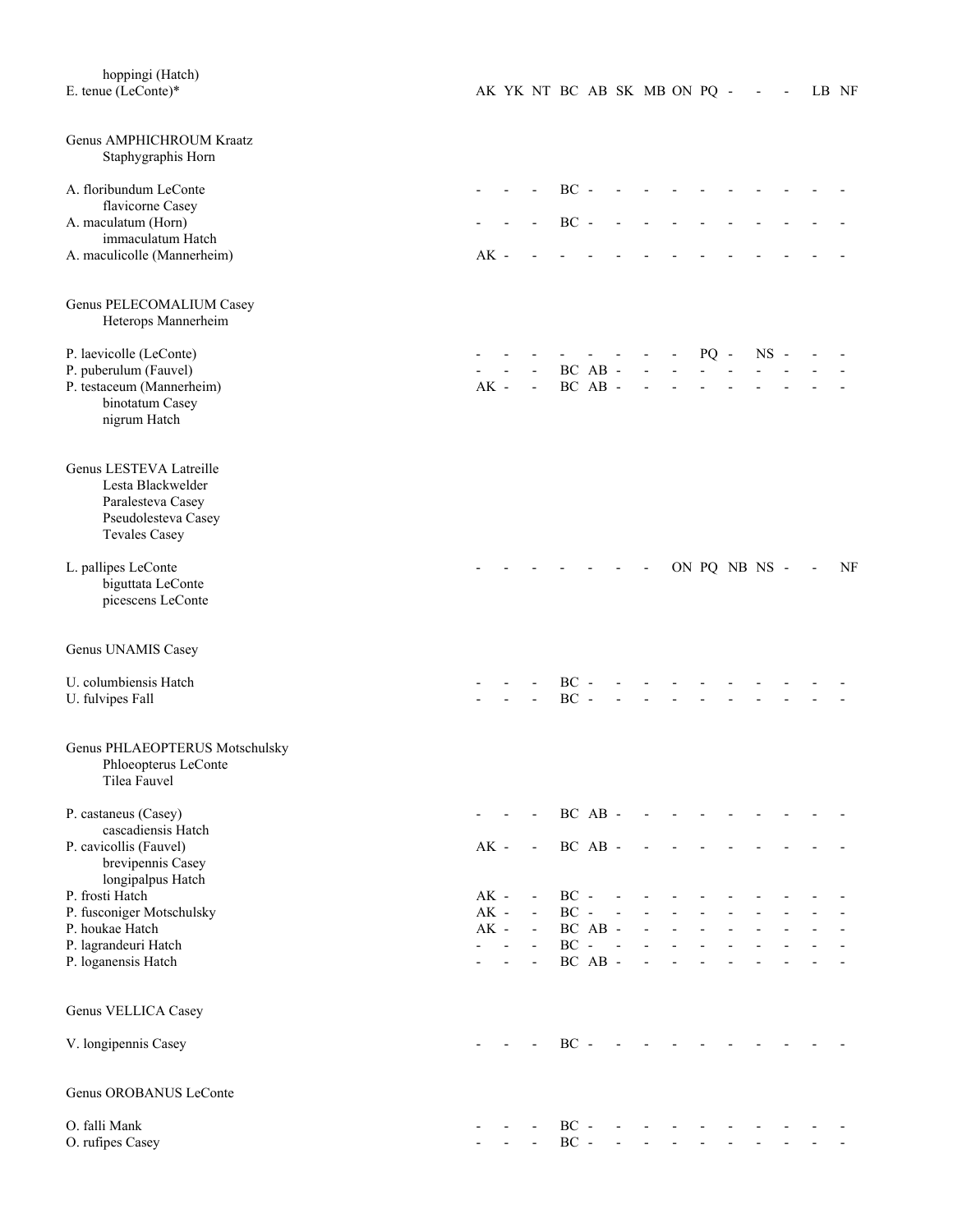| O. simulator LeConte<br>O. tarsalis Hatch                                                        |        |                          | ВC<br>BC         |                                                                                                                                                                                                                           |                          |                          |               |        |        |                          |        |  |
|--------------------------------------------------------------------------------------------------|--------|--------------------------|------------------|---------------------------------------------------------------------------------------------------------------------------------------------------------------------------------------------------------------------------|--------------------------|--------------------------|---------------|--------|--------|--------------------------|--------|--|
| Genus ARTOCHIA Casey                                                                             |        |                          |                  |                                                                                                                                                                                                                           |                          |                          |               |        |        |                          |        |  |
| A. productifrons Casey                                                                           | AK -   | $\overline{\phantom{a}}$ | $BC -$           |                                                                                                                                                                                                                           |                          |                          |               |        |        |                          |        |  |
| Genus XYLODROMUS Heer                                                                            |        |                          |                  |                                                                                                                                                                                                                           |                          |                          |               |        |        |                          |        |  |
| X. concinnus (Marsham)+                                                                          | $AK -$ | $\overline{\phantom{a}}$ |                  | BC AB SK -                                                                                                                                                                                                                |                          |                          |               |        |        |                          |        |  |
| lacustris Casey<br>X. depressus (Gravenhorst)+                                                   | $AK -$ | $\overline{\phantom{a}}$ | $BC -$           |                                                                                                                                                                                                                           |                          |                          |               |        |        |                          |        |  |
| Genus ANTHOBIUM Leach<br>Lathrimaeum Erichson                                                    |        |                          |                  |                                                                                                                                                                                                                           |                          |                          |               |        |        |                          |        |  |
| A. atrocephalum (Gyllenhal)*                                                                     | $AK -$ |                          |                  |                                                                                                                                                                                                                           |                          |                          |               |        |        |                          |        |  |
| A. clarki Hatch<br>A. fimetarium (Mannerheim)                                                    | $AK -$ |                          | $BC -$<br>$BC -$ |                                                                                                                                                                                                                           | $\overline{\phantom{a}}$ |                          |               |        |        |                          |        |  |
| A. occiduum (Casey)                                                                              |        | $\blacksquare$           |                  | BC AB -                                                                                                                                                                                                                   |                          |                          |               |        |        |                          |        |  |
| A. reflexicolle Casey<br>A. sinuosum Hatch                                                       |        | $\overline{\phantom{a}}$ | $BC -$<br>$BC -$ |                                                                                                                                                                                                                           |                          |                          |               |        |        |                          |        |  |
| Genus DEINOPTEROLOMA Jansson<br>Mathrilaeum Moore<br>Key to species: Smetana (1985b)             |        |                          |                  |                                                                                                                                                                                                                           |                          |                          |               |        |        |                          |        |  |
| D. pictum (Fauvel)<br>D. subcostatum (Maklin)<br>humerale (Casey)                                | $AK -$ | $\overline{\phantom{a}}$ | $BC -$<br>$BC -$ |                                                                                                                                                                                                                           |                          |                          |               |        |        |                          |        |  |
| Genus TANYRHINUS Mannerheim                                                                      |        |                          |                  |                                                                                                                                                                                                                           |                          |                          |               |        |        |                          |        |  |
| T. singularis Mannerheim                                                                         | $AK -$ | $\mathbf{r}$             | $BC -$           |                                                                                                                                                                                                                           |                          |                          |               |        |        |                          |        |  |
| Genus TRIGONODEMUS LeConte                                                                       |        |                          |                  |                                                                                                                                                                                                                           |                          |                          |               |        |        |                          |        |  |
| T. fasciatus Leech<br>T. striatus LeConte                                                        |        |                          | $BC -$           |                                                                                                                                                                                                                           |                          | $\overline{\phantom{a}}$ | ON PQ -       |        | $NS -$ |                          |        |  |
| Genus PORRHODITES Kraatz<br>Key to North American species: Campbell (1984b)                      |        |                          |                  |                                                                                                                                                                                                                           |                          |                          |               |        |        |                          |        |  |
| P. fenestralis (Zetterstedt)*                                                                    |        |                          | AK YK NT BC AB - |                                                                                                                                                                                                                           |                          |                          | $MB -$        | $PQ -$ |        | $\overline{\phantom{a}}$ | $LB -$ |  |
| brevicollis Maklin<br>P. inflatus (Hatch)                                                        |        | $\overline{\phantom{a}}$ |                  | BC AB -                                                                                                                                                                                                                   |                          |                          | $-$ ON PQ $-$ |        |        |                          |        |  |
| Genus OROCHARES Kraatz<br>Paradeliphrum Hatch<br>Key to North American species: Campbell (1984b) |        |                          |                  |                                                                                                                                                                                                                           |                          |                          |               |        |        |                          |        |  |
| O. tumidus (Hatch)                                                                               |        |                          | $BC -$           |                                                                                                                                                                                                                           |                          |                          |               |        |        |                          |        |  |
| Genus GEODROMICUS Redtenbacher                                                                   |        |                          |                  |                                                                                                                                                                                                                           |                          |                          |               |        |        |                          |        |  |
| G. brunneus (Say)<br>caesus Erichson                                                             |        |                          |                  | $\frac{1}{2} \left( \frac{1}{2} \left( \frac{1}{2} \right) - \frac{1}{2} \left( \frac{1}{2} \right) \right) + \frac{1}{2} \left( \frac{1}{2} \left( \frac{1}{2} \right) - \frac{1}{2} \left( \frac{1}{2} \right) \right)$ |                          |                          |               | $PQ -$ |        |                          |        |  |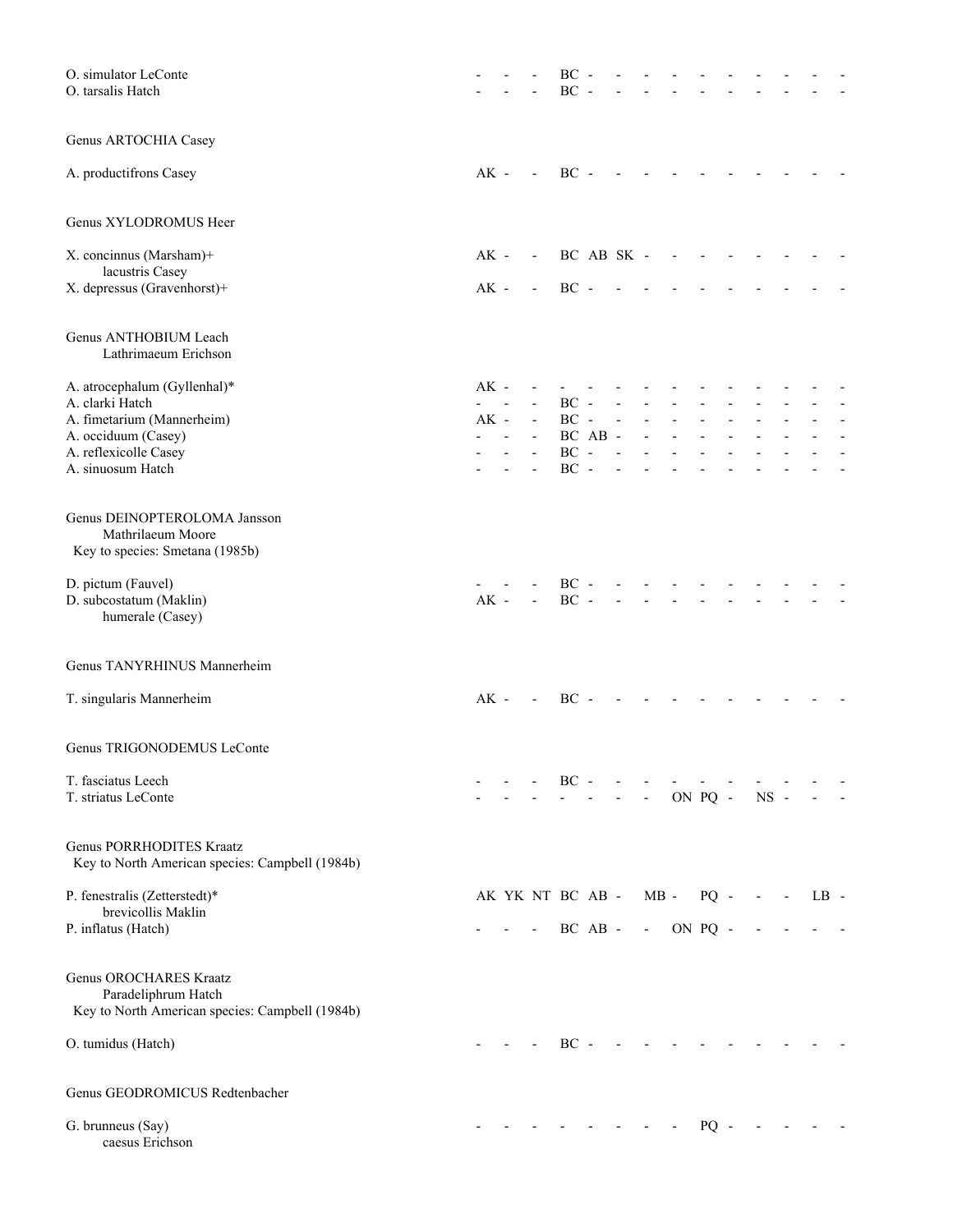| G. fauveli Casey                                      |                         |        |                     |                     | BC                  | $\overline{\phantom{a}}$ | $\overline{\phantom{0}}$ |                          |                                            |                               |                          |        |                |    |    |
|-------------------------------------------------------|-------------------------|--------|---------------------|---------------------|---------------------|--------------------------|--------------------------|--------------------------|--------------------------------------------|-------------------------------|--------------------------|--------|----------------|----|----|
| G. integer Casey                                      |                         |        |                     |                     |                     | BC AB -                  |                          |                          |                                            |                               |                          |        |                |    |    |
| G. rufipennis Van Dyke                                |                         | $AK -$ |                     |                     |                     | $\overline{a}$           |                          |                          |                                            |                               |                          |        |                |    |    |
| G. schultzi Fauvel                                    |                         |        |                     |                     | $BC -$              |                          |                          |                          |                                            |                               |                          |        |                |    |    |
| G. strictus Fauvel                                    |                         |        |                     |                     | $\omega_{\rm{max}}$ | $\overline{a}$           | $\frac{1}{2}$            | $\overline{\phantom{a}}$ |                                            | ON PQ -                       |                          |        | $\overline{a}$ | ÷, | NF |
| nigrita Fauvel                                        |                         |        |                     |                     |                     |                          |                          |                          |                                            |                               |                          |        |                |    |    |
| G. temporalis Casey                                   |                         |        |                     |                     | $BC -$              |                          | $\overline{\phantom{a}}$ |                          |                                            |                               |                          |        |                |    |    |
| G. verticalis (Say)                                   |                         |        | AK YK -             |                     | $\omega_{\rm{max}}$ | $AB -$                   |                          |                          |                                            |                               | MB ON PQ NB -            |        |                |    | NF |
| ovipennis LeConte                                     |                         |        |                     |                     |                     |                          |                          |                          |                                            |                               |                          |        |                |    |    |
| Genus MICROEDUS LeConte                               |                         |        |                     |                     |                     |                          |                          |                          |                                            |                               |                          |        |                |    |    |
| M. austinianus LeConte                                |                         |        | AK YK -             |                     | BC AB -             |                          |                          |                          |                                            |                               |                          |        |                |    |    |
| M. fenderi Hatch                                      |                         |        | $\omega_{\rm{max}}$ |                     |                     | $BC - -$                 |                          | $\sim 100$<br>$\sim$     | $\blacksquare$<br>$\overline{\phantom{a}}$ | $PQ -$<br>$\omega_{\rm{max}}$ |                          |        |                |    |    |
| M. laticollis (Mannerheim)                            |                         |        | $AK -$              | $\omega_{\rm{max}}$ |                     |                          |                          | $BC - - -$               | $\Delta \sim 10^{-1}$                      |                               |                          |        |                |    |    |
| M. porterae Hatch                                     |                         |        | and a state         |                     |                     | BC AB -                  |                          | $\blacksquare$           | $\omega_{\rm{max}}$ , $\omega_{\rm{max}}$  |                               |                          |        |                |    |    |
| M. rogersi Hatch                                      |                         |        |                     | $\blacksquare$      | $BC -$              |                          | $\sim$ $-$               | $\blacksquare$           | $\overline{\phantom{a}}$                   | $\blacksquare$                | $\overline{\phantom{a}}$ |        |                |    |    |
|                                                       |                         |        |                     |                     |                     |                          |                          |                          |                                            |                               |                          |        |                |    |    |
| Genus HAIDA Keen<br>Key to species: Campbell (1978b)  |                         |        |                     |                     |                     |                          |                          |                          |                                            |                               |                          |        |                |    |    |
| H. keeni Keen                                         |                         | $AK -$ |                     | <b>Contractor</b>   | $BC -$              |                          |                          |                          |                                            |                               |                          |        |                |    |    |
|                                                       | Subfamily OLISTHAERINAE |        |                     |                     |                     |                          |                          |                          |                                            |                               |                          |        |                |    |    |
| Genus OLISTHAERUS Dejean                              |                         |        |                     |                     |                     |                          |                          |                          |                                            |                               |                          |        |                |    |    |
|                                                       |                         |        |                     |                     |                     |                          |                          |                          |                                            |                               |                          |        |                |    |    |
| O. megacephalus (Zetterstedt)*                        |                         |        |                     |                     | AK YK NT -          | $AB -$                   |                          | $\overline{\phantom{a}}$ | $\sim$                                     | $PQ -$                        |                          |        |                |    |    |
| laticeps LeConte                                      |                         |        |                     |                     | YK NT -             | $AB -$                   |                          |                          |                                            | ON PQ -                       |                          |        |                |    |    |
| O. substriatus (Gyllenhal)*<br>nitidus LeConte        |                         |        |                     |                     |                     |                          |                          | $\sim 100$ km s $^{-1}$  |                                            |                               |                          |        |                |    |    |
|                                                       | Subfamily PIESTINAE     |        |                     |                     |                     |                          |                          |                          |                                            |                               |                          |        |                |    |    |
|                                                       | Tribe Piestini          |        |                     |                     |                     |                          |                          |                          |                                            |                               |                          |        |                |    |    |
| Genus SIAGONIUM Kirby & Spence<br>Prognathus Berthold |                         |        |                     |                     |                     |                          |                          |                          |                                            |                               |                          |        |                |    |    |
| Key to North American species: Moore (1975)           |                         |        |                     |                     |                     |                          |                          |                          |                                            |                               |                          |        |                |    |    |
| S. americanum Melsheimer                              |                         |        |                     |                     |                     | $AB -$                   |                          |                          |                                            |                               |                          |        |                |    | NF |
| convergens Sachse                                     |                         |        |                     |                     |                     |                          |                          |                          |                                            |                               |                          |        |                |    |    |
| S. punctatum LeConte                                  |                         |        |                     |                     |                     |                          |                          | AB SK MB ON PQ -         |                                            |                               |                          | $NS -$ |                |    | NF |
| S. stacesmithi Hatch                                  |                         |        |                     |                     |                     |                          |                          | BC AB SK MB ON PQ -      |                                            |                               |                          |        |                |    |    |
|                                                       | Tribe Trigonurini       |        |                     |                     |                     |                          |                          |                          |                                            |                               |                          |        |                |    |    |
| Genus TRIGONURUS Mulsant                              |                         |        |                     |                     |                     |                          |                          |                          |                                            |                               |                          |        |                |    |    |
| Key to North American species: Blackwelder (1941)     |                         |        |                     |                     |                     |                          |                          |                          |                                            |                               |                          |        |                |    |    |
| T. crotchi LeConte                                    |                         |        |                     |                     | $BC -$              |                          |                          |                          |                                            |                               |                          |        |                |    |    |
| lecontei Sharp                                        |                         |        |                     |                     |                     |                          |                          |                          |                                            |                               |                          |        |                |    |    |
| leconteus Fauvel                                      |                         |        |                     |                     |                     |                          |                          |                          |                                            |                               |                          |        |                |    |    |
| lecontus Sharp                                        |                         |        |                     |                     |                     |                          |                          |                          |                                            |                               |                          |        |                |    |    |
| T. dilaticollis Van Dyke                              |                         |        |                     |                     | $BC -$              |                          |                          |                          |                                            |                               |                          |        |                |    |    |
| T. sharpi Blackwelder                                 |                         |        |                     |                     | $BC -$              |                          |                          |                          |                                            |                               |                          |        |                |    |    |
| T. subcostatus Maklin                                 |                         | $AK -$ |                     |                     |                     |                          |                          |                          |                                            |                               |                          |        |                |    |    |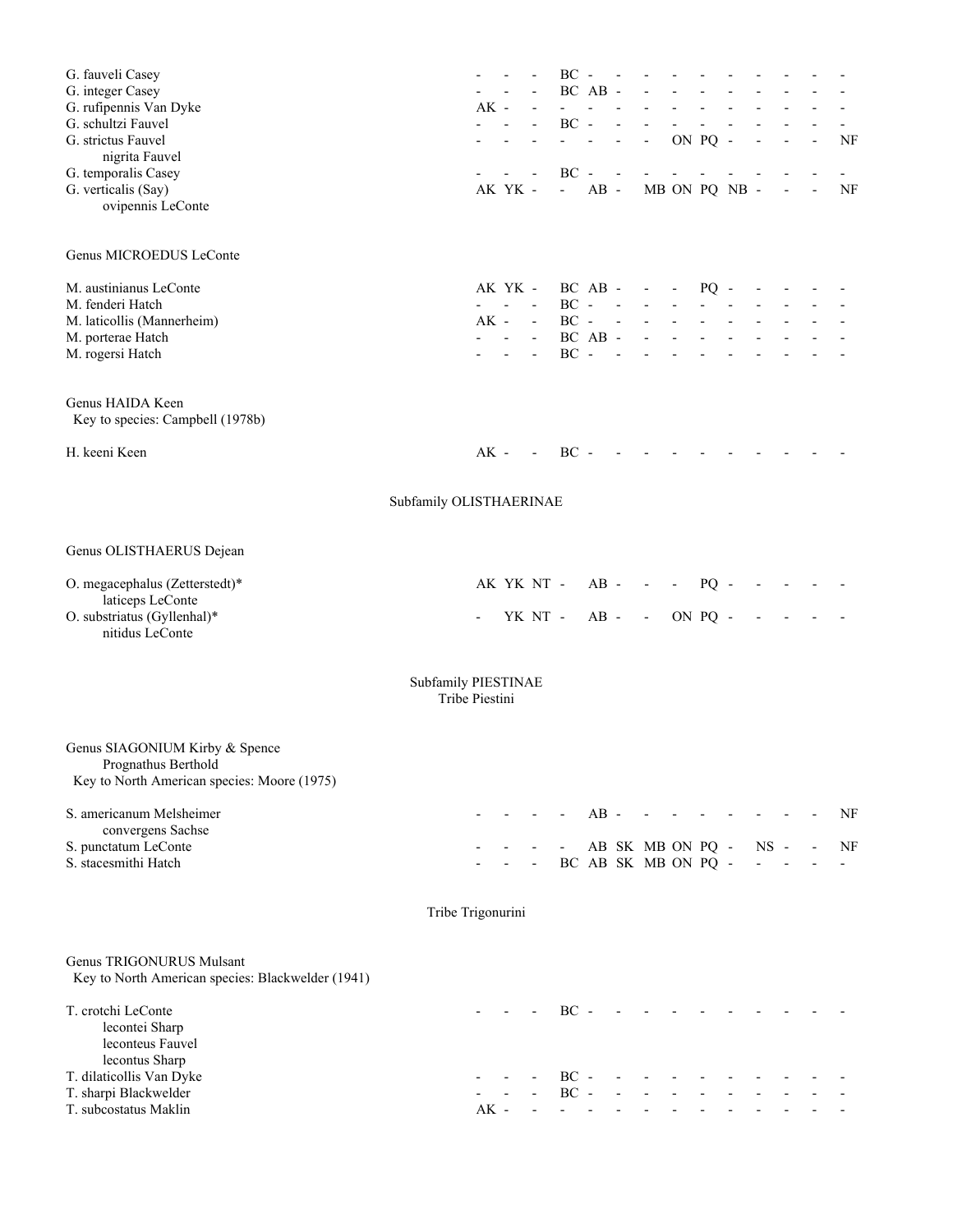#### Subfamily OSORIINAE Tribe Osoriini

| Genus HOLOTROCHUS Erichson<br>Neotrochus Blackwelder                                                |                                                                            |                  |                                                                  |                                                               |                         |                                           |                                  |                                            |                                              |                                         |            |                |                |                      |
|-----------------------------------------------------------------------------------------------------|----------------------------------------------------------------------------|------------------|------------------------------------------------------------------|---------------------------------------------------------------|-------------------------|-------------------------------------------|----------------------------------|--------------------------------------------|----------------------------------------------|-----------------------------------------|------------|----------------|----------------|----------------------|
| H. laevicaudus (LeConte)                                                                            |                                                                            |                  |                                                                  |                                                               |                         |                                           |                                  | $MB -$                                     |                                              |                                         |            |                |                |                      |
|                                                                                                     |                                                                            | Tribe Lispinini  |                                                                  |                                                               |                         |                                           |                                  |                                            |                                              |                                         |            |                |                |                      |
| Genus CLAVILISPINUS Bernhauer                                                                       |                                                                            |                  |                                                                  |                                                               |                         |                                           |                                  |                                            |                                              |                                         |            |                |                |                      |
| C. prolixus (LeConte)<br>C. rufescens (Hatch)                                                       |                                                                            |                  |                                                                  |                                                               |                         | BC AB -                                   |                                  | $MB -$                                     |                                              | $PQ -$                                  |            |                |                |                      |
| Genus THORACOPHORUS Motschulsky<br>Glyptoma Erichson                                                |                                                                            |                  |                                                                  |                                                               |                         |                                           |                                  |                                            |                                              |                                         |            |                |                |                      |
| T. costalis (Erichson)                                                                              |                                                                            |                  |                                                                  |                                                               |                         | $\sim 100$                                |                                  |                                            |                                              | MB ON PQ -                              |            |                |                |                      |
|                                                                                                     |                                                                            | Tribe Eleusinini |                                                                  |                                                               |                         |                                           |                                  |                                            |                                              |                                         |            |                |                |                      |
| Genus RENARDIA Motschulsky<br>Eumalus Sharp                                                         |                                                                            |                  |                                                                  |                                                               |                         |                                           |                                  |                                            |                                              |                                         |            |                |                |                      |
| R. canadensis Horn<br>R. nigrella (LeConte)<br>jubilaea Motschulsky                                 |                                                                            |                  |                                                                  |                                                               |                         | BC AB -                                   |                                  |                                            | $ON -$                                       |                                         |            |                |                |                      |
|                                                                                                     | Subfamily OXYTELINAE<br>Key to genera: Herman (1970)<br>Tribe Coprophilini |                  |                                                                  |                                                               |                         |                                           |                                  |                                            |                                              |                                         |            |                |                |                      |
| Genus DELEASTER Erichson                                                                            |                                                                            |                  |                                                                  |                                                               |                         |                                           |                                  |                                            |                                              |                                         |            |                |                |                      |
| D. concolor LeConte<br>D. dichrous (Gravenhorst)+                                                   |                                                                            |                  |                                                                  |                                                               | $BC -$                  |                                           |                                  | $\qquad \qquad \blacksquare$               |                                              | ON PQ -                                 |            |                |                |                      |
| Genus COPROPHILUS Latreille<br>Zonoptilus Solsky<br>Key to North American species: Campbell (1979a) |                                                                            |                  |                                                                  |                                                               |                         |                                           |                                  |                                            |                                              |                                         |            |                |                |                      |
| C. castoris Campbell<br>C. sexualis Leech                                                           |                                                                            |                  | $\omega_{\rm{eff}}$                                              |                                                               |                         |                                           |                                  | $\sim 100$<br>$\overline{\phantom{a}}$     |                                              |                                         | ON PQ NB - |                |                |                      |
| Genus SYNTOMIUM Curtis<br>Eunonia Casey                                                             |                                                                            |                  |                                                                  |                                                               |                         |                                           |                                  |                                            |                                              |                                         |            |                |                |                      |
| S. confragosum Maklin<br>S. grahami Hatch<br>S. keenianum (Casey)<br>S. malkini Hatch               |                                                                            |                  | $AK -$<br>$AK -$<br>$\mathbf{L} = \mathbf{L} \mathbf{L}$<br>AK - | $\omega_{\rm{max}}$<br>$\sim 10^{-11}$<br>$\omega_{\rm{max}}$ | $- BC AB - -$<br>$BC -$ | $\omega_{\rm{eff}}=2.01\pm0.01$<br>$BC -$ | $\mathbb{L}^2$<br>$\overline{a}$ | $\omega_{\rm{max}}$<br>$\omega_{\rm{max}}$ | $\sim$<br>$\sim$<br>$\overline{\phantom{a}}$ | $PQ -$<br>$PQ -$<br>$\omega_{\rm{max}}$ |            | $\blacksquare$ | $\blacksquare$ | NF<br>$\blacksquare$ |
|                                                                                                     |                                                                            |                  |                                                                  |                                                               |                         |                                           |                                  |                                            |                                              |                                         |            |                |                |                      |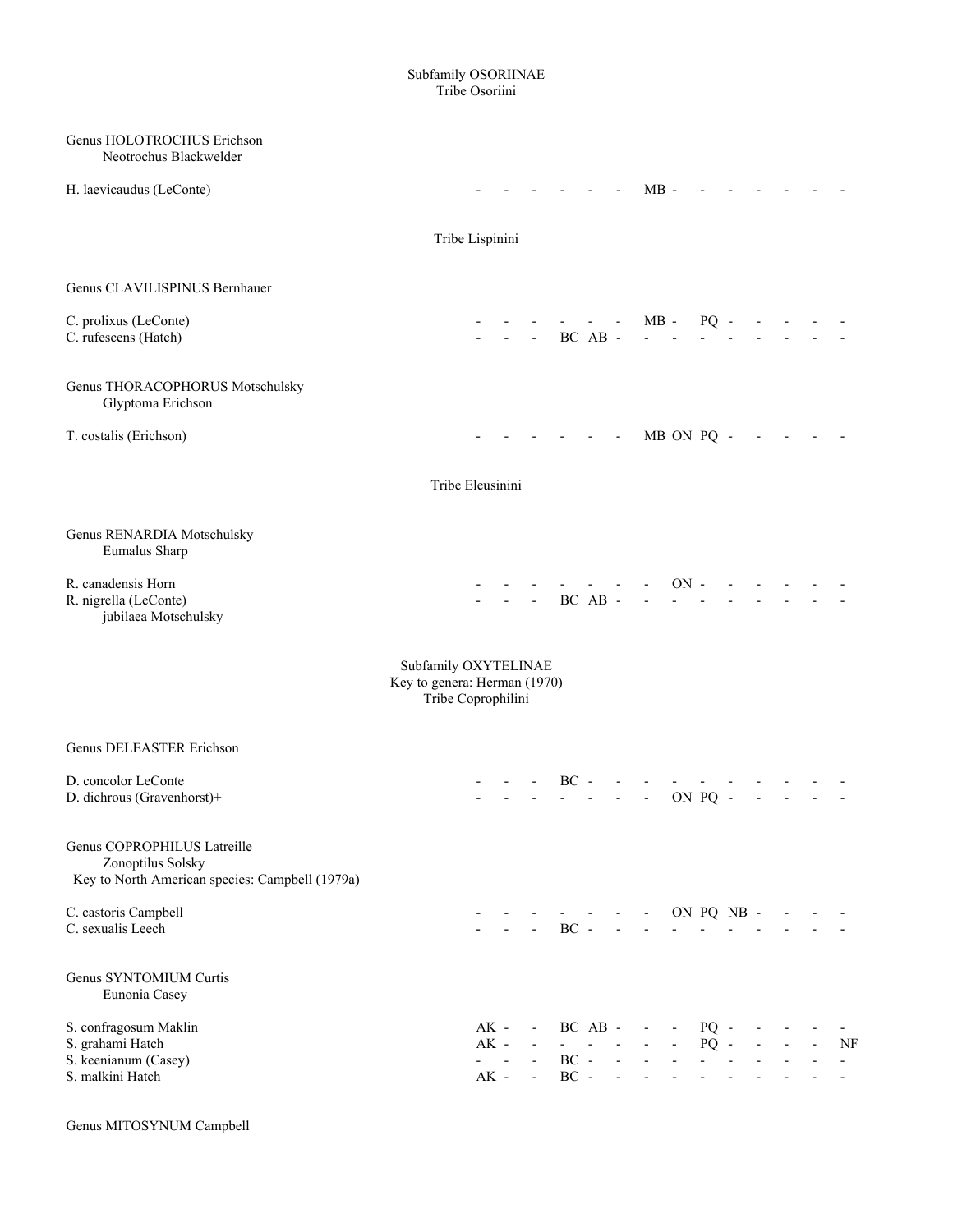| M. vockerothi Campbell                                                                                                                  |       |         |        |                          |        |                          |                                 |            |                          | NB                       |        |                          |                |    |
|-----------------------------------------------------------------------------------------------------------------------------------------|-------|---------|--------|--------------------------|--------|--------------------------|---------------------------------|------------|--------------------------|--------------------------|--------|--------------------------|----------------|----|
| Genus APLODERUS Stephens<br>Phloeonaeus Erichson                                                                                        |       |         |        |                          |        |                          |                                 |            |                          |                          |        |                          |                |    |
| A. linearis LeConte                                                                                                                     |       |         |        | $BC -$                   |        |                          |                                 |            |                          |                          |        |                          |                |    |
| Genus BLEDIUS Leach<br>Microbledius Herman<br>Psamathobledius Herman<br>Key to North American species: Herman (1972a, 1976, 1983, 1986) |       |         |        |                          |        |                          |                                 |            |                          |                          |        |                          |                |    |
| B. albonotatus Maklin<br>albidipennis Bernhauer                                                                                         | AK- - |         | $BC -$ |                          |        |                          |                                 |            |                          |                          |        |                          |                |    |
| ornatus LeConte                                                                                                                         |       |         |        |                          |        |                          |                                 |            |                          |                          |        |                          |                |    |
| B. analis LeConte                                                                                                                       |       |         |        |                          | $AB -$ |                          |                                 | MB ON PQ - |                          |                          |        |                          |                |    |
| B. annularis LeConte                                                                                                                    |       |         |        |                          |        |                          | AK YK NT BC AB SK MB ON PQ NB - |            |                          |                          |        | $\overline{\phantom{a}}$ | LB NF          |    |
| languidus Casey                                                                                                                         |       |         |        | AK YK NT BC AB -         |        |                          |                                 |            |                          |                          |        |                          |                |    |
| B. aquilonarius Herman<br>B. assimilis Casey                                                                                            |       |         |        |                          |        |                          | $\sim$                          | MB ON PQ - | ON PQ -                  |                          |        |                          |                |    |
| B. basalis LeConte                                                                                                                      |       |         |        |                          |        |                          |                                 |            | $\mathbf{r}$             |                          | $NS -$ |                          |                |    |
| ignavus Casey                                                                                                                           |       |         |        |                          |        |                          |                                 |            |                          |                          |        |                          |                |    |
| misellus Casey                                                                                                                          |       |         |        |                          |        |                          |                                 |            |                          |                          |        |                          |                |    |
| <b>B.</b> confusus LeConte                                                                                                              |       |         |        | AK YK NT BC AB SK -      |        |                          |                                 |            | ON PQ -                  |                          |        |                          |                |    |
| B. coulteri Hatch                                                                                                                       |       |         |        | $BC -$                   |        |                          | SK MB-                          |            | $\blacksquare$           |                          |        |                          |                |    |
| B. emarginatus (Say)                                                                                                                    |       |         |        |                          |        | $\overline{\phantom{a}}$ | $\blacksquare$                  |            | ON PQ -                  |                          |        |                          |                |    |
| troglodytes Erichson                                                                                                                    |       |         |        |                          |        |                          |                                 |            |                          |                          |        |                          |                |    |
| B. flavipennis LeConte<br>agonus Casey<br>cuspidatus LeConte<br>nelsoni Hatch                                                           |       |         |        |                          |        |                          | BC AB SK MB -                   |            |                          |                          |        |                          |                |    |
| tenuis Casey                                                                                                                            |       |         |        |                          |        |                          |                                 |            |                          |                          |        |                          |                |    |
| B. foraminosus Casey                                                                                                                    |       |         |        | $BC -$                   |        |                          |                                 |            |                          |                          |        |                          |                |    |
| deceptivus Fall                                                                                                                         |       |         |        |                          |        |                          |                                 |            |                          |                          |        |                          |                |    |
| relictus Fall                                                                                                                           |       |         |        |                          |        |                          |                                 |            |                          |                          |        |                          |                |    |
| <b>B.</b> fumatus LeConte                                                                                                               |       |         |        |                          |        |                          |                                 | MB ON -    |                          |                          |        |                          |                |    |
| B. gravidus Casey                                                                                                                       |       |         |        |                          |        |                          | NT BC AB SK MB ON -             |            |                          |                          |        |                          |                |    |
| missionensis Hatch                                                                                                                      |       |         |        |                          |        |                          |                                 |            |                          |                          |        |                          |                |    |
| B. habrus Herman                                                                                                                        |       | AK YK - |        | BC                       |        |                          |                                 |            |                          |                          |        |                          |                |    |
| B. ineptus Casey                                                                                                                        |       |         |        |                          |        |                          | AB SK MB ON -                   |            |                          |                          |        |                          |                |    |
| B. longipennis Maklin                                                                                                                   | AK    |         |        |                          |        |                          |                                 |            |                          |                          |        |                          |                |    |
| B. mandibularis Erichson<br>brevidens LeConte                                                                                           |       |         |        |                          |        |                          | SK MB-                          |            |                          |                          |        |                          |                |    |
| B. melanocephalus (Say)                                                                                                                 |       |         |        |                          |        |                          | $MB -$                          |            |                          |                          |        |                          |                |    |
| confinis Fall                                                                                                                           |       |         |        |                          |        |                          |                                 |            |                          |                          |        |                          |                |    |
| B. monstratus Casey                                                                                                                     |       |         |        | $BC -$                   |        |                          |                                 |            |                          |                          |        |                          |                |    |
| B. mysticus Fall                                                                                                                        |       |         |        | $BC -$                   |        |                          |                                 |            |                          |                          |        |                          |                |    |
| B. nardus Herman                                                                                                                        |       |         |        | $BC -$                   |        |                          |                                 |            |                          |                          |        |                          |                |    |
| <b>B.</b> neglectus Casey                                                                                                               |       |         |        |                          |        |                          |                                 |            |                          | NB NS                    |        | $\sim$                   |                | NF |
| B. nitidicollis LeConte                                                                                                                 |       |         |        |                          |        |                          | $MB -$                          |            |                          |                          |        |                          |                |    |
| B. omega Herman                                                                                                                         |       |         |        | $\overline{\phantom{a}}$ | $AB -$ |                          |                                 | MB ON PQ   |                          | $\overline{\phantom{a}}$ |        |                          |                |    |
| B. opacifrons LeConte                                                                                                                   |       |         |        | $BC -$                   |        | $\sim$ $-$               | $MB -$                          |            |                          |                          |        |                          |                |    |
| condonensis Hatch                                                                                                                       |       |         |        |                          |        |                          |                                 |            |                          |                          |        |                          |                |    |
| lectus Casey                                                                                                                            |       |         |        |                          |        |                          |                                 |            |                          |                          |        |                          |                |    |
| piceus Fall                                                                                                                             |       |         |        |                          |        |                          |                                 |            |                          |                          |        |                          |                |    |
| regularis Fall                                                                                                                          |       |         |        |                          |        |                          |                                 |            |                          |                          |        |                          |                |    |
| specularis Fall<br>B. opaculus LeConte                                                                                                  |       |         |        |                          |        |                          |                                 |            |                          |                          |        | NS PE -                  |                | NF |
| B. philadelphicus Fall                                                                                                                  |       |         |        |                          |        |                          |                                 |            |                          | ON PQ NB -               |        | $\overline{\phantom{a}}$ | $\blacksquare$ | NF |
| dickersoni Notman                                                                                                                       |       |         |        |                          |        |                          |                                 |            |                          |                          |        |                          |                |    |
| dissimilis Fall                                                                                                                         |       |         |        |                          |        |                          |                                 |            |                          |                          |        |                          |                |    |
| falli Wendeler                                                                                                                          |       |         |        |                          |        |                          |                                 |            |                          |                          |        |                          |                |    |
| mixtus Notman                                                                                                                           |       |         |        |                          |        |                          |                                 |            |                          |                          |        |                          |                |    |
| B. politus Erichson                                                                                                                     |       |         |        |                          |        |                          |                                 |            | $\overline{\phantom{a}}$ | $NB -$                   |        |                          |                |    |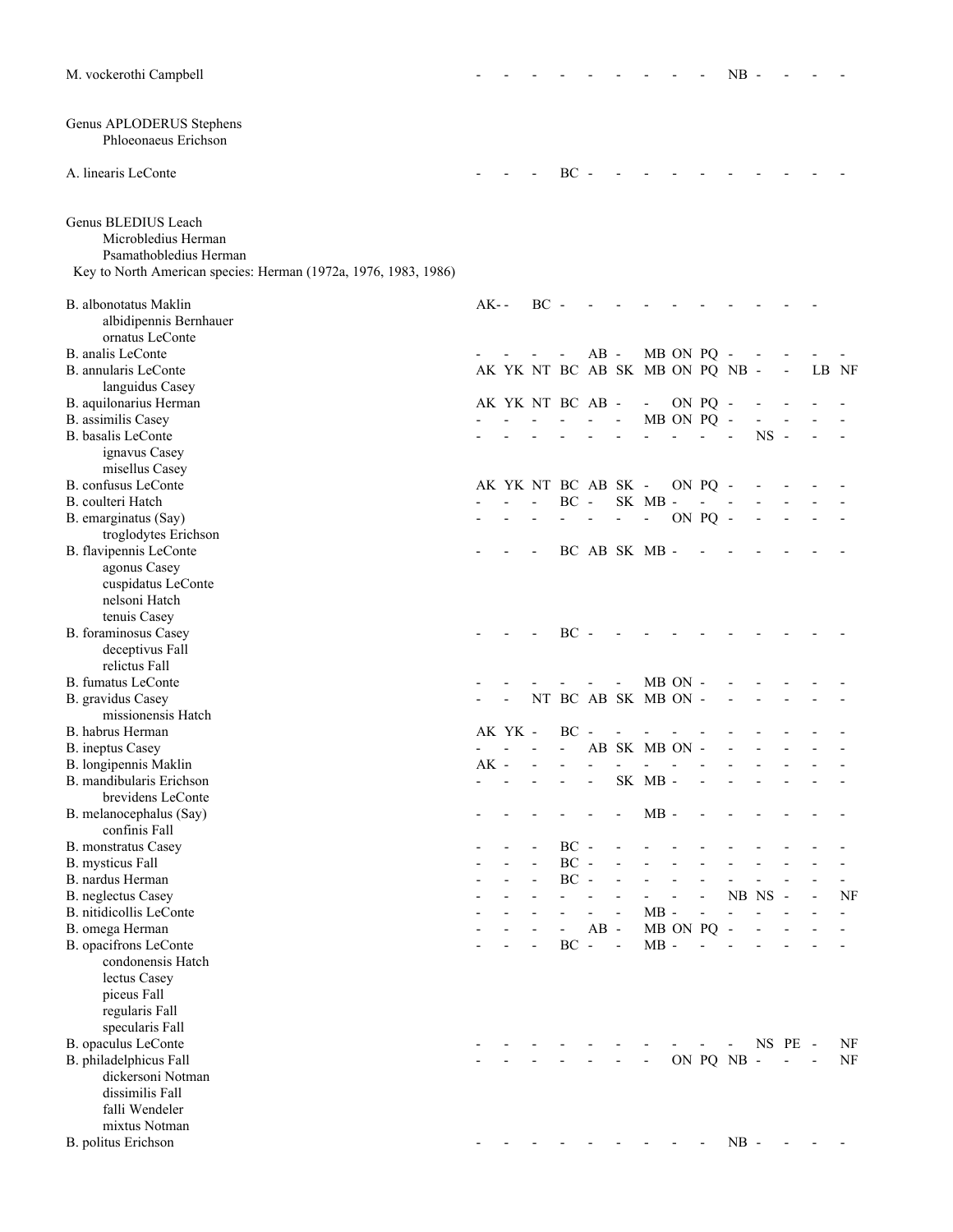| nigriceps Notman                               |        |                                      |                     |                          |                              |            |         |                          |        |                          |    |
|------------------------------------------------|--------|--------------------------------------|---------------------|--------------------------|------------------------------|------------|---------|--------------------------|--------|--------------------------|----|
| B. rotundicollis LeConte                       |        |                                      |                     |                          | $MB -$                       |            |         |                          |        |                          |    |
| B. rubiginosus Erichson                        |        |                                      |                     |                          | $MB -$                       |            |         |                          |        |                          |    |
| B. ruficornis LeConte                          |        |                                      | $BC -$              |                          | SK MB-                       |            | $PQ -$  |                          |        |                          |    |
| B. semiferrugineus LeConte                     |        |                                      |                     | $\overline{\phantom{a}}$ | $\sim 10^{-1}$               | ON PQ -    |         |                          |        |                          |    |
| canaliculatus Notman                           |        |                                      |                     |                          |                              |            |         |                          |        |                          |    |
| <b>B.</b> strenuus Casey                       |        |                                      |                     |                          | BC AB SK MB ON -             |            |         |                          |        |                          |    |
| arizonensis Fall<br>furtivus Casey             |        |                                      |                     |                          |                              |            |         |                          |        |                          |    |
| <b>B.</b> suturalis LeConte                    |        |                                      | AK YK NT BC AB SK - |                          |                              | $ON -$     |         |                          |        |                          |    |
| luteipennis LeConte                            |        |                                      |                     |                          |                              |            |         |                          |        |                          |    |
| medialis Fall                                  |        |                                      |                     |                          |                              |            |         |                          |        |                          |    |
| oregonensis Hatch                              |        |                                      |                     |                          |                              |            |         |                          |        |                          |    |
| pleuralis LeConte                              |        |                                      |                     |                          |                              |            |         |                          |        |                          |    |
| B. tarandus Herman                             |        |                                      |                     |                          | AK YK NT BC AK SK MB ON PQ - |            |         |                          |        |                          | NF |
| divisus LeConte                                |        |                                      |                     |                          |                              |            |         |                          |        |                          |    |
| B. tau LeConte                                 |        |                                      |                     | $\overline{\phantom{a}}$ |                              |            |         | MB ON PQ NB NS -         |        |                          | NF |
| B. turgidus Casey                              |        |                                      |                     |                          | AK YK NT BC AB SK MB ON PQ - |            |         | $\overline{\phantom{a}}$ | $\sim$ | $\overline{\phantom{a}}$ | NF |
| borealis Blatchley                             |        |                                      |                     |                          |                              |            |         |                          |        |                          |    |
| bowronensis Hatch                              |        |                                      |                     |                          |                              |            |         |                          |        |                          |    |
| B. viriosus Herman                             |        |                                      |                     |                          | AK YK NT BC AB SK -          | ON PQ -    |         |                          |        |                          |    |
| B. washingtonensis Hatch                       |        | $\mathbf{L} = \mathbf{L} \mathbf{L}$ | $BC -$              | $\overline{a}$           |                              |            |         |                          |        |                          |    |
| B. zophus Herman                               |        | YK -                                 | $BC -$              | $\overline{\phantom{0}}$ | $\overline{\phantom{a}}$     |            |         |                          |        |                          |    |
|                                                |        |                                      |                     |                          |                              |            |         |                          |        |                          |    |
| Genus OCHTHEPHILUS Mulsant & Rey               |        |                                      |                     |                          |                              |            |         |                          |        |                          |    |
| Ancyrophorus Kraatz                            |        |                                      |                     |                          |                              |            |         |                          |        |                          |    |
| O. biimpressus (Maklin)*                       | $AK -$ |                                      | $BC -$              |                          |                              |            |         |                          |        |                          | NF |
| O. columbiensis (Hatch)                        |        | AK YK -                              | $BC -$              | $\frac{1}{2}$            | $\blacksquare$               | $\sim 100$ |         |                          |        |                          |    |
| O. planus (LeConte)                            | $AK$ - | $\sim$ $-$                           | $BC -$              | $\sim 100$               | $\overline{\phantom{a}}$     |            | ON PQ - |                          |        |                          |    |
|                                                |        |                                      |                     |                          |                              |            |         |                          |        |                          |    |
| Genus THINODROMUS Kraatz                       |        |                                      |                     |                          |                              |            |         |                          |        |                          |    |
| T. corvinus (Casey)                            |        |                                      |                     |                          |                              |            | ON PQ - |                          |        |                          |    |
| T. diffusus (Casey)                            |        |                                      | $BC -$              |                          |                              |            |         |                          |        |                          |    |
|                                                |        |                                      |                     |                          |                              |            |         |                          |        |                          |    |
| Genus CARPELIMUS Leach                         |        |                                      |                     |                          |                              |            |         |                          |        |                          |    |
| Paratrogophloeus Hatch                         |        |                                      |                     |                          |                              |            |         |                          |        |                          |    |
|                                                |        |                                      |                     |                          |                              |            |         |                          |        |                          |    |
|                                                |        |                                      |                     |                          |                              |            |         |                          |        |                          |    |
|                                                |        | .                                    |                     |                          | $BC - - - - - - -$           |            |         |                          |        |                          |    |
| C. bilineatus (Stephens)*<br>C. congener Casey |        |                                      | $BC -$              |                          |                              |            |         |                          |        |                          |    |
| C. conjunctus (Casey)                          |        |                                      | $BC -$              |                          |                              |            |         |                          |        |                          |    |
| C. diffusus Casey                              |        |                                      | $BC -$              |                          |                              |            |         |                          |        |                          |    |
| C. harneyi (Hatch)                             |        |                                      | $BC -$              |                          |                              |            |         |                          |        |                          |    |
| C. nanuloides Hatch                            |        |                                      | $\rm BC$ -          | $\frac{1}{2}$            |                              |            |         |                          |        |                          |    |
| C. obesus (Kiesenwetter)*                      |        |                                      |                     |                          |                              |            | $PQ -$  |                          |        |                          |    |
| fossulatus Motschulsky                         |        |                                      |                     |                          |                              |            |         |                          |        |                          |    |
| maneus (Casey)                                 |        |                                      |                     |                          |                              |            |         |                          |        |                          |    |
| spectatus Casey                                |        |                                      |                     |                          |                              |            |         |                          |        |                          |    |
| C. vancouverensis (Hatch)                      |        |                                      | $BC -$              |                          | $\overline{\phantom{a}}$     |            |         |                          |        |                          |    |
| C. volans (Notman)                             |        |                                      | $BC -$              |                          |                              |            |         |                          |        |                          |    |
|                                                |        |                                      |                     |                          |                              |            |         |                          |        |                          |    |
| Genus THINOBIUS Kiesenwetter                   |        |                                      |                     |                          |                              |            |         |                          |        |                          |    |
| Torrentomus Bierig                             |        |                                      |                     |                          |                              |            |         |                          |        |                          |    |
| T. alaskanus (Fall)                            | $AK -$ |                                      |                     |                          |                              |            |         |                          |        |                          |    |
| T. frizzelli Hatch<br>T. teres (Fall)          | $AK$ - | $\overline{a}$                       | $BC -$              |                          |                              |            |         |                          |        |                          |    |

Tribe Oxytelini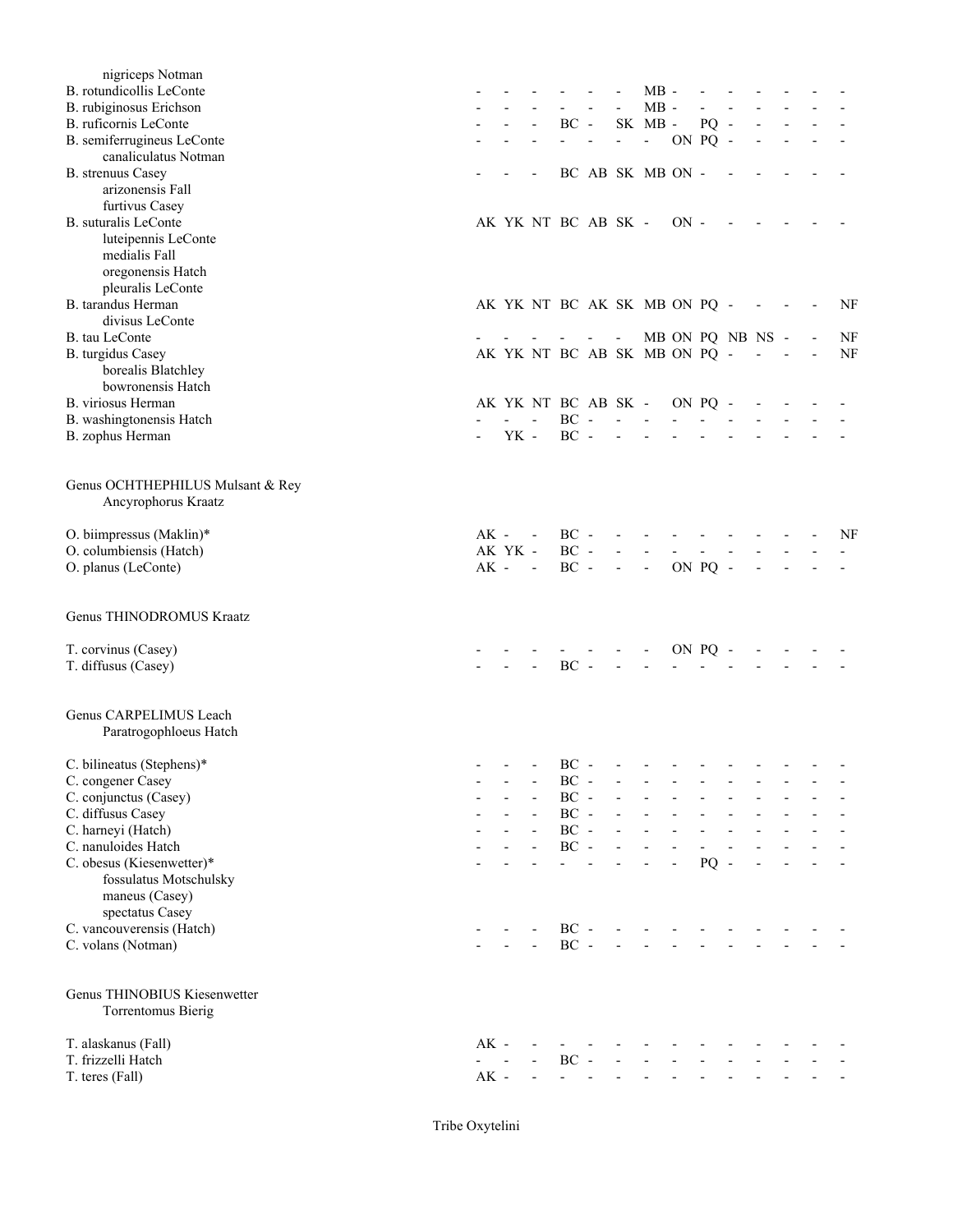| Genus PLATYSTETHUS Mannerheim                                                                   |                                                     |        |                |                              |                          |                                 |                                            |                                       |                     |                            |                          |                          |                          |                          |    |
|-------------------------------------------------------------------------------------------------|-----------------------------------------------------|--------|----------------|------------------------------|--------------------------|---------------------------------|--------------------------------------------|---------------------------------------|---------------------|----------------------------|--------------------------|--------------------------|--------------------------|--------------------------|----|
| P. americanus Erichson<br>P. degener Rey                                                        |                                                     |        |                | $\sim$                       |                          |                                 |                                            | BC AB SK MB ON PQ -<br>$\blacksquare$ | $ON -$              |                            |                          |                          |                          |                          |    |
| Genus OXYTELUS Gravenhorst                                                                      |                                                     |        |                |                              |                          |                                 |                                            |                                       |                     |                            |                          |                          |                          |                          |    |
| O. fuscipennis Mannerheim                                                                       |                                                     |        | AK YK -        |                              | BC AB SK MB ON PQ - NS - |                                 |                                            |                                       |                     |                            |                          |                          |                          |                          |    |
| O. laqueatus Marsham                                                                            |                                                     |        | $\overline{a}$ |                              | $BC -$                   |                                 | $\sim$ $\sim$                              | $\sim 100$                            | $\omega_{\rm{max}}$ | $\omega_{\rm{max}}$        | $\overline{\phantom{a}}$ |                          |                          |                          |    |
| O. montanus Casey                                                                               |                                                     |        | $AK -$         | $\blacksquare$               |                          | BC AB -                         |                                            | $\sim 100$                            |                     |                            | ON PQ NB -               |                          |                          |                          |    |
| O. nimius Casey                                                                                 |                                                     |        |                |                              |                          | $\overline{\phantom{a}}$        | $\overline{\phantom{a}}$<br>$\blacksquare$ | $\sim 100$<br>$\blacksquare$          |                     | ON PQ -<br>ON PQ -         |                          |                          |                          |                          |    |
| O. pennsylvanicus Erichson<br>O. sculptus Gravenhorst+                                          |                                                     |        |                |                              | $BC -$                   |                                 | $\overline{\phantom{a}}$                   | $\overline{\phantom{a}}$              |                     | ON PQ -                    |                          |                          |                          |                          |    |
| Genus APOCELLUS Erichson                                                                        |                                                     |        |                |                              |                          |                                 |                                            |                                       |                     |                            |                          |                          |                          |                          |    |
| A. sphaericollis (Say)<br>amabilis Sachse                                                       |                                                     |        |                |                              |                          | $AB -$                          |                                            |                                       | MB ON PQ -          |                            |                          | $\sim$                   | $\sim$                   |                          |    |
| Genus ANOTYLUS C.G.Thomson<br>Key to species: Hammond (1976)                                    |                                                     |        |                |                              |                          |                                 |                                            |                                       |                     |                            |                          |                          |                          |                          |    |
| A. insecatus (Gravenhorst)+                                                                     |                                                     |        |                |                              |                          |                                 | $\sim 100$                                 | $\sim 100$                            |                     | ON PQ -                    |                          |                          |                          |                          |    |
| A. insignitus (Gravenhorst)                                                                     |                                                     |        |                |                              | $\omega_{\rm{max}}$      | $\overline{\phantom{a}}$        | $\overline{\phantom{a}}$                   | $\omega_{\rm{max}}$                   | $\omega_{\rm{max}}$ | $PQ -$                     |                          |                          |                          |                          |    |
| A. niger (LeConte)                                                                              |                                                     |        |                |                              | $BC -$                   |                                 | $\overline{\phantom{a}}$                   | $MB -$                                |                     |                            |                          |                          |                          |                          |    |
| A. nitidulus (Gravenhorst)+<br>borealis (Motschulsky)<br>punctatus (LeConte)<br>rugulosus (Say) |                                                     |        |                |                              | $BC -$                   |                                 |                                            |                                       |                     |                            |                          |                          |                          |                          |    |
| A. rugosus (Fabricius)+                                                                         |                                                     |        |                |                              |                          | $BC - -$                        |                                            | MB ON PQ NB NS -                      |                     |                            |                          |                          |                          |                          | NF |
| A. sobrinus (LeConte)                                                                           |                                                     |        |                |                              |                          |                                 |                                            | BC AB SK MB -                         |                     | $\Delta \sim 100$          | $\overline{\phantom{a}}$ |                          |                          |                          |    |
| A. suspectus (Casey)<br>A. tetracarinatus (Block)+                                              |                                                     |        |                | $\qquad \qquad \blacksquare$ | $\sim 10^{-11}$          | $\omega_{\rm{max}}$<br>$BC - -$ | $\blacksquare$                             | $MB -$<br>$\omega_{\rm{max}}=0.1$     |                     | $\sim$ 100 $\mu$<br>$PQ -$ | $\mathbf{r}$             | $\overline{\phantom{a}}$ | $\overline{\phantom{a}}$ |                          |    |
|                                                                                                 | Subfamily PSEUDOPSINAE<br>Key genera: Newton (1982) |        |                |                              |                          |                                 |                                            |                                       |                     |                            |                          |                          |                          |                          |    |
| Genus PSEUDOPSIS Newman<br>Key to species: Herman (1975)                                        |                                                     |        |                |                              |                          |                                 |                                            |                                       |                     |                            |                          |                          |                          |                          |    |
| P. montoraria Herman                                                                            |                                                     |        |                |                              | $BC -$                   |                                 |                                            |                                       |                     |                            |                          |                          |                          |                          |    |
| P. sagitta Herman                                                                               |                                                     | $AK -$ |                |                              |                          | BC AB -                         |                                            | MB ON PQ -                            |                     |                            |                          |                          |                          |                          |    |
| P. subulata Herman                                                                              |                                                     |        |                |                              |                          |                                 | $\sim$ $-$                                 |                                       |                     |                            | MB ON PQ NB NS -         |                          |                          | $\overline{\phantom{a}}$ | NF |
| Genus ZALOBIUS LeConte<br>Key to species: Herman (1977)                                         |                                                     |        |                |                              |                          |                                 |                                            |                                       |                     |                            |                          |                          |                          |                          |    |
| Z. spinicollis LeConte                                                                          |                                                     |        |                |                              |                          | $BC -$                          |                                            |                                       |                     |                            |                          |                          |                          |                          |    |
| Genus NANOBIUS Herman<br>Key to species: Herman (1977)                                          |                                                     |        |                |                              |                          |                                 |                                            |                                       |                     |                            |                          |                          |                          |                          |    |
| N. serricollis (LeConte)                                                                        |                                                     |        |                |                              | $BC -$                   |                                 |                                            |                                       |                     |                            |                          |                          |                          |                          |    |
| Genus ASEMOBIUS Horn<br>Key to species: Herman (1977)                                           |                                                     |        |                |                              |                          |                                 |                                            |                                       |                     |                            |                          |                          |                          |                          |    |
| A. caelatus Horn                                                                                |                                                     |        |                |                              | $BC -$                   |                                 |                                            |                                       |                     |                            |                          |                          |                          |                          |    |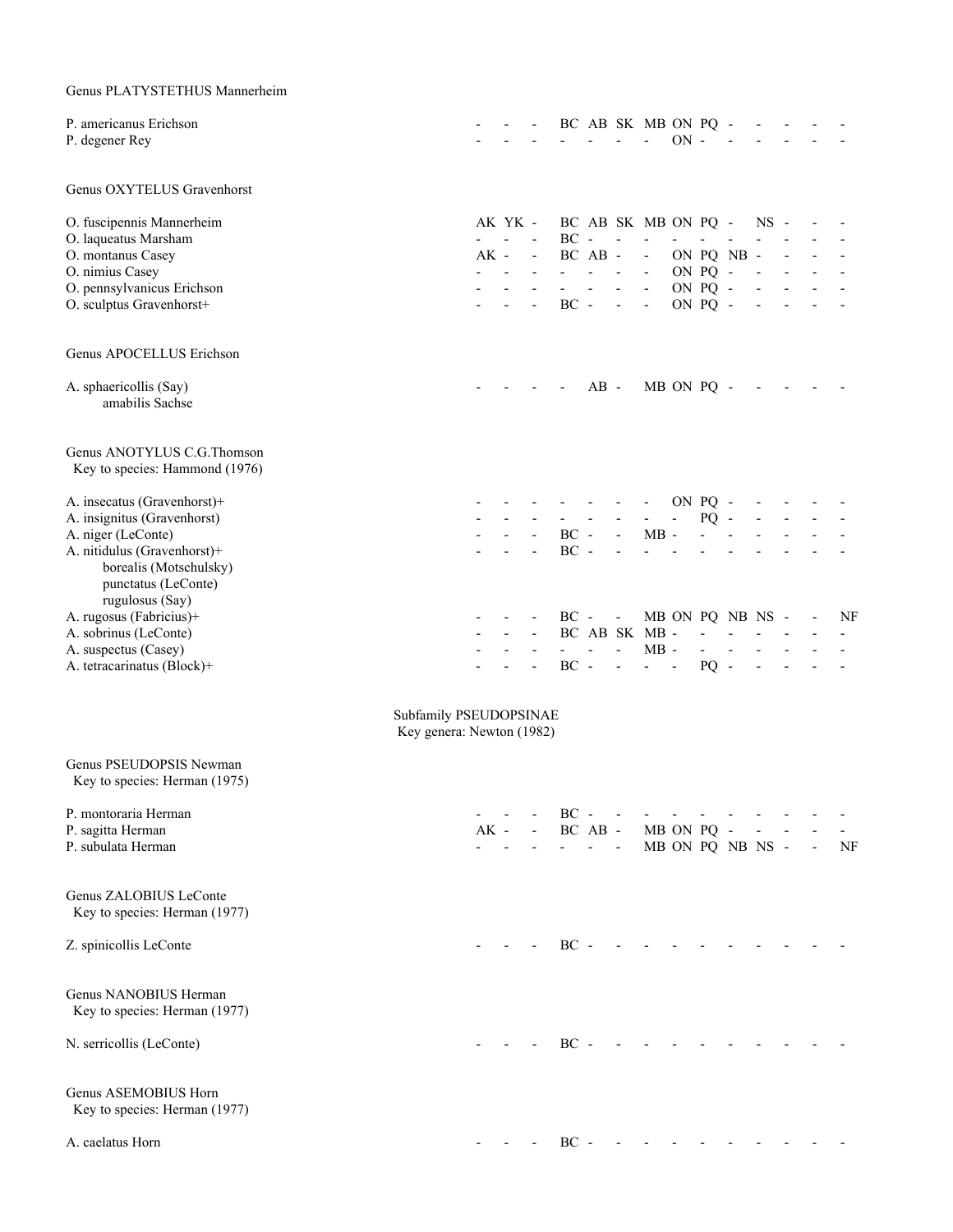#### Subfamily PHLOEOCHARINAE Key genera: Smetana & Campbell (1980)

| Genus CHARHYPHUS Sharp<br>Chapmania Bernhauer<br>Pseudeleusis Bernhauer<br>Siberia Blackwelder<br>Triga Fauvel<br>Trigites Handlirsch<br>Key to species: Herman (1972b) |                   |         |                              |        |         |                          |                                   |            |         |                          |        |  |       |
|-------------------------------------------------------------------------------------------------------------------------------------------------------------------------|-------------------|---------|------------------------------|--------|---------|--------------------------|-----------------------------------|------------|---------|--------------------------|--------|--|-------|
| C. picipennis (LeConte)                                                                                                                                                 |                   |         |                              |        |         |                          |                                   |            | ON PQ - |                          | $NS -$ |  |       |
| Genus VICELVA Moore & Legner                                                                                                                                            |                   |         |                              |        |         |                          |                                   |            |         |                          |        |  |       |
| V. vandykei (Hatch)                                                                                                                                                     |                   | AK YK - |                              | BC     |         |                          |                                   |            |         |                          |        |  |       |
| Subfamily TACHYPORINAE                                                                                                                                                  | Tribe Tachyporini |         |                              |        |         |                          |                                   |            |         |                          |        |  |       |
| Genus TACHINUS Gravenhorst<br>Key to North American species: Campbell (1973a)<br>Key to North American species: Campbell (1988)<br>(Subgenus TACHINUS s.str.)           |                   |         |                              |        |         |                          |                                   |            |         |                          |        |  |       |
|                                                                                                                                                                         |                   |         |                              |        |         |                          |                                   |            |         |                          |        |  |       |
| T. addendus Horn                                                                                                                                                        |                   |         |                              |        |         |                          |                                   | MB ON PO - |         |                          | $NS -$ |  |       |
| T. angustatus Horn                                                                                                                                                      | $AK -$            | YK -    | $\sim$                       |        | BC AB - |                          |                                   |            |         |                          |        |  |       |
| T. apterus Maklin<br>T. basalis Erichson*                                                                                                                               |                   | AK YK - |                              |        |         |                          | BC AB SK MB ON PQ NB NS -         |            |         |                          |        |  |       |
| circumcinctus Maklin                                                                                                                                                    |                   |         |                              |        |         |                          |                                   |            |         |                          |        |  |       |
| T. beckeri Campbell                                                                                                                                                     |                   | YK -    |                              | $BC -$ |         |                          |                                   |            |         |                          |        |  |       |
| T. brevipennis J.Sahlberg*                                                                                                                                              |                   |         | AK YK NT -                   |        |         |                          |                                   |            |         |                          |        |  |       |
| T. canadensis Horn                                                                                                                                                      |                   |         |                              |        |         |                          |                                   |            | ON PQ   |                          |        |  |       |
| T. contortus Hatch                                                                                                                                                      |                   |         | $\overline{\phantom{a}}$     |        | BC AB - |                          |                                   |            |         |                          |        |  |       |
| varians Hatch                                                                                                                                                           |                   |         |                              |        |         |                          |                                   |            |         |                          |        |  |       |
| T. corticinus Gravenhorst+                                                                                                                                              |                   |         |                              |        |         |                          |                                   |            | $PQ -$  |                          |        |  |       |
| T. crotchii Horn                                                                                                                                                        |                   |         |                              | $BC -$ |         |                          |                                   |            |         |                          |        |  |       |
| T. dilatatus Hatch                                                                                                                                                      |                   |         | $\qquad \qquad \blacksquare$ |        | BC AB - |                          |                                   |            |         |                          |        |  |       |
| T. elongatus Gyllenhal*                                                                                                                                                 |                   |         |                              |        |         |                          | AK YK NT BC AB SK MB ON PQ -      |            |         |                          |        |  | LB NF |
| parallelus Horn                                                                                                                                                         |                   |         |                              |        |         |                          |                                   |            |         |                          |        |  |       |
| T. fimbriatus Gravenhorst                                                                                                                                               |                   |         |                              |        |         | $\overline{\phantom{a}}$ | $\overline{\phantom{a}}$          |            | ON PQ - |                          | $NS -$ |  |       |
| T. frigidus Erichson                                                                                                                                                    |                   |         |                              |        |         |                          | AK YK NT BC AB SK MB ON PQ - NS - |            |         |                          |        |  | LB NF |
| propinquus Mannerheim                                                                                                                                                   |                   |         |                              |        |         |                          |                                   |            |         |                          |        |  |       |
| T. fumipennis (Say)                                                                                                                                                     |                   |         |                              |        | $AB -$  |                          |                                   |            |         | MB ON PQ NB NS -         |        |  |       |
| frigidus Horn                                                                                                                                                           |                   |         |                              |        |         |                          |                                   |            |         |                          |        |  |       |
| T. horni Campbell                                                                                                                                                       |                   |         |                              |        |         |                          |                                   |            | ON PQ - |                          | $NS -$ |  |       |
| T. instabilis Maklin*                                                                                                                                                   |                   | AK YK - |                              | $BC -$ |         |                          |                                   |            |         |                          |        |  |       |
| T. jacuticus jacuticus Poppius*                                                                                                                                         |                   |         | AK YK NT -                   |        |         |                          |                                   |            |         |                          |        |  |       |
| nearcticus Campbell                                                                                                                                                     |                   |         |                              |        |         |                          |                                   |            |         |                          |        |  |       |
| T. jacuticus ullrichi Campbe11                                                                                                                                          |                   |         |                              |        |         |                          |                                   |            | PQ      | $\overline{\phantom{a}}$ |        |  | LB NF |
| T. lanei Hatch                                                                                                                                                          |                   |         |                              |        | BC AB - |                          |                                   |            |         |                          |        |  |       |
| T. limbatus Melsheimer                                                                                                                                                  |                   |         |                              |        |         |                          |                                   |            |         | ON PQ NB NS -            |        |  |       |
| T. luridus Erichson                                                                                                                                                     |                   |         |                              |        |         |                          |                                   |            |         | MB ON PQ NB NS -         |        |  |       |
| T. maculicollis Maklin                                                                                                                                                  |                   |         |                              | $BC -$ |         | $\overline{\phantom{0}}$ |                                   |            |         |                          |        |  |       |
| T. memnonius Gravenhorst                                                                                                                                                |                   |         |                              |        |         | $\overline{\phantom{0}}$ |                                   |            |         | MB ON PQ NB NS -         |        |  |       |
| batychrous Gravenhorst<br>rufus Sachse                                                                                                                                  |                   |         |                              |        |         |                          |                                   |            |         |                          |        |  |       |
| T. minimus Campbell                                                                                                                                                     |                   |         |                              |        |         |                          |                                   |            | ON PQ   |                          |        |  |       |
| T. nigricornis Mannerheim                                                                                                                                               | $AK -$            |         | $\overline{\phantom{a}}$     |        | BC AB - |                          |                                   |            |         |                          |        |  |       |
|                                                                                                                                                                         |                   |         |                              |        |         |                          |                                   |            |         |                          |        |  |       |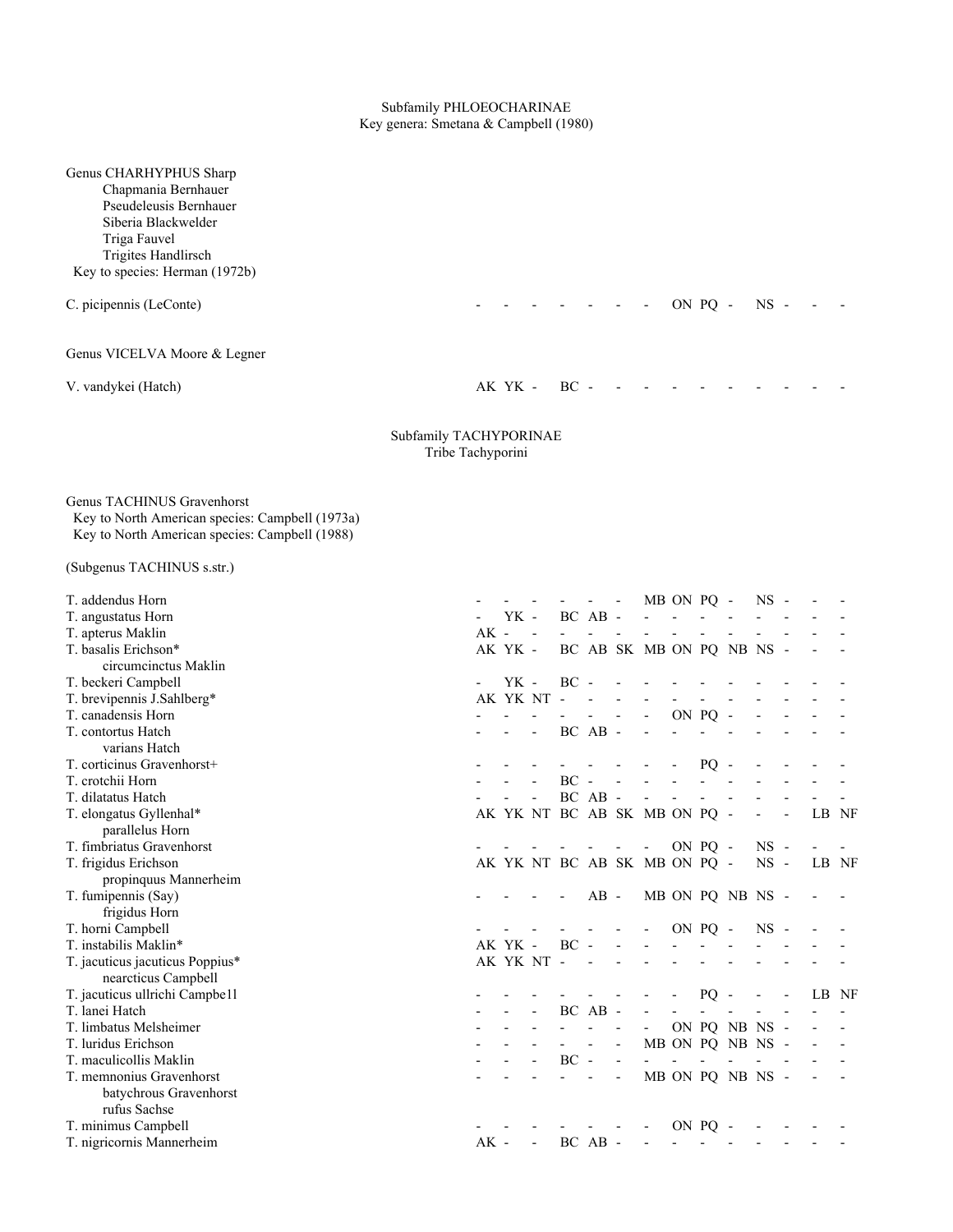| T. picipes Erichson                                                                                                                                                          |        |      |                          |                  |                          |                          |                                 |                          |         | ON PQ NB NS PE   |            |                          |       | $\overline{\phantom{a}}$ |
|------------------------------------------------------------------------------------------------------------------------------------------------------------------------------|--------|------|--------------------------|------------------|--------------------------|--------------------------|---------------------------------|--------------------------|---------|------------------|------------|--------------------------|-------|--------------------------|
| T. quebecensis Robert                                                                                                                                                        |        |      |                          | Ak YK NT BC AB - |                          |                          |                                 |                          |         | MB ON PQ NB NS - |            |                          |       | NF                       |
| acutus Hatch                                                                                                                                                                 |        |      |                          |                  |                          |                          |                                 |                          |         |                  |            |                          |       |                          |
| T. rainieri Hatch                                                                                                                                                            |        |      |                          | $BC -$           |                          |                          |                                 |                          |         |                  |            |                          |       |                          |
| T. rufipes (DeGeer)+                                                                                                                                                         |        |      |                          | $BC -$           |                          |                          |                                 | $\overline{\phantom{a}}$ |         | PQ NB NS -       |            |                          |       | NF                       |
| T. schwarzi Horn                                                                                                                                                             |        |      |                          |                  |                          | $\frac{1}{2}$            | $\sim$                          | $\overline{\phantom{a}}$ | $PQ -$  |                  | $NS -$     |                          |       |                          |
| T. scrutator Gemminger & Harold<br>discoideus Melsheimer                                                                                                                     |        |      |                          |                  | $AB -$                   |                          |                                 |                          |         | MB ON PQ NB NS - |            |                          |       |                          |
| repandus Horn                                                                                                                                                                |        |      |                          |                  |                          |                          |                                 |                          |         |                  |            |                          |       |                          |
| T. semirufus Horn<br>T. smetanai Campbell                                                                                                                                    | $AK -$ |      | $\overline{\phantom{a}}$ | $BC -$           | BC AB -                  |                          |                                 |                          |         |                  |            |                          |       |                          |
| T. stacesmithi Campbell                                                                                                                                                      |        |      |                          | BC               | $\overline{\phantom{a}}$ |                          |                                 |                          |         |                  |            |                          |       |                          |
| T. subterraneus (Linné)+                                                                                                                                                     |        |      |                          | $BC -$           |                          | $\overline{a}$           |                                 |                          |         |                  |            |                          |       |                          |
| T. tachyporoides Horn                                                                                                                                                        |        |      |                          |                  |                          |                          | NT BC AB SK MB ON PQ NB NS -    |                          |         |                  |            |                          | LB NF |                          |
| T. thruppi Hatch                                                                                                                                                             |        | YK - |                          |                  | BC AB -                  |                          |                                 |                          |         | MB ON PQ NB NS - |            |                          | LB NF |                          |
| T. vergatus Campbell                                                                                                                                                         |        |      |                          |                  |                          |                          |                                 |                          | ON PQ - |                  |            |                          |       |                          |
| (Subgenus TACHINODERUS Motschulsky)                                                                                                                                          |        |      |                          |                  |                          |                          |                                 |                          |         |                  |            |                          |       |                          |
| T. debilis Horn                                                                                                                                                              |        |      |                          | $BC -$           |                          |                          |                                 |                          |         |                  |            |                          |       |                          |
|                                                                                                                                                                              |        |      |                          |                  |                          |                          |                                 |                          |         |                  |            |                          |       |                          |
| Genus COPROPORUS Kraatz<br>Erchomus Motschulsky<br>Key to North American species: Campbell (1975)                                                                            |        |      |                          |                  |                          |                          |                                 |                          |         |                  |            |                          |       |                          |
| C. ventriculus (Say)<br>acuductus (Kirby)<br>affinis (Kirby)<br>flavidus (Casey)<br>gibbulus (Erichson)<br>maneei Scheerpeltz<br>punctulatus (Melsheimer)<br>politus (Manee) |        |      |                          | NT BC -          |                          | $SK -$                   |                                 |                          |         | ON PQ NB NS -    |            |                          |       |                          |
| Genus CILEA Jacquelin du Val<br>Key to North American species: Campbell (1975)                                                                                               |        |      |                          |                  |                          |                          |                                 |                          |         |                  |            |                          |       |                          |
| C. silphoides (Linné)+                                                                                                                                                       |        |      |                          |                  | $BC$ $AB$ -              |                          | $\overline{\phantom{a}}$        |                          |         | ON PQ NB -       |            |                          |       |                          |
| Genus TACHYPORUS Gravenhorst<br>Key to North American species: Campbell (1979b)                                                                                              |        |      |                          |                  |                          |                          |                                 |                          |         |                  |            |                          |       |                          |
| (Subgenus PALPORUS Campbell)                                                                                                                                                 |        |      |                          |                  |                          |                          |                                 |                          |         |                  |            |                          |       |                          |
| T. nitidulus (Fabricius)*<br>faber Say                                                                                                                                       |        |      |                          |                  |                          |                          | AK YK NT BC AB SK MB ON PQ -    |                          |         |                  | $\sim 100$ | $\overline{\phantom{a}}$ | LB NF |                          |
| (Subgenus TACHYPORUS s.str.)                                                                                                                                                 |        |      |                          |                  |                          |                          |                                 |                          |         |                  |            |                          |       |                          |
| T. abdominalis (Fabricius)*                                                                                                                                                  |        |      |                          | AK YK NT BC AB - |                          |                          |                                 |                          |         | MB ON PQ NB -    |            |                          |       | NF                       |
| T. borealis Campbell                                                                                                                                                         |        |      |                          |                  |                          |                          | AK YK NT BC AB SK MB ON PQ -    |                          |         |                  | $NS -$     |                          |       |                          |
| T. browni Campbell                                                                                                                                                           |        |      |                          |                  | $\overline{\phantom{a}}$ | $\overline{\phantom{0}}$ | $\blacksquare$                  | $\sim$                   |         | PQ NB -          |            |                          |       |                          |
| T. californicus Horn                                                                                                                                                         |        |      | $\overline{\phantom{a}}$ | $BC -$           |                          |                          |                                 |                          |         |                  |            |                          |       |                          |
| tehamae Blackwelder                                                                                                                                                          |        |      |                          |                  |                          |                          |                                 |                          |         |                  |            |                          |       |                          |
| T. canadensis Campbell                                                                                                                                                       |        | YK - |                          | $BC -$           |                          |                          | SK MB ON PQ NB -                |                          |         |                  |            |                          |       | NF                       |
| T. dimorphus Campbell                                                                                                                                                        |        |      | ÷,                       | $BC -$           |                          |                          |                                 |                          |         |                  |            |                          |       |                          |
| T. dispar (Paykull)+                                                                                                                                                         |        |      | $\overline{a}$           | $BC -$           |                          | $\overline{\phantom{0}}$ | $\overline{\phantom{a}}$        |                          |         | ON PQ NB NS -    |            |                          |       | NF                       |
| chrysomelinus auct.                                                                                                                                                          |        |      |                          |                  |                          |                          |                                 |                          |         |                  |            |                          |       |                          |
| T. elegans Horn                                                                                                                                                              |        |      |                          |                  |                          |                          | $\qquad \qquad \blacksquare$    |                          | ON PQ - |                  |            |                          |       |                          |
| T. flavipennis Campbell                                                                                                                                                      |        |      |                          |                  |                          |                          | AK YK NT BC AB SK MB ON PQ NB - |                          |         |                  |            |                          |       | NF                       |
| T. inornatus Campbell                                                                                                                                                        |        |      |                          |                  |                          |                          | AK YK NT BC AB SK MB ON PQ NB - |                          |         |                  |            |                          |       | $\overline{\phantom{0}}$ |
| T. jocosus Say                                                                                                                                                               |        |      |                          |                  |                          |                          |                                 | MB ON -                  |         |                  |            |                          |       |                          |
| acaudus Say                                                                                                                                                                  |        |      |                          |                  |                          |                          |                                 |                          |         |                  |            |                          |       |                          |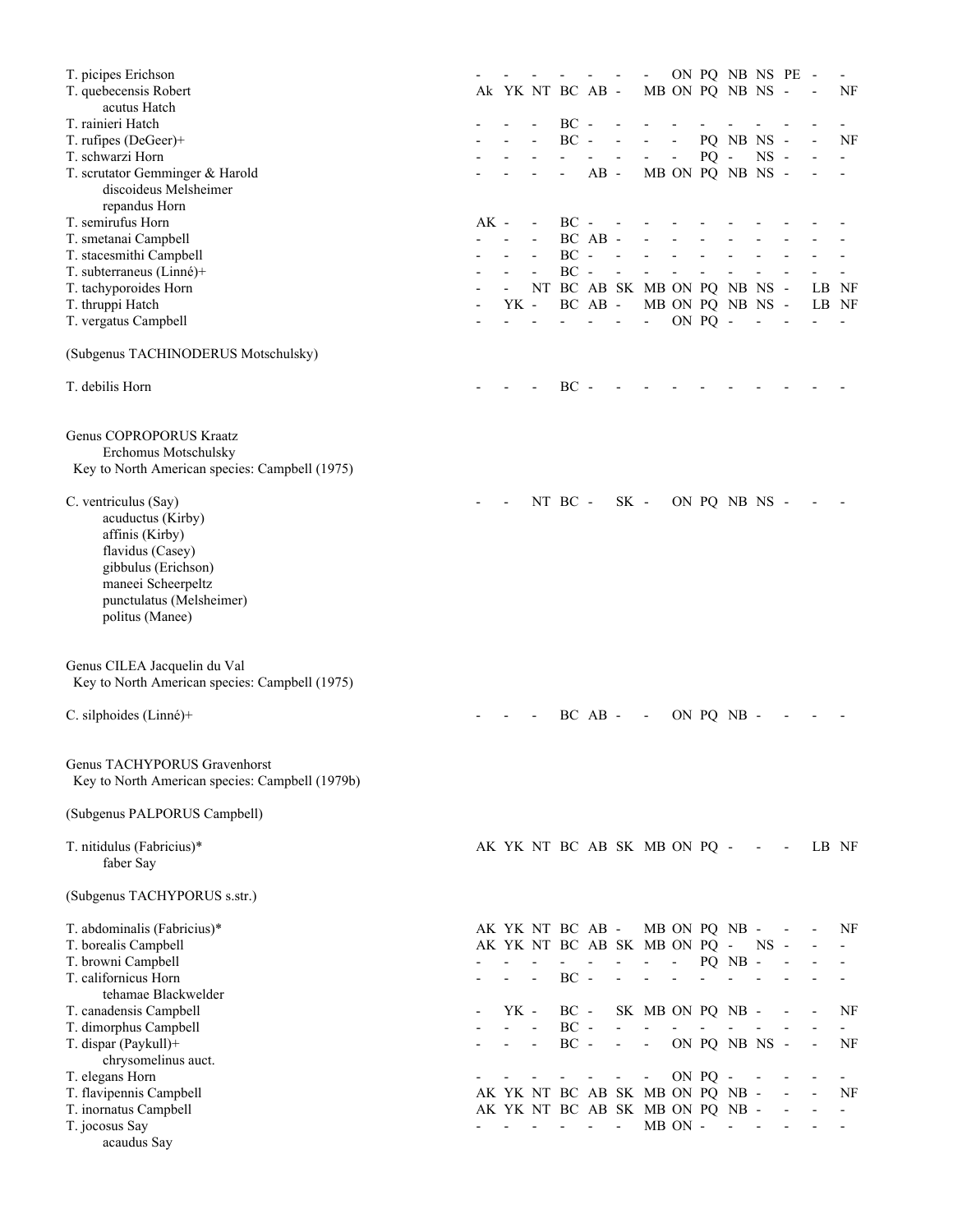| arduus Erichson<br>infuscatus Bernhauer<br>snyderi Blackwelder              |      |                  |         |                          |                          |                |         |                  |           |       |                          |
|-----------------------------------------------------------------------------|------|------------------|---------|--------------------------|--------------------------|----------------|---------|------------------|-----------|-------|--------------------------|
| T. lecontei Campbell                                                        |      |                  |         |                          | BC AB SK MB ON PQ -      |                |         |                  |           |       |                          |
| T. maculicollis LeConte                                                     |      |                  |         |                          | BC AB SK MB ON PQ -      |                |         |                  | <b>NS</b> |       |                          |
| T. mexicanus Sharp                                                          | YK - |                  |         |                          | BC AB SK MB -            |                | $PQ -$  |                  | $NS -$    |       | NF                       |
| alleni Blackwelder                                                          |      |                  |         |                          |                          |                |         |                  |           |       |                          |
| oregonus Blackwelder                                                        |      |                  |         |                          |                          |                |         |                  |           |       |                          |
| temacus Blackwelder                                                         |      |                  |         |                          |                          |                |         |                  |           |       |                          |
| T. nanus Erichson                                                           |      |                  |         | $\overline{\phantom{a}}$ | $\overline{\phantom{a}}$ |                | ON PQ - |                  |           |       |                          |
| T. nimbicola Campbell                                                       |      | AK YK NT BC AB - |         |                          | $\overline{\phantom{a}}$ | $\blacksquare$ |         | PQ NB NS -       |           | LB NF |                          |
| T. ornatus Campbell                                                         |      | $\blacksquare$   |         |                          | AB SK MB -               |                | PQ      | $\sim$           |           |       |                          |
| T. pacificus Campbell                                                       |      | $BC -$           |         |                          |                          |                |         |                  |           |       |                          |
| T. pulchrus Blatchley                                                       |      | $\overline{a}$   |         |                          |                          | MB ON -        |         |                  |           |       |                          |
| T. rulomoides Campbell                                                      |      |                  |         | ÷,                       | $\blacksquare$           |                |         | ON PQ NB -       |           |       | $\overline{\phantom{0}}$ |
| T. rulomus Blackwelder                                                      |      | AK YK NT BC AB - |         |                          |                          | MB ON PQ -     |         |                  |           | LB NF |                          |
| T. stacesmithi Campbell                                                     |      | $BC -$           |         |                          |                          |                |         |                  |           |       |                          |
| T. transversalis Gravenhorst+                                               |      |                  |         |                          |                          |                | ON PQ - |                  |           |       |                          |
| Genus SEPEDOPHILUS Gistel<br>Key to North American species: Campbell (1976) |      |                  |         |                          |                          |                |         |                  |           |       |                          |
| S. basalis (Erichson)                                                       |      |                  |         |                          |                          | $ON -$         |         |                  |           |       |                          |
| pulicarius (Sachse)                                                         |      |                  |         |                          |                          |                |         |                  |           |       |                          |
| setifer (Casey)                                                             |      |                  |         |                          |                          |                |         |                  |           |       |                          |
| S. bisignatus (Horn)                                                        |      | $BC -$           |         |                          |                          |                |         |                  |           |       |                          |
| S. cinctulus (Erichson)                                                     |      |                  |         |                          |                          |                | ON PQ - |                  |           |       |                          |
| corticola (Casey)                                                           |      |                  |         |                          |                          |                |         |                  |           |       |                          |
| S. crassus (Gravenhorst)                                                    |      |                  |         |                          |                          |                | ON PQ - |                  |           |       |                          |
| moestus (Say)                                                               |      |                  |         |                          |                          |                |         |                  |           |       |                          |
| S. ctenidialis Campbell                                                     |      |                  |         |                          |                          | $ON -$         |         |                  |           |       |                          |
| S. littoreus (Linné)+                                                       |      |                  | BC AB - |                          |                          |                |         | MB ON PQ NB NS - |           |       |                          |
| carissimus (Hatch)                                                          |      |                  |         |                          |                          |                |         |                  |           |       |                          |
| knoxii (LeConte)                                                            |      |                  |         |                          |                          |                |         |                  |           |       |                          |
| S. marshami (Stephens)+                                                     |      |                  |         |                          |                          |                | $PQ -$  |                  | <b>NS</b> |       |                          |
| S. opicus (Say)                                                             |      |                  |         |                          |                          |                | $PQ -$  |                  |           |       |                          |
| S. scriptus (Horn)                                                          |      |                  |         |                          |                          | $ON -$         |         | $\frac{1}{2}$    |           |       |                          |
| S. testaceus (Fabricius)+                                                   |      |                  |         | SK-                      |                          |                |         | ON PQ NB NS -    |           |       |                          |
| elongatus (Blatchley)                                                       |      |                  |         |                          |                          |                |         |                  |           |       |                          |
| imbricatus (Casey)                                                          |      |                  |         |                          |                          |                |         |                  |           |       |                          |
| limuloides (Casey)                                                          |      |                  |         |                          |                          |                |         |                  |           |       |                          |
| S. velocipes (Casey)                                                        |      |                  |         |                          |                          |                |         |                  | <b>NS</b> |       |                          |
| virginiae (Casey)                                                           |      |                  |         |                          |                          |                |         |                  |           |       |                          |
| S. wickhami Campbell                                                        |      |                  |         |                          |                          |                | ON PQ   |                  |           |       |                          |

### Tribe Bolitobiini

Genus LORDITHON C.G.Thomson Key to North American species: Campbell (1982b)

# (Subgenus LORDITHON s.str.)

| L. anticus (Horn)                    |                  |          |   | $\overline{\phantom{a}}$ |                          |     | ON PQ NB NS -    |                          | $\overline{\phantom{a}}$ |    |
|--------------------------------------|------------------|----------|---|--------------------------|--------------------------|-----|------------------|--------------------------|--------------------------|----|
| L. appalachianus Campbell            |                  |          | - |                          |                          |     | MB ON PQ NB NS - |                          | $\sim$                   |    |
| L. axillaris (Gravenhorst)           |                  |          |   |                          | $\overline{\phantom{a}}$ | PO. |                  | $\overline{\phantom{a}}$ |                          |    |
| L. cascadensis (Malkin)              |                  | $BC -$   |   | <b>Contract Contract</b> |                          |     |                  |                          |                          |    |
| hatchi Malkin                        |                  |          |   |                          |                          |     |                  |                          |                          |    |
| L. difficilis Campbell               |                  | BC.      |   |                          |                          |     |                  |                          |                          |    |
| L. facilis (Casey)                   |                  |          |   | $\overline{\phantom{a}}$ |                          |     | ON PQ NB NS -    |                          | $-$ NF                   |    |
| L. niger (Gravenhorst)               |                  |          |   | $\overline{\phantom{a}}$ | $ON PO -$                |     |                  | $\sim$                   |                          |    |
| L. poecilus (Mannerheim)             | ۰                | NT BC AB |   |                          |                          |     |                  |                          |                          |    |
| L. scutellaris Campbell              |                  |          |   | $\overline{\phantom{a}}$ |                          |     | ON PQ NB NS -    |                          | $\overline{\phantom{a}}$ | NF |
| L. thoracicus thoracicus (Fabricius) | AK YK NT BC AB - |          |   | MB ON PO NB NS -         |                          |     |                  |                          | LB NF                    |    |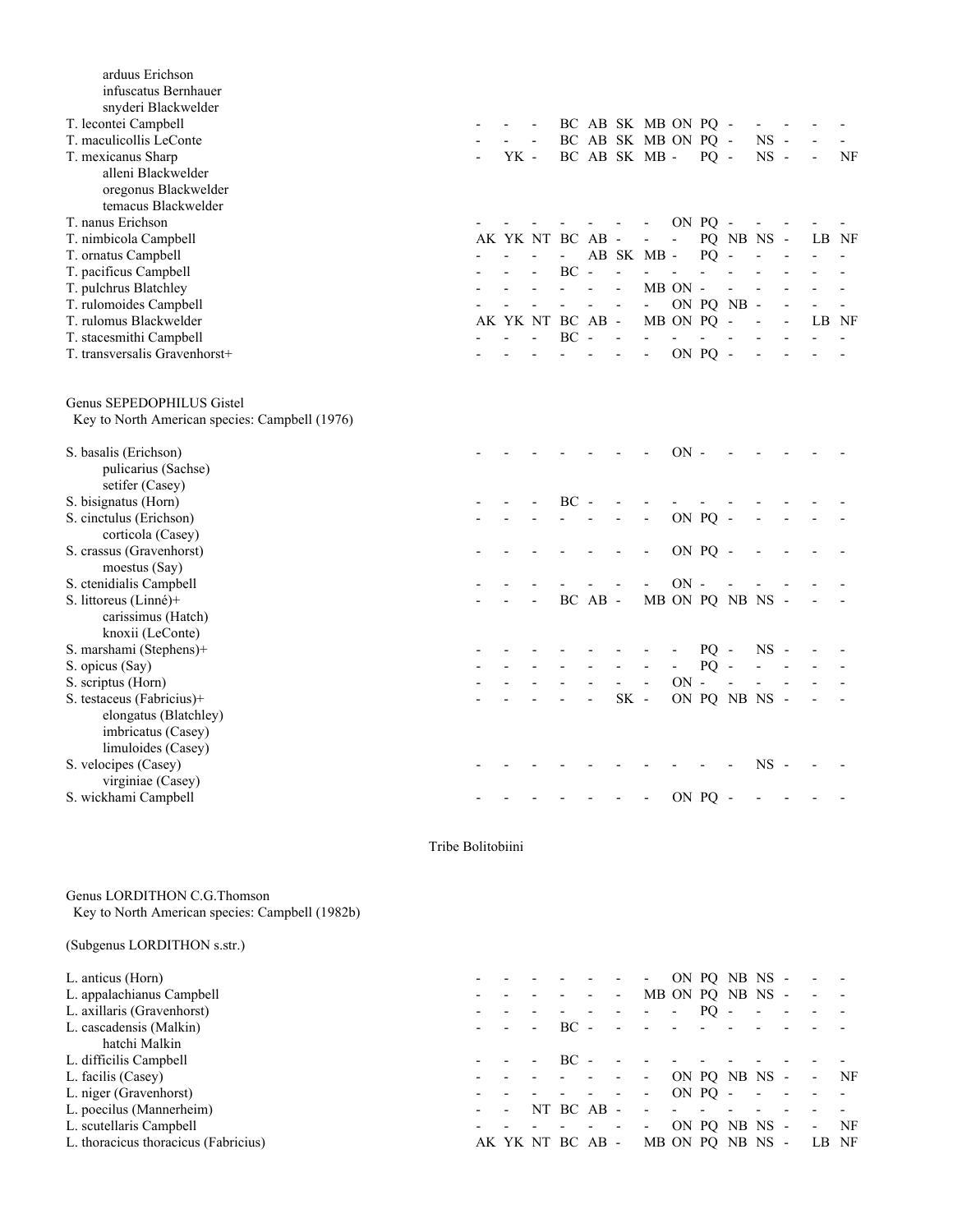# (Subgenus BOLITOBUS Tottenham)

| L. bimaculatus (Couper)                        |        |                          |                          | BC AB - |                              |                                           |            |         | MB ON PQ NB NS - |        |                          |        |    |
|------------------------------------------------|--------|--------------------------|--------------------------|---------|------------------------------|-------------------------------------------|------------|---------|------------------|--------|--------------------------|--------|----|
| kelleyi Malkin                                 |        |                          |                          |         |                              |                                           |            |         |                  |        |                          |        |    |
| L. cinctus (Gravenhorst)                       |        |                          |                          |         |                              | $\qquad \qquad \blacksquare$              |            | ON PQ - |                  |        |                          |        |    |
| atricaudatus (Say)                             |        |                          |                          |         |                              |                                           |            |         |                  |        |                          |        |    |
| gentilis (LeConte)                             |        |                          |                          |         |                              |                                           |            |         |                  |        |                          |        |    |
| L. fungicola Campbell                          |        |                          |                          |         |                              | AK YK NT BC AB SK MB ON PQ NB NS PE LB NF |            |         |                  |        |                          |        |    |
| L. idahoae Hatch                               |        |                          | $\overline{\phantom{0}}$ | $AB -$  |                              |                                           |            |         |                  |        |                          |        |    |
| L. longiceps (LeConte)                         | $AK -$ | $\overline{\phantom{a}}$ |                          | BC AB - |                              | $\blacksquare$                            |            | ON PQ - |                  | $NS -$ |                          |        |    |
| elefas (Bernhauer)                             |        |                          |                          |         |                              |                                           |            |         |                  | $NS -$ |                          |        |    |
| L. obsoletus (Say)<br>sellatus Sachse          |        |                          |                          |         |                              |                                           |            |         |                  |        |                          |        |    |
| L. oregonus Campbell                           |        |                          | $BC -$                   |         |                              |                                           |            |         |                  |        |                          |        |    |
| L. quaesitor (Horn)                            |        |                          |                          |         |                              |                                           |            | ON PQ - |                  | $NS -$ |                          |        |    |
| rostratus (LeConte)                            |        |                          |                          |         |                              |                                           |            |         |                  |        |                          |        |    |
|                                                |        |                          |                          |         |                              |                                           |            |         |                  |        |                          |        |    |
| Genus CARPHACIS des Gozis                      |        |                          |                          |         |                              |                                           |            |         |                  |        |                          |        |    |
| Key to North American species: Campbell (1980) |        |                          |                          |         |                              |                                           |            |         |                  |        |                          |        |    |
|                                                |        |                          |                          |         |                              |                                           |            |         |                  |        |                          |        |    |
| C. intrusus (Horn)                             |        |                          |                          |         |                              |                                           | MB ON PQ - |         |                  |        |                          |        |    |
| C. nepigonensis (Bernhauer)                    |        |                          | $BC -$                   |         | $\qquad \qquad \blacksquare$ |                                           |            |         | MB ON PQ NB NS - |        |                          |        | NF |
| ruber Malkin                                   |        |                          |                          |         |                              |                                           |            |         |                  |        |                          |        |    |
| wallisi Malkin                                 |        |                          |                          |         |                              |                                           |            |         |                  |        |                          |        |    |
|                                                |        |                          |                          |         |                              |                                           |            |         |                  |        |                          |        |    |
| Genus BOLITOBIUS Leach                         |        |                          |                          |         |                              |                                           |            |         |                  |        |                          |        |    |
| B. cingulatus Mannerheim+                      |        | $NT -$                   |                          |         |                              | AB SK MB ON PQ -                          |            |         |                  | $NS -$ |                          |        |    |
| B. kremeri (Malkin)                            |        |                          | $BC -$                   |         |                              |                                           |            |         |                  |        |                          |        |    |
|                                                |        |                          |                          |         |                              |                                           |            |         |                  |        |                          |        |    |
| Genus BRYOPORUS Kraatz                         |        |                          |                          |         |                              |                                           |            |         |                  |        |                          |        |    |
| B. rubescens (Hatch)                           |        |                          | $BC -$                   |         |                              |                                           |            |         |                  |        |                          |        |    |
| B. rufescens LeConte                           |        |                          | $BC -$                   |         | $\overline{\phantom{0}}$     | $\overline{\phantom{a}}$                  |            |         | ON PQ NB -       |        | $\overline{\phantom{0}}$ | $LB -$ |    |
| parvulus Casey                                 |        |                          |                          |         |                              |                                           |            |         |                  |        |                          |        |    |
| rubidus Leconte                                |        |                          |                          |         |                              |                                           |            |         |                  |        |                          |        |    |
| testaceus LeConte                              |        |                          |                          |         |                              |                                           |            |         |                  |        |                          |        |    |
| B. varians (Hatch)                             |        |                          | $BC -$                   |         |                              |                                           |            |         |                  |        |                          |        |    |
|                                                |        |                          |                          |         |                              |                                           |            |         |                  |        |                          |        |    |
| Genus MYCETOPORUS Mannerheim                   |        |                          |                          |         |                              |                                           |            |         |                  |        |                          |        |    |
| (Subgenus ISCHNOSOMA Stephens)                 |        |                          |                          |         |                              |                                           |            |         |                  |        |                          |        |    |
| M. pictus Horn                                 |        |                          |                          |         |                              | BC AB SK MB ON PQ NB NS -                 |            |         |                  |        |                          |        | NF |
| M. splendidus (Gravenhorst)+                   |        |                          |                          |         |                              | AK YK NT BC AB SK MB ON PQ -              |            |         |                  | $NS -$ |                          |        | NF |
| elegans Matthews                               |        |                          |                          |         |                              |                                           |            |         |                  |        |                          |        |    |
| inquisitus Casey                               |        |                          |                          |         |                              |                                           |            |         |                  |        |                          |        |    |
| pallidus Mannerheim                            |        |                          |                          |         |                              |                                           |            |         |                  |        |                          |        |    |
| (Subgenus MYCETOPORUS s.str.)                  |        |                          |                          |         |                              |                                           |            |         |                  |        |                          |        |    |
| M. americanus Erichson                         |        |                          |                          |         |                              |                                           |            |         | MB ON PQ NB -    |        |                          |        |    |
| lucidulus LeConte                              |        |                          |                          |         |                              |                                           |            |         |                  |        |                          |        |    |
| M. brunneus Marsham                            |        |                          | $BC -$                   |         |                              |                                           |            |         |                  |        |                          |        |    |
| M. consors LeConte                             |        |                          |                          |         |                              |                                           |            |         | MB ON PQ NB NS   |        |                          |        |    |
| M. discalis Hatch                              |        |                          | $BC -$                   |         |                              |                                           |            |         |                  |        |                          |        |    |
| M. inquisitus Casey                            |        |                          |                          |         |                              | AB SK MB ON PQ NB -                       |            |         |                  |        |                          |        |    |
| M. insignitus Maklin                           | $AK -$ |                          |                          |         |                              |                                           |            |         |                  |        |                          |        |    |
| M. neotomae Fall                               | $\sim$ |                          |                          | BC AB - |                              |                                           |            |         |                  |        |                          |        |    |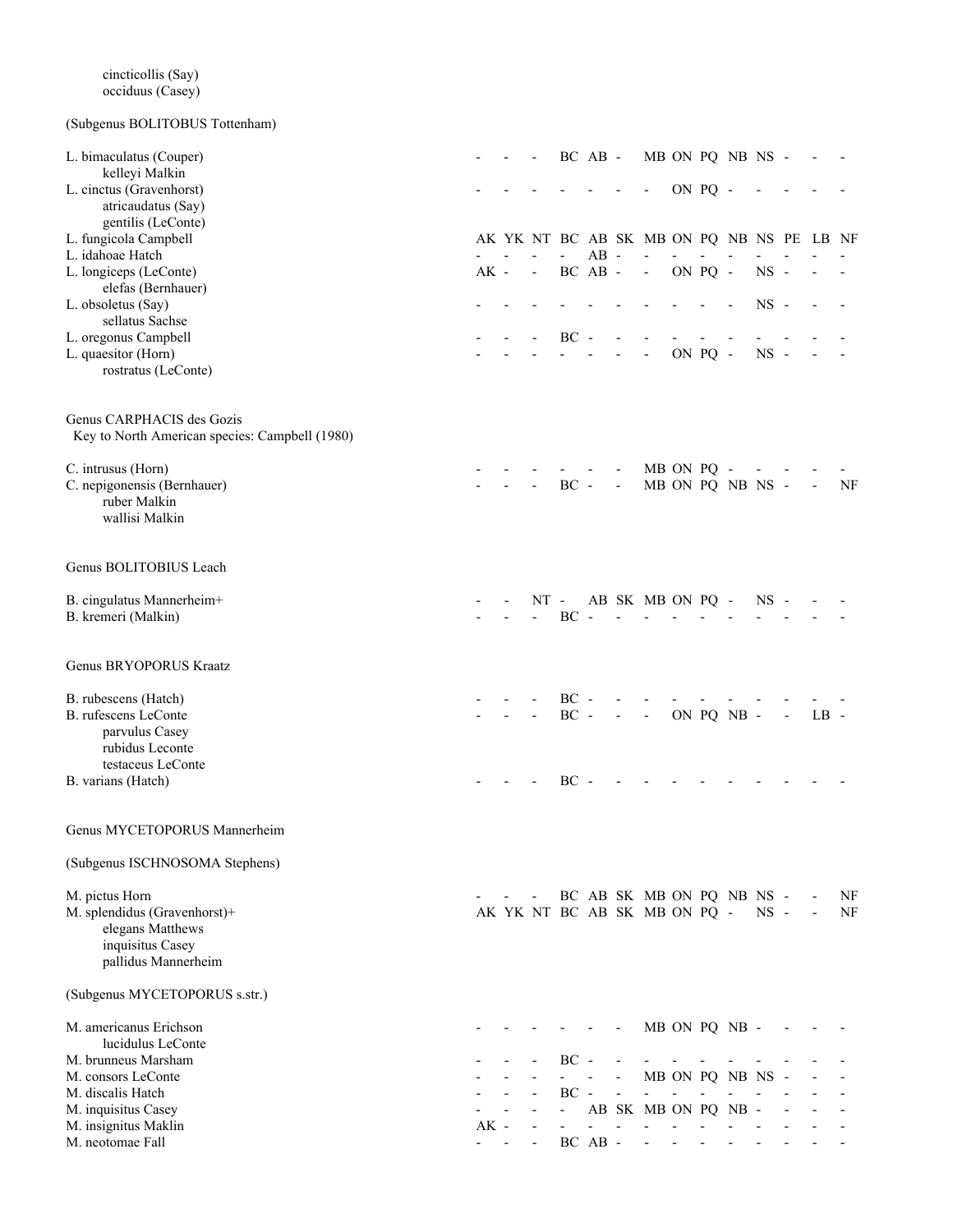| M. punctatissimus Hatch<br>M. punctulatus Hatch<br>M. rugosus Hatch                       |        |                          | $\overline{\phantom{a}}$ | $BC -$<br>$BC -$    |        | $\blacksquare$ | AK YK NT BC AB SK MB ON PQ -                                          |        |         | $NS -$ |        |                          |          |
|-------------------------------------------------------------------------------------------|--------|--------------------------|--------------------------|---------------------|--------|----------------|-----------------------------------------------------------------------|--------|---------|--------|--------|--------------------------|----------|
| Subfamily TRICHOPHYINAE                                                                   |        |                          |                          |                     |        |                |                                                                       |        |         |        |        |                          |          |
| Genus TRICHOPHYA Mannerheim<br>Eumitocerus Casey                                          |        |                          |                          |                     |        |                |                                                                       |        |         |        |        |                          |          |
| T. pilicornis (Gyllenhal)                                                                 |        |                          | $\overline{\phantom{a}}$ |                     |        |                | $BC - - - ON PQ -$                                                    |        |         | $NS -$ |        |                          |          |
| Subfamily HABROCERINAE                                                                    |        |                          |                          |                     |        |                |                                                                       |        |         |        |        |                          |          |
| Genus HABROCERUS Erichson                                                                 |        |                          |                          |                     |        |                |                                                                       |        |         |        |        |                          |          |
| H. capillaricornis (Gravenhorst)<br>H. magnus LeConte<br>H. schwarzi Horn                 |        |                          | $\omega_{\rm{max}}$      | $\omega_{\rm{max}}$ | $\sim$ |                | $BC - - - ON PQ -$<br><b>Contract Contract</b><br>- $AB - MB ON PQ -$ |        | ON PQ - |        | $\sim$ | $\overline{\phantom{a}}$ | NF<br>NF |
| Subfamily ALEOCHARINAE<br>Key to North American genera: Seevers (1978)<br>Tribe Oxypodini |        |                          |                          |                     |        |                |                                                                       |        |         |        |        |                          |          |
| Genus DEVIA Blackwelder<br>Dasyglossa Kraatz                                              |        |                          |                          |                     |        |                |                                                                       |        |         |        |        |                          |          |
| D. congruens (Casey)                                                                      | $AK -$ |                          |                          |                     |        |                |                                                                       |        |         |        |        |                          |          |
| Genus GNATHUSA Fenyes                                                                     |        |                          |                          |                     |        |                |                                                                       |        |         |        |        |                          |          |
| G. tenuicornis Fenyes                                                                     |        |                          |                          | $BC -$              |        |                |                                                                       |        |         |        |        |                          |          |
| Genus ILYOBATES Kraatz<br>Gennadota Casey                                                 |        |                          |                          |                     |        |                |                                                                       |        |         |        |        |                          |          |
| I. canadensis (Casey)                                                                     |        |                          |                          |                     |        |                |                                                                       | ON -   |         |        |        |                          |          |
| Genus MOLUCIBA Casey                                                                      |        |                          |                          |                     |        |                |                                                                       |        |         |        |        |                          |          |
| M. grandipennis Casey                                                                     |        |                          |                          | $BC -$              |        |                |                                                                       |        |         |        |        |                          |          |
| Genus OCALEA Erichson<br>Isoglossa Casey                                                  |        |                          |                          |                     |        |                |                                                                       |        |         |        |        |                          |          |
| O. vancouveri Casey                                                                       |        |                          |                          | $BC -$              |        |                |                                                                       |        |         |        |        |                          |          |
| Genus OXYPODA Mannerheim<br>Hylota Casey                                                  |        |                          |                          |                     |        |                |                                                                       |        |         |        |        |                          |          |
| O. demissa Casey                                                                          |        |                          |                          |                     |        |                |                                                                       | $ON -$ |         |        |        |                          |          |
| O. egestosa Casey<br>O. famula Casey                                                      | $AK -$ | $\overline{\phantom{a}}$ | $\overline{a}$           | $BC -$<br>$BC -$    |        |                |                                                                       |        |         |        |        |                          |          |
| O. frigida Bernhauer                                                                      |        |                          |                          | $BC -$              |        |                |                                                                       |        |         |        |        |                          |          |
| O. glenorae Casey                                                                         |        |                          | $\overline{\phantom{a}}$ | $BC -$              |        |                |                                                                       |        |         |        |        |                          |          |
| O. hiemalis Casey                                                                         |        |                          |                          |                     |        |                |                                                                       | $ON -$ |         |        |        |                          |          |
| O. impressa Casey                                                                         | $AK -$ |                          |                          | $BC -$              |        |                |                                                                       |        |         |        |        |                          |          |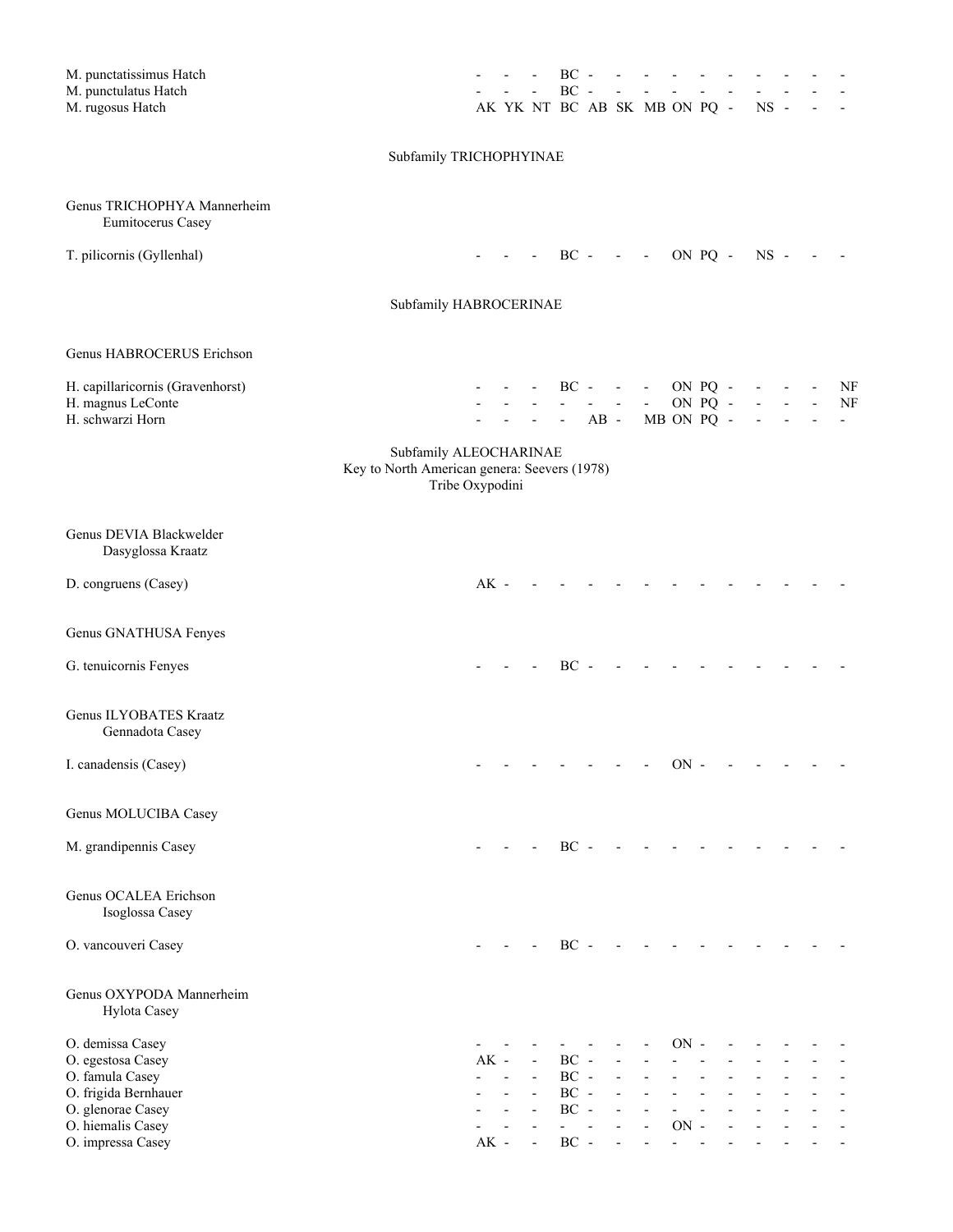| O. irrasa Maklin                                                                                          |                                       | $AK -$           |                          |                          |        |                |        |        |         |  |  |               |
|-----------------------------------------------------------------------------------------------------------|---------------------------------------|------------------|--------------------------|--------------------------|--------|----------------|--------|--------|---------|--|--|---------------|
| O. lacustris Casey                                                                                        |                                       |                  |                          |                          |        |                |        | $ON -$ |         |  |  |               |
| O. lassula Casey                                                                                          |                                       | $AK -$           |                          |                          |        |                |        |        |         |  |  |               |
| O. manitobae Casey<br>O. optiva Casey                                                                     |                                       |                  |                          |                          | $BC -$ | $\overline{a}$ | $MB -$ |        |         |  |  | $\frac{1}{2}$ |
| O. regressa Casey                                                                                         |                                       |                  | $\overline{\phantom{a}}$ | $\overline{\phantom{a}}$ | $BC -$ |                |        |        |         |  |  |               |
| O. subpolaris Casey                                                                                       |                                       | $AK -$           |                          |                          |        |                |        |        |         |  |  |               |
|                                                                                                           |                                       |                  |                          |                          |        |                |        |        |         |  |  |               |
| Genus PENTANOTA Bernhauer                                                                                 |                                       |                  |                          |                          |        |                |        |        |         |  |  |               |
| P. meuseli Bernhauer                                                                                      |                                       | $AK -$           |                          |                          |        |                |        |        |         |  |  |               |
| Genus BRACHYUSA Mulsant & Rey<br>Tetralina Casey                                                          |                                       |                  |                          |                          |        |                |        |        |         |  |  |               |
| B. americana (Fenyes)<br>B. helenae (Casey)                                                               |                                       | $AK -$           |                          | $NT -$                   | $BC -$ |                |        |        |         |  |  |               |
| Genus GNYPETA C.G.Thomson<br>Euliusa Casey                                                                |                                       |                  |                          |                          |        |                |        |        |         |  |  |               |
| G. brevicornis Casey<br>G. manitobae Casey                                                                |                                       |                  |                          |                          | $BC -$ | $\overline{a}$ | $MB -$ |        |         |  |  |               |
| Genus MERONERA Sharp                                                                                      |                                       |                  |                          |                          |        |                |        |        |         |  |  |               |
| M. venustula (Erichson)                                                                                   |                                       |                  |                          |                          |        |                |        |        | ON PQ - |  |  |               |
|                                                                                                           | Tribe Athetini<br>Subtribe Acrotonina |                  |                          |                          |        |                |        |        |         |  |  |               |
| Genus ACROTONA C.G.Thomson                                                                                |                                       |                  |                          |                          |        |                |        |        |         |  |  |               |
| A. adjuvans Casey                                                                                         |                                       |                  |                          |                          |        |                |        | $ON -$ |         |  |  |               |
|                                                                                                           | Subtribe Dimetrotina                  |                  |                          |                          |        |                |        |        |         |  |  |               |
| Genus CANASTOTA Casey                                                                                     |                                       |                  |                          |                          |        |                |        |        |         |  |  |               |
| C. canadensis (Casey)                                                                                     |                                       |                  |                          |                          |        |                |        | $ON -$ |         |  |  |               |
| Genus DATOMICRA Mulsant & Rey<br>Hilarina Casey<br>Micromota Casey<br>Oligomia Casey<br>Taxicerella Casey |                                       |                  |                          |                          |        |                |        |        |         |  |  |               |
| D. surgens (Casey)<br>D. wrangeli (Casey)                                                                 |                                       | $AK -$           |                          |                          | $BC -$ |                |        |        |         |  |  |               |
| Genus DIMETROTA Mulsant & Rey<br>Dalotia Casey<br>Dimetrotina Casey<br>Engamota Casey                     |                                       |                  |                          |                          |        |                |        |        |         |  |  |               |
| D. alaskana (Casey)<br>D. moesta Maklin                                                                   |                                       | $AK -$<br>$AK -$ |                          |                          | $BC -$ |                |        |        |         |  |  |               |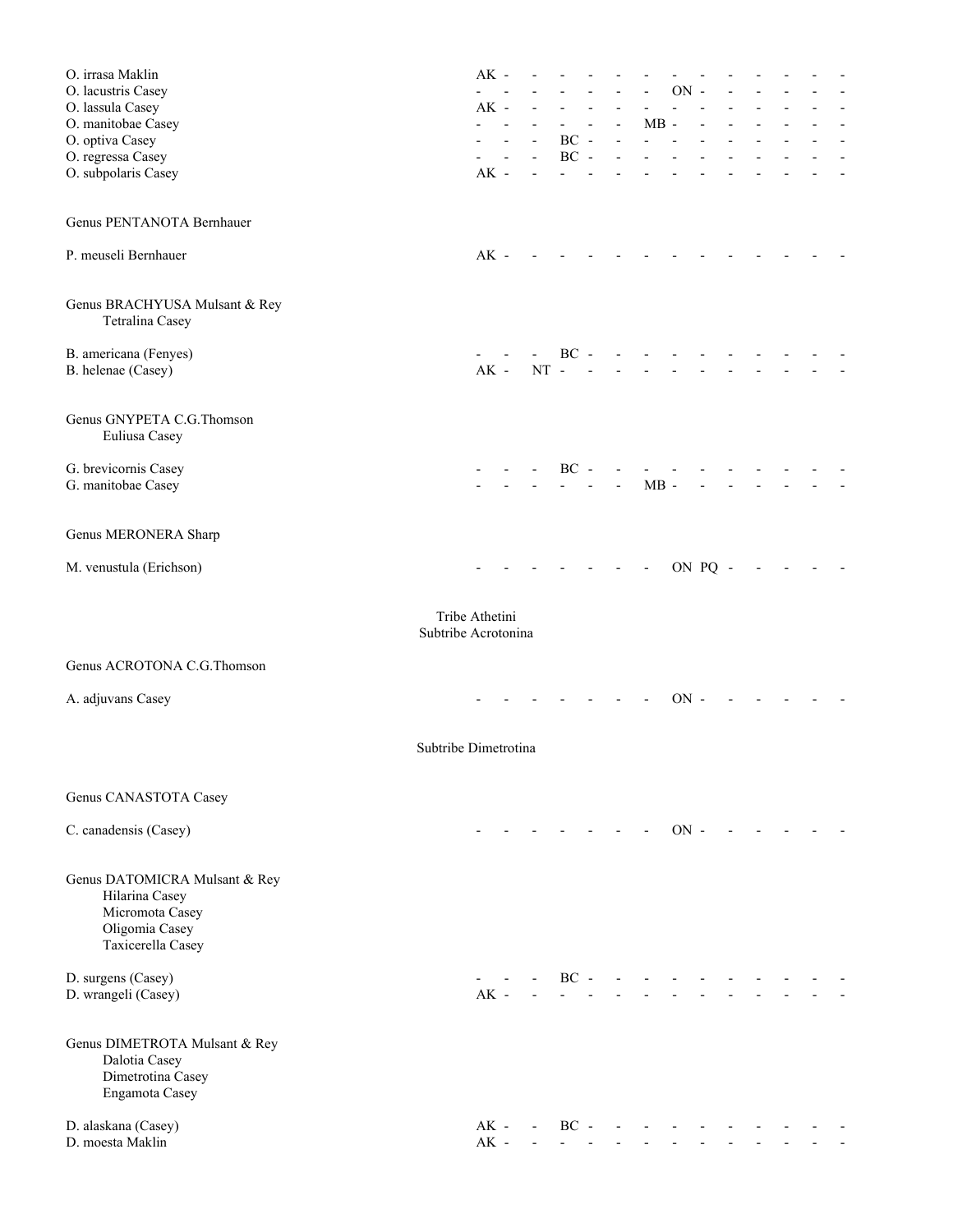| maeklini (Fenyes)<br>D. omissa Casey<br>D. resplendens Casey<br>D. retrusa Casey<br>D. stercoris (Fenyes)<br>columbica (Bernhauer)<br>D. vicaria Casey |                     |                  |         | $\overline{\phantom{a}}$<br>$\blacksquare$           | $BC -$<br>$BC -$<br>$\rm BC$ -<br>$BC -$<br>$BC -$                   |        |                          |                          |  |  |  |                          |
|--------------------------------------------------------------------------------------------------------------------------------------------------------|---------------------|------------------|---------|------------------------------------------------------|----------------------------------------------------------------------|--------|--------------------------|--------------------------|--|--|--|--------------------------|
| Genus PSEUDOTA Casey                                                                                                                                   |                     |                  |         |                                                      |                                                                      |        |                          |                          |  |  |  |                          |
| P. cornicula Casey<br>P. formalis Casey<br>P. irrupta Casey<br>P. nanulina Casey<br>P. nescia Casey<br>P. vana Casey                                   |                     |                  |         | $\overline{\phantom{a}}$<br>$\overline{\phantom{a}}$ | $BC -$<br>$BC -$<br>$\rm BC$ -<br>$\rm BC$ -<br>$\rm BC$ -<br>$BC -$ |        |                          |                          |  |  |  | $\overline{\phantom{a}}$ |
|                                                                                                                                                        | Subtribe Geostibina |                  |         |                                                      |                                                                      |        |                          |                          |  |  |  |                          |
| Genus GEOSTIBA C.G.Thomson<br>Sibiota Casey                                                                                                            |                     |                  |         |                                                      |                                                                      |        |                          |                          |  |  |  |                          |
| G. parvipennis (Bernhauer)                                                                                                                             |                     |                  |         |                                                      |                                                                      | $AB -$ |                          |                          |  |  |  |                          |
|                                                                                                                                                        | Subtribe Athetina   |                  |         |                                                      |                                                                      |        |                          |                          |  |  |  |                          |
| Genus ADOTA Casey<br>Panalota Casey                                                                                                                    |                     |                  |         |                                                      |                                                                      |        |                          |                          |  |  |  |                          |
| A. comparabilis (Maklin)<br>A. maritima (Mannerheim)<br>massetensis Casey                                                                              |                     | $AK -$<br>$AK -$ |         |                                                      | $BC -$                                                               |        |                          |                          |  |  |  |                          |
| Genus ANEPSIOTA Casey                                                                                                                                  |                     |                  |         |                                                      |                                                                      |        |                          |                          |  |  |  |                          |
| A. quadricollis Casey<br>A. terminalis Casey<br>renominata Bernhauer & Scheerpeltz                                                                     |                     |                  |         |                                                      | $BC -$<br>$BC -$                                                     |        |                          |                          |  |  |  |                          |
| Genus ATHETA C.G.Thomson<br>Elytrusa Casey<br>Stonalota Mannerheim                                                                                     |                     |                  |         |                                                      |                                                                      |        |                          |                          |  |  |  |                          |
| A. granulata (Mannerheim)<br>A. nomadica Casey                                                                                                         |                     | $AK -$           | AK YK - |                                                      |                                                                      |        |                          |                          |  |  |  |                          |
| Genus ATHETALIA Casey                                                                                                                                  |                     |                  |         |                                                      |                                                                      |        |                          |                          |  |  |  |                          |
| A. metlakatlana (Bernhauer)<br>A. nimia (Casey)                                                                                                        |                     |                  |         |                                                      | $BC -$<br>$BC -$                                                     |        | $\overline{\phantom{a}}$ |                          |  |  |  |                          |
| Genus ATHETOTA Casey                                                                                                                                   |                     |                  |         |                                                      |                                                                      |        |                          |                          |  |  |  |                          |
| A. atriventris Casey<br>A. wickhami (Casey)                                                                                                            |                     |                  |         |                                                      | $BC -$                                                               | $BC -$ | $\omega_{\rm{max}}$      | $\overline{\phantom{a}}$ |  |  |  |                          |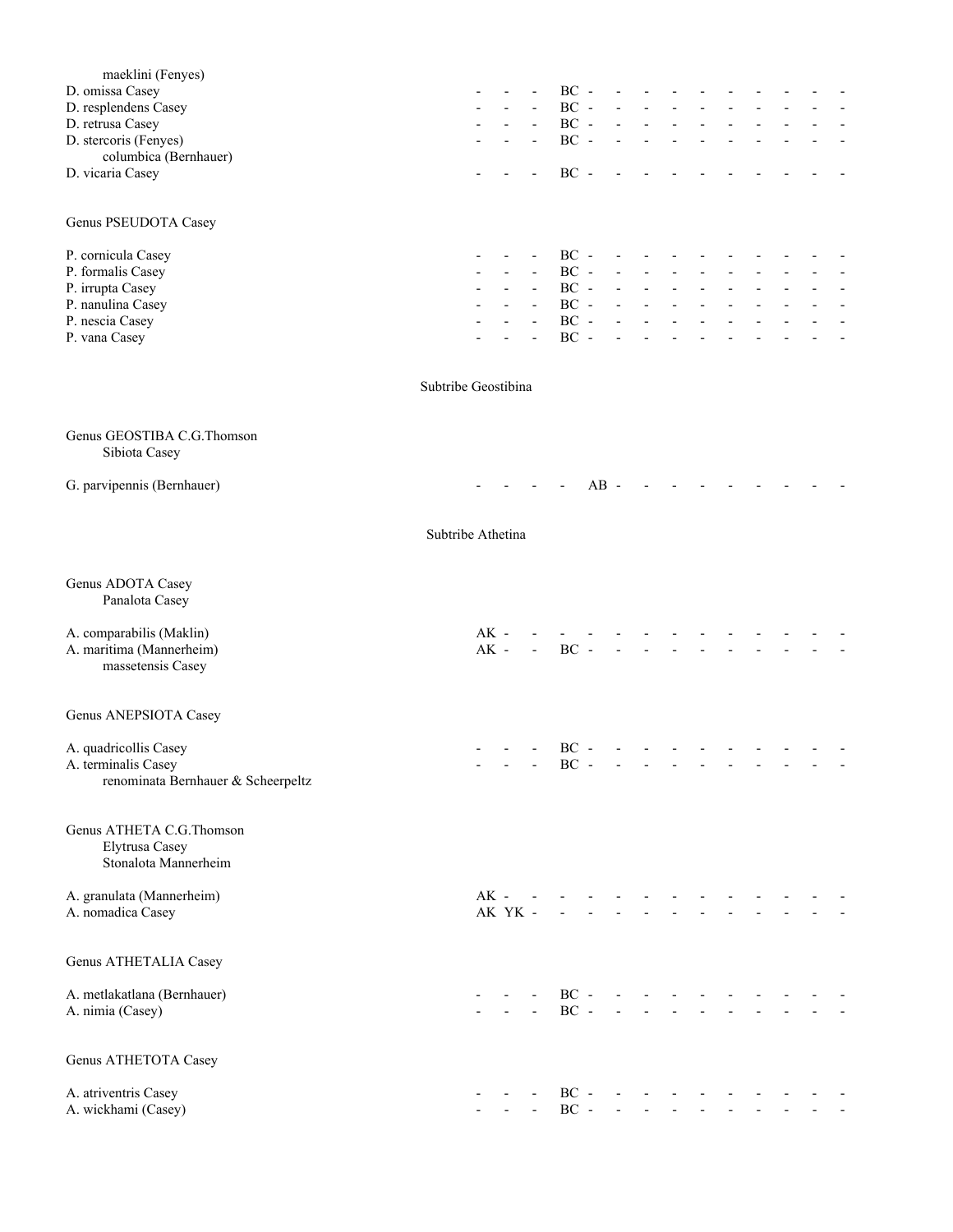| Genus LAMIOTA Casey                                                                                                               |                  |                    |                                                      |                                      |  |        |        |  |  |  |
|-----------------------------------------------------------------------------------------------------------------------------------|------------------|--------------------|------------------------------------------------------|--------------------------------------|--|--------|--------|--|--|--|
| L. achromata (Casey)<br>L. concessa (Casey)<br>L. keeni (Casey)<br>L. profecta (Casey)                                            |                  |                    | $\overline{\phantom{a}}$<br>$\overline{\phantom{a}}$ | $BC -$<br>$BC -$<br>$BC -$<br>$BC -$ |  |        |        |  |  |  |
| Genus LIOGLUTA C.G. Thomson                                                                                                       |                  |                    |                                                      |                                      |  |        |        |  |  |  |
| L. insolens (Casey)<br>L. nitens (Maklin)<br>L. vasta (Maklin)                                                                    |                  | AK YK -<br>AK YK - | $\blacksquare$                                       | $BC -$<br>$BC -$                     |  |        |        |  |  |  |
| Genus MOCYTA Mulsant & Rey                                                                                                        |                  |                    |                                                      |                                      |  |        |        |  |  |  |
| M. breviuscula (Maklin)<br>prudens (Casey)                                                                                        | $AK -$           |                    | $\sim$                                               | BC AB -                              |  |        |        |  |  |  |
| Genus SCHISTOGLOSSA Kraatz                                                                                                        |                  |                    |                                                      |                                      |  |        |        |  |  |  |
| S. aubeiodes Brundin<br>S. holmbergi Brundin                                                                                      | $AK -$<br>$AK -$ |                    |                                                      |                                      |  |        |        |  |  |  |
| Genus STETHUSA Casey<br>Hypatheta Fenyes                                                                                          |                  |                    |                                                      |                                      |  |        |        |  |  |  |
| S. nimia Casey                                                                                                                    |                  |                    |                                                      |                                      |  |        |        |  |  |  |
| Subtribe Xenotina                                                                                                                 |                  |                    |                                                      |                                      |  |        |        |  |  |  |
| Genus BOREOPHILIA Benick                                                                                                          |                  |                    |                                                      |                                      |  |        |        |  |  |  |
| B. nomensis (Casey)                                                                                                               | $AK -$           |                    |                                                      |                                      |  |        |        |  |  |  |
| Genus CLUSIOTA Casey                                                                                                              |                  |                    |                                                      |                                      |  |        |        |  |  |  |
| C. claviventris Casey                                                                                                             | $AK -$           |                    |                                                      |                                      |  |        |        |  |  |  |
| Genus DINARAEA C.G.Thomson                                                                                                        |                  |                    |                                                      |                                      |  |        |        |  |  |  |
| D. planaris Maklin                                                                                                                |                  | AK YK -            |                                                      |                                      |  |        |        |  |  |  |
| Genus HOMALOTUSA Casey                                                                                                            |                  |                    |                                                      |                                      |  |        |        |  |  |  |
| H. manitobae (Casey)                                                                                                              |                  |                    |                                                      |                                      |  | $MB -$ |        |  |  |  |
| Genus MICRODOTA Mulsant & Rey<br>Hilara Mulsant & Rey<br>Sonomota Casey<br>M. globicollis (Bernhauer)<br>M. holmbergi (Bernhauer) | $AK -$           |                    |                                                      |                                      |  |        | $ON -$ |  |  |  |
| Genus PARADILACRA Bernhauer                                                                                                       |                  |                    |                                                      |                                      |  |        |        |  |  |  |
| P. glenorica (Casey)                                                                                                              |                  |                    |                                                      | $BC -$                               |  |        |        |  |  |  |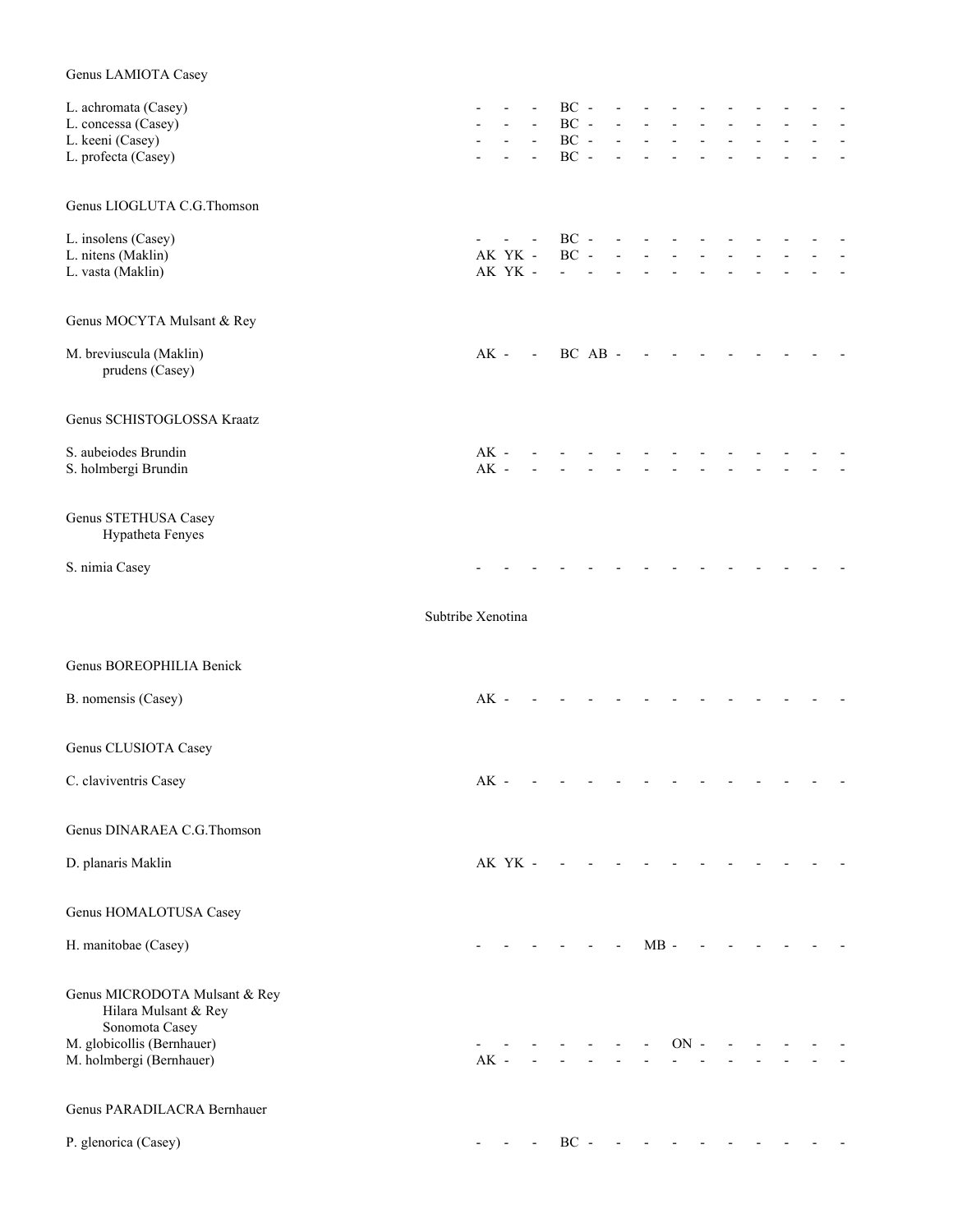# Genus PHILHYGRA Mulsant & Rey

| P. awemeana (Casey)                                |                     |        |        |                |                          |                          |                | $MB -$                   |  |                |  |    |
|----------------------------------------------------|---------------------|--------|--------|----------------|--------------------------|--------------------------|----------------|--------------------------|--|----------------|--|----|
| P. criddlei (Casey)                                |                     |        |        |                |                          |                          |                | $MB -$                   |  |                |  |    |
| P. erudita (Casey)                                 |                     |        |        |                |                          |                          | $\frac{1}{2}$  | $MB -$                   |  |                |  |    |
| P. laevicollis (Maklin)                            |                     | $AK -$ |        |                |                          |                          |                | $\overline{a}$           |  |                |  |    |
| P. prognata (Casey)                                |                     |        |        |                | $\rm BC$                 | $\overline{\phantom{a}}$ |                |                          |  |                |  |    |
| P. satanas (Bernhauer)                             |                     |        |        |                | $\overline{a}$           | $AB -$                   |                | $\frac{1}{2}$            |  |                |  |    |
| P. subrufa (Casey)                                 |                     |        |        |                |                          | $\overline{a}$           | $\frac{1}{2}$  | $MB -$                   |  |                |  |    |
| P. varula (Casey)                                  |                     |        |        |                |                          |                          |                | $MB -$                   |  |                |  |    |
| Genus XENOTA Mulsant & Rey                         |                     |        |        |                |                          |                          |                |                          |  |                |  |    |
| Delphota Casey                                     |                     |        |        |                |                          |                          |                |                          |  |                |  |    |
| Donesia Casey                                      |                     |        |        |                |                          |                          |                |                          |  |                |  |    |
| Halobrecthina Bernhauer                            |                     |        |        |                |                          |                          |                |                          |  |                |  |    |
| Nemota Casey                                       |                     |        |        |                |                          |                          |                |                          |  |                |  |    |
| Rovalida Casey                                     |                     |        |        |                |                          |                          |                |                          |  |                |  |    |
| X. apposita (Casey)                                |                     |        |        |                | $BC -$                   |                          |                |                          |  |                |  |    |
| X. brumalis (Casey)                                |                     |        |        | $\overline{a}$ | $BC -$                   |                          |                |                          |  |                |  |    |
| X. carlottae (Casey)                               |                     |        |        |                | $BC -$                   |                          |                |                          |  |                |  |    |
| X. cursor (Maklin)                                 |                     | $AK -$ |        |                |                          |                          |                |                          |  |                |  |    |
| X. districta (Casey)                               |                     |        |        |                | $BC -$                   |                          |                |                          |  |                |  |    |
| X. fanatica (Casey)                                |                     |        |        | $\overline{a}$ | $BC -$                   |                          | $\overline{a}$ |                          |  |                |  |    |
| X. metlakatlana (Bernhauer)                        |                     |        |        | $\overline{a}$ | $BC -$                   |                          |                |                          |  |                |  |    |
| X. mollicula (Casey)                               |                     |        |        |                | $BC -$                   |                          |                |                          |  |                |  |    |
| X. mordax (Casey)                                  |                     |        |        | $\overline{a}$ | $BC -$                   |                          |                |                          |  |                |  |    |
| X. pallitarsis (Kirby)                             |                     |        |        | $\overline{a}$ |                          |                          | $\overline{a}$ | $MB -$                   |  |                |  |    |
| X. planaris (Maklin)                               |                     | $AK -$ |        | $\overline{a}$ |                          |                          |                |                          |  |                |  |    |
| X. postulans (Casey)                               |                     |        |        |                | $BC -$                   |                          |                |                          |  |                |  |    |
| X. pratensis (Maklin)                              |                     | $AK -$ |        |                |                          |                          |                |                          |  |                |  |    |
| X. pugnans (Fenyes)                                |                     | $AK -$ |        |                |                          |                          |                |                          |  |                |  |    |
| militaris (Casey)                                  |                     |        |        |                |                          |                          |                |                          |  |                |  |    |
| X. relicta (Casey)                                 |                     |        |        | $\overline{a}$ | $BC -$                   |                          |                |                          |  |                |  |    |
| X. remulsa (Casey)                                 |                     |        |        | $\overline{a}$ | $BC -$                   |                          |                |                          |  |                |  |    |
| X. resplendens (Casey)                             |                     |        |        | $\overline{a}$ | $BC -$<br>$BC -$         |                          | $\overline{a}$ |                          |  |                |  |    |
| X. rurigena (Casey)                                |                     |        |        | $\overline{a}$ | $BC -$                   |                          | $\overline{a}$ |                          |  |                |  |    |
| X. subintima (Casey)                               |                     |        |        |                | $BC -$                   |                          |                |                          |  |                |  |    |
| X. sumpta (Casey)                                  |                     |        |        |                | $\overline{\phantom{0}}$ |                          | $\overline{a}$ | $MB -$                   |  | $\overline{a}$ |  |    |
| X. tenuicula (Casey)<br>X. wrangelica (Casey)      |                     | $AK -$ |        |                |                          |                          |                |                          |  |                |  |    |
|                                                    |                     |        |        |                |                          |                          |                |                          |  |                |  |    |
|                                                    | Subtribe Thamiarina |        |        |                |                          |                          |                |                          |  |                |  |    |
|                                                    |                     |        |        |                |                          |                          |                |                          |  |                |  |    |
| Genus LYPOGLOSSA Fenyes<br>Megacrotona Scheerpeltz |                     |        |        |                |                          |                          |                |                          |  |                |  |    |
| L. angularis (Maklin)                              |                     |        |        |                |                          |                          |                | AK YK - BC - - - ON PQ - |  |                |  | NF |
| L. fenyesi (Bernhauer)                             |                     |        | $\sim$ |                | $BC -$                   |                          |                |                          |  |                |  |    |
|                                                    |                     |        |        |                |                          |                          |                |                          |  |                |  |    |
| Genus PONTOMALOTA Casey                            |                     |        |        |                |                          |                          |                |                          |  |                |  |    |
| P. luctuosa Casey                                  |                     |        |        |                | $BC -$                   |                          |                |                          |  |                |  |    |
| Genus STROPHOGASTRA Fenyes                         |                     |        |        |                |                          |                          |                |                          |  |                |  |    |
| S. penicillata Fenyes                              |                     |        |        |                |                          |                          |                | $MB -$                   |  |                |  |    |
|                                                    |                     |        |        |                |                          |                          |                |                          |  |                |  |    |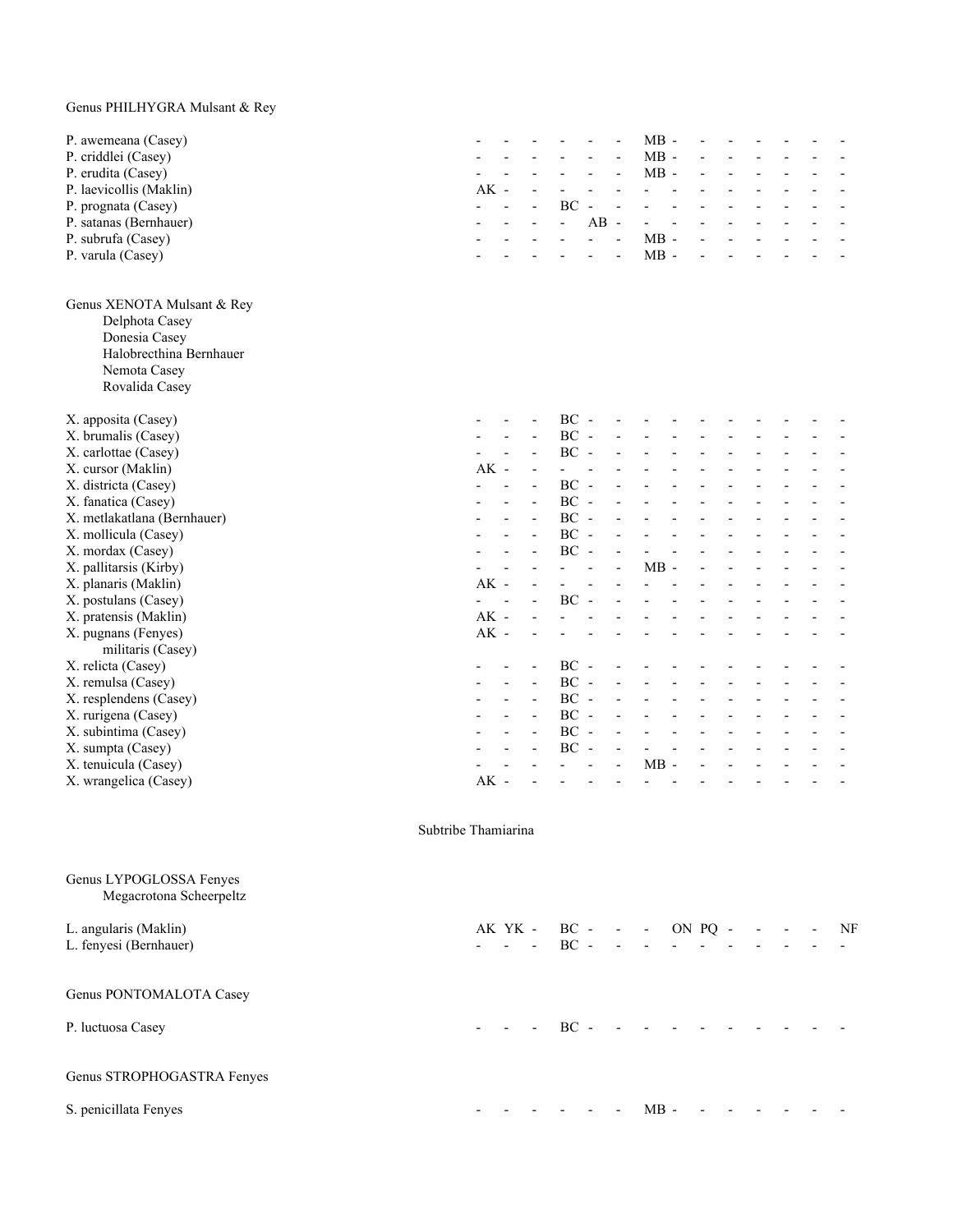# Genus TARPHIOTA Casey

| T. debilicollis Casey  | $\mathcal{L}_{\text{max}}$ , and $\mathcal{L}_{\text{max}}$ |                            | $-$ BC $-$                                 |                          |                          |    |  |  |        |
|------------------------|-------------------------------------------------------------|----------------------------|--------------------------------------------|--------------------------|--------------------------|----|--|--|--------|
| T. fucicola (Maklin)   | AK -                                                        | $\overline{\phantom{a}}$   |                                            |                          |                          |    |  |  |        |
| T. geniculata (Maklin) | AK -                                                        | $\overline{\phantom{a}}$   | $BC -$                                     | $\overline{\phantom{a}}$ |                          |    |  |  |        |
| T. insolita Casey      |                                                             | and the state of the state | $BC -$                                     |                          | and the control          |    |  |  |        |
| T. seditiosa Casey     |                                                             |                            | $- -  - BC - - - - - - - - - - - -$        |                          |                          |    |  |  | $\sim$ |
| Genus TRICHIUSA Casey  |                                                             |                            |                                            |                          |                          |    |  |  |        |
| T. columbica (Casey)   |                                                             | $\overline{a}$             | $BC -$                                     |                          |                          |    |  |  |        |
| T. postica Casey       |                                                             |                            | and the state of the state of the state of |                          | $\overline{\phantom{a}}$ | ON |  |  |        |
|                        |                                                             |                            |                                            |                          |                          |    |  |  |        |

```
 Tribe Aleocharini
```
Genus ALEOCHARA Gravenhorst Key to North American species: Klimaszewski (1984)

| (Subgenus COPROCHARA Mulsant & Rey)<br>(Eucharina Casey)<br>(Funda Blackwelder)                                                                                                                    |        |         |        |        |             |                           |                          |         |            |        |                          |                          |    |
|----------------------------------------------------------------------------------------------------------------------------------------------------------------------------------------------------|--------|---------|--------|--------|-------------|---------------------------|--------------------------|---------|------------|--------|--------------------------|--------------------------|----|
| A. bilineata Gyllenhal+<br>anthomyiae Sprague<br>ontarionis (Casey)                                                                                                                                |        |         |        |        | $BC$ $AB$ - |                           | MB ON PQ -               |         |            |        | NS PE -                  |                          | NF |
| A. bimaculata Gravenhorst<br>deserticola (Casey)<br>innocua (Casey)<br>obsolescens (Casey)<br>recta (Casey)                                                                                        |        |         |        |        |             | NT BC AB SK MB ON PQ -    |                          |         |            |        | $\overline{\phantom{a}}$ | $LB -$                   |    |
| A. suffusa (Casey)*<br>acuminata (Casey)<br>perturbans Fenyes                                                                                                                                      | $AK -$ |         | $\sim$ |        | BC AB -     | $\sim$                    | $\overline{\phantom{a}}$ | $PQ -$  |            |        |                          |                          |    |
| A. sulcicollis Mannerheim<br>cylindrella (Casey)<br>debilicornis (Casey)<br>rugosa (Casey)<br>tibialis (Casey)                                                                                     | $AK -$ |         |        | $BC -$ |             |                           |                          |         |            |        |                          |                          |    |
| A. verna Say*                                                                                                                                                                                      |        | AK YK - |        |        |             | BC AB SK MB ON PQ -       |                          |         |            |        |                          | NS PE LB NF              |    |
| (Subgenus XENOCHARA Mulsant & Rey)                                                                                                                                                                 |        |         |        |        |             |                           |                          |         |            |        |                          |                          |    |
| A. castaneipennis Mannerheim<br>acomana (Casey)<br>concurrens (Casey)<br>eludens (Casey)<br>glenorana (Casey)<br>insulana (Casey)<br>mannerheimi (Casey)<br>oregona Hatch<br>rotundicollis (Casey) |        | AK YK - |        |        | $BC$ $AB$ - | $\sim$ $-$                |                          | ON PO - |            |        |                          |                          |    |
| A. fumata Gravenhorst+<br>affluens (Casey)<br>defecta (Casey)<br>languida Sachse                                                                                                                   |        | YK -    |        |        | $BC$ $AB$ - |                           | MB ON PQ NB NS PE -      |         |            |        |                          |                          |    |
| A. inexspectata Klimaszewski<br>A. lacertina Sharp<br>densiventris Bernhauer<br>idonea (Casey)<br>imbricata (Casey)<br>salicola (Casey)                                                            |        |         |        |        |             | BC AB SK MB ON PQ NB NS - |                          |         |            | $NS -$ |                          |                          |    |
| A. lanuginosa Gravenhorst+<br>A. sculptiventris (Casey)                                                                                                                                            |        |         |        |        | BC AB -     | $\overline{\phantom{a}}$  |                          | ON PQ   | ON PQ NB - |        | $\overline{\phantom{a}}$ | $\overline{\phantom{a}}$ | NF |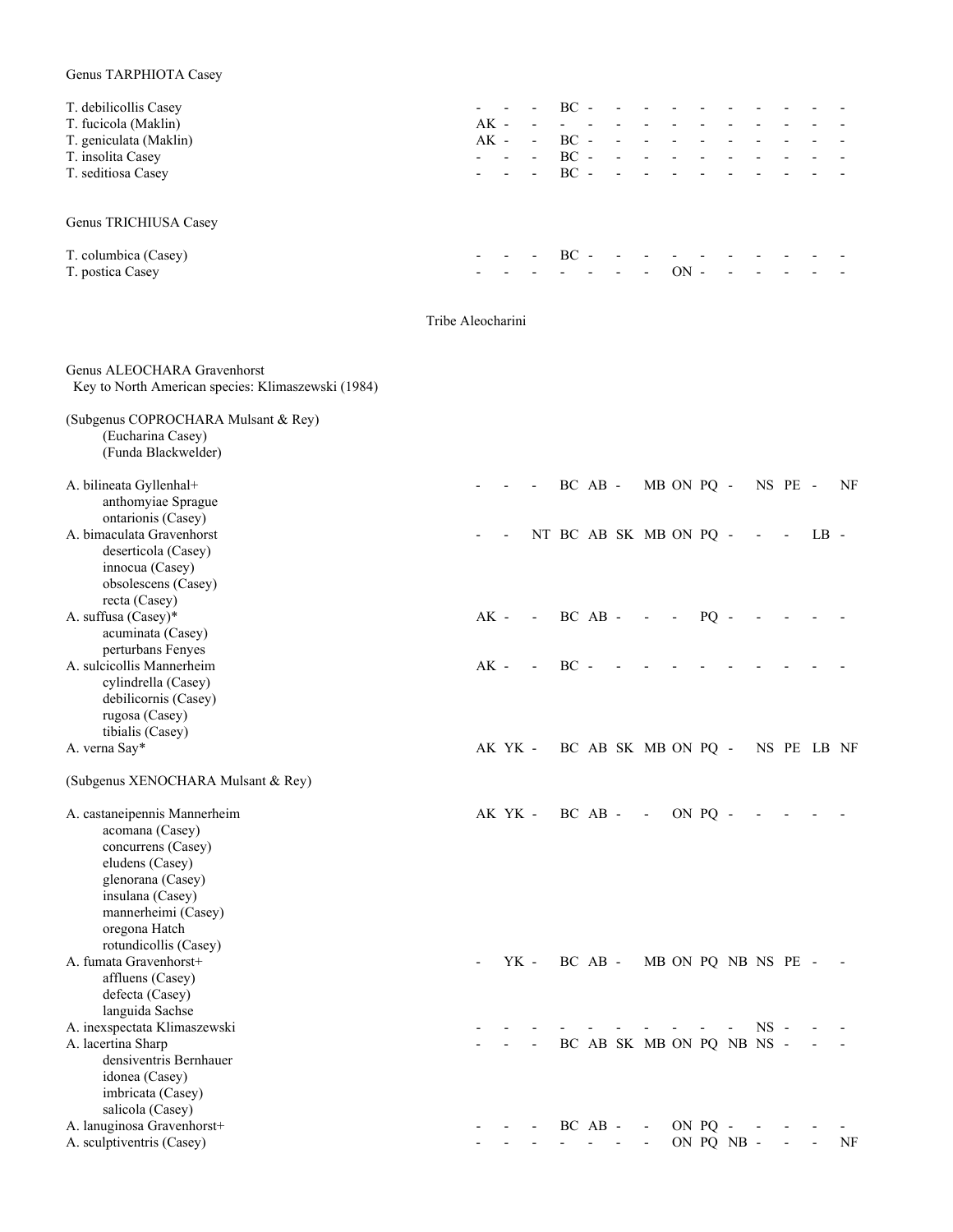| A. tristis Gravenhorst+                        |                                               |        |         |                          |                          |         |                          |                              |                          | PQ      | $\overline{\phantom{a}}$ |               |                          |    |
|------------------------------------------------|-----------------------------------------------|--------|---------|--------------------------|--------------------------|---------|--------------------------|------------------------------|--------------------------|---------|--------------------------|---------------|--------------------------|----|
| (Subgenus CALOCHARA Casey<br>(Oreochara Casey) |                                               |        |         |                          |                          |         |                          |                              |                          |         |                          |               |                          |    |
| A. laramiensis (Casey)                         |                                               |        |         |                          |                          |         | AB SK -                  |                              |                          |         |                          |               |                          |    |
| A. rubricalis (Casey)                          |                                               |        |         |                          | $\rm BC$ -               |         | $\overline{a}$           | $\blacksquare$               | $\mbox{ON}$ -            |         | $\frac{1}{2}$            |               |                          |    |
| A. rubripennis (Casey)                         |                                               |        |         |                          |                          |         | $\overline{\phantom{a}}$ |                              | MB ON PQ -               |         |                          |               |                          |    |
| rubripes Blatchley                             |                                               |        |         |                          |                          |         |                          |                              |                          |         |                          |               |                          |    |
| wallawallae Hatch                              |                                               |        |         |                          |                          |         |                          |                              |                          |         |                          |               |                          |    |
| A. speculicollis Bernhauer                     |                                               |        |         |                          |                          | $AB -$  |                          | $\overline{\phantom{a}}$     | ON PQ -                  |         |                          |               |                          |    |
| A. villosa Mannerheim+                         |                                               | $AK -$ |         | $\overline{\phantom{a}}$ |                          | BC AB - |                          |                              |                          |         |                          |               |                          |    |
| (Subgenus ALEOCHARA s.str.)                    |                                               |        |         |                          |                          |         |                          |                              |                          |         |                          |               |                          |    |
| A. curtula (Goeze)+                            |                                               |        |         |                          | $BC -$                   |         | $\overline{\phantom{a}}$ | $\overline{\phantom{a}}$     |                          |         |                          | ON PQ NB NS - | $\overline{\phantom{a}}$ | NF |
| bugnioni Fauvel                                |                                               |        |         |                          |                          |         |                          |                              |                          |         |                          |               |                          |    |
| fuscipes (Linné)                               |                                               |        |         |                          |                          |         |                          |                              |                          |         |                          |               |                          |    |
| A. gracilicornis Bernhauer                     |                                               |        |         |                          |                          |         |                          |                              |                          |         |                          |               |                          |    |
|                                                |                                               |        |         |                          | NT BC -                  |         |                          | SK MB ON PQ -                |                          |         |                          | $NS -$        |                          |    |
| americana Casey                                |                                               |        |         |                          |                          |         |                          |                              |                          |         |                          |               |                          |    |
| ellipsicollis Casey                            |                                               |        |         |                          |                          |         |                          |                              |                          |         |                          |               |                          |    |
| kansana Casey                                  |                                               |        |         |                          |                          |         |                          |                              |                          |         |                          |               |                          |    |
| pleuralis Casey                                |                                               |        |         |                          |                          |         |                          |                              |                          |         |                          |               |                          |    |
| A. lata Gravenhorst+                           |                                               |        |         |                          |                          |         |                          | $\qquad \qquad \blacksquare$ |                          | ON PQ - |                          |               |                          |    |
| A. rufonigra Klimaszewski                      |                                               |        | YK -    |                          | $BC -$                   |         |                          | SK MB ON -                   |                          |         |                          |               |                          |    |
| A. tahoensis Casey                             |                                               |        |         |                          |                          |         |                          | YK NT BC AB SK MB ON -       |                          |         | $\overline{\phantom{0}}$ | $NS -$        |                          |    |
| montanica Casey                                |                                               |        |         |                          |                          |         |                          |                              |                          |         |                          |               |                          |    |
| postpicta Casey                                |                                               |        |         |                          |                          |         |                          |                              |                          |         |                          |               |                          |    |
| A. thoracica Casey                             |                                               |        |         |                          |                          |         |                          |                              | $ON -$                   |         |                          |               |                          |    |
| collusor Casey                                 |                                               |        |         |                          |                          |         |                          |                              |                          |         |                          |               |                          |    |
| A. unicolor Klimaszewski                       |                                               |        | AK YK - |                          | $\overline{\phantom{a}}$ | $AB -$  |                          |                              | MB ON -                  |         |                          |               |                          |    |
| (Subgenus ECHOCHARA Casey)                     |                                               |        |         |                          |                          |         |                          |                              |                          |         |                          |               |                          |    |
| A. ocularis Klimaszewski                       |                                               |        |         |                          |                          |         |                          |                              | MB ON PQ -               |         |                          |               |                          |    |
| (Subgenus EMPLENOTA Casey)                     |                                               |        |         |                          |                          |         |                          |                              |                          |         |                          |               |                          |    |
| (Polistoma Casey)                              |                                               |        |         |                          |                          |         |                          |                              |                          |         |                          |               |                          |    |
| (Polystoma Stephens)                           |                                               |        |         |                          |                          |         |                          |                              |                          |         |                          |               |                          |    |
| A. curtidens Klimaszewski                      |                                               |        |         |                          | $BC -$                   |         |                          |                              |                          |         |                          |               |                          |    |
| A. littoralis (Maklin)                         |                                               | $AK -$ |         |                          | $BC -$                   |         |                          | $\overline{\phantom{a}}$     | $\overline{\phantom{a}}$ |         |                          | PQ NB NS -    | $\overline{\phantom{a}}$ | NF |
| arenaria (Casey)                               |                                               |        |         |                          |                          |         |                          |                              |                          |         |                          |               |                          |    |
| longiceps (Casey)                              |                                               |        |         |                          |                          |         |                          |                              |                          |         |                          |               |                          |    |
| maritima (Casey)                               |                                               |        |         |                          |                          |         |                          |                              |                          |         |                          |               |                          |    |
|                                                |                                               |        |         |                          |                          |         |                          |                              |                          |         |                          |               |                          |    |
| quadrifer (Casey)                              |                                               |        |         |                          |                          |         |                          |                              |                          |         |                          |               |                          |    |
| trilimbata (Casey)<br>A. pacifica (Casey)      |                                               |        |         |                          | $BC -$                   |         |                          |                              |                          |         |                          |               |                          |    |
|                                                |                                               |        |         |                          |                          |         |                          |                              |                          |         |                          |               |                          |    |
|                                                | Tribe Falagriini                              |        |         |                          |                          |         |                          |                              |                          |         |                          |               |                          |    |
|                                                | Key to North American species: Hoebeke (1985) |        |         |                          |                          |         |                          |                              |                          |         |                          |               |                          |    |
| Genus CORDALIA Jacobs                          |                                               |        |         |                          |                          |         |                          |                              |                          |         |                          |               |                          |    |
| C. obscura (Gravenhorst)+                      |                                               |        |         |                          |                          |         |                          |                              |                          | ON PQ - |                          |               |                          |    |

#### Genus MYRMECOCEPHALUS MacLeay Lorinota Casey Stenagria Sharp

acomanus (Casey) fontinalis (Casey)

M. arizonicus (Casey) - - - BC - - - - - - - - - - - -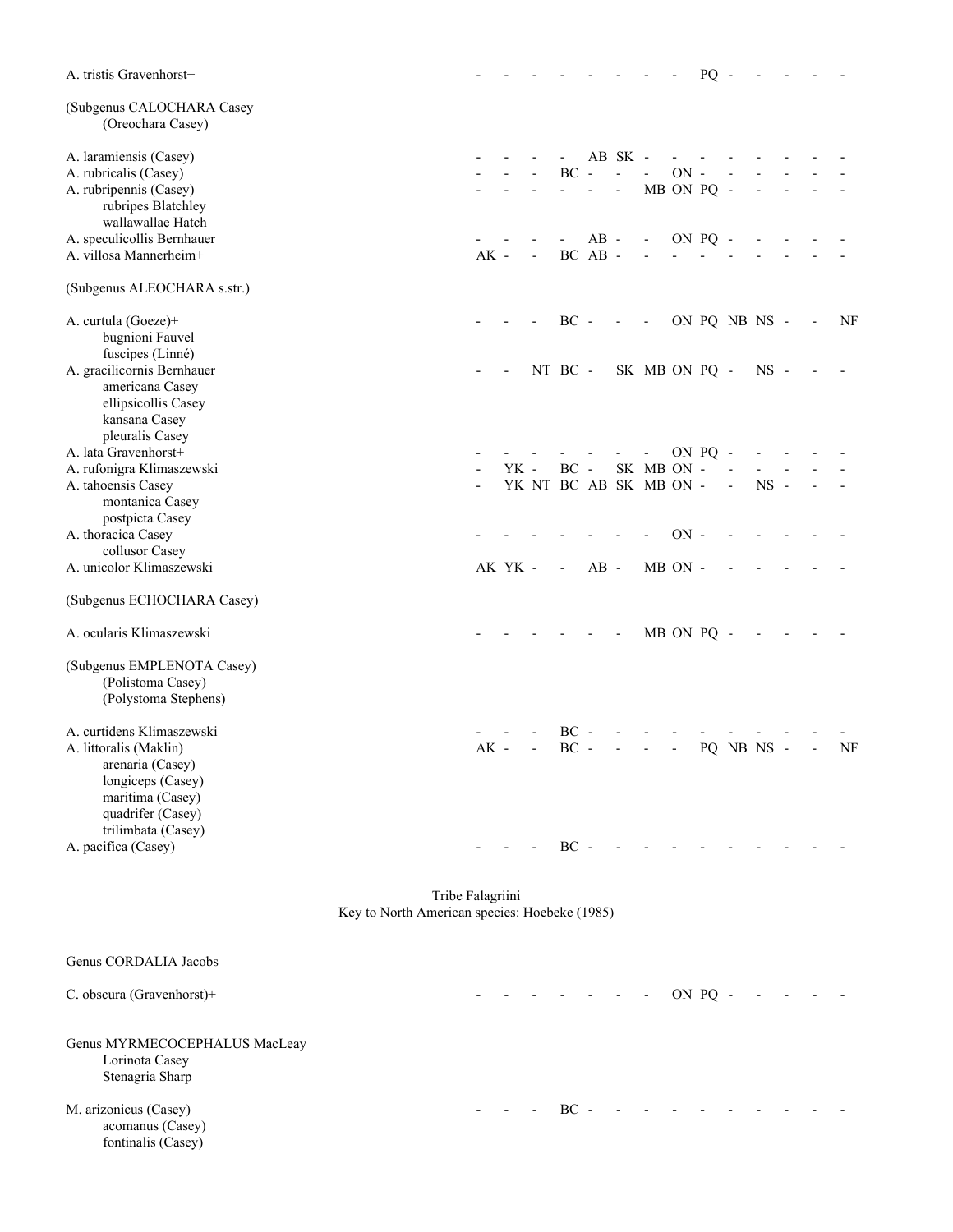| M. cingulatus (LeConte)<br>sinuosus Casey<br>tenuicornis Casey                                                                                                  |                    |        |  |        |         |                           | $ON -$ |                 |         | $NS -$ |  |  |
|-----------------------------------------------------------------------------------------------------------------------------------------------------------------|--------------------|--------|--|--------|---------|---------------------------|--------|-----------------|---------|--------|--|--|
| M. gatineauensis Hoebeke                                                                                                                                        |                    |        |  |        |         |                           |        |                 | PQ NB - |        |  |  |
| Genus FALAGRIA Leach                                                                                                                                            |                    |        |  |        |         |                           |        |                 |         |        |  |  |
| F. dissecta Erichson<br>angulata Casey<br>erythroptera Melsheimer<br>globosa Melsheimer<br>iowana Casey<br>ithacana Casey<br>sterilis Casey<br>subsimilis Casey |                    |        |  |        |         | BC AB SK MB ON PQ NB NS - |        |                 |         |        |  |  |
| texana Casey<br>F. sulcata (Paykull)+<br>sicula Jekel                                                                                                           |                    |        |  | $AB -$ |         | $\overline{a}$            |        | ON PQ -         |         |        |  |  |
| Genus ALEODORUS Say<br>Chitalia Sharp                                                                                                                           |                    |        |  |        |         |                           |        |                 |         |        |  |  |
| A. bilobatus (Say)<br>canadensis (Casey)<br>nigrescens (Casey)<br>turbatus (Casey)                                                                              |                    |        |  |        |         |                           | $ON -$ |                 |         |        |  |  |
| A. intricatus (Casey)<br>A. scutellaris (LeConte)<br>granulosus (Casey)<br>illustris (Casey)                                                                    |                    |        |  |        | AB SK - |                           | $ON -$ |                 |         |        |  |  |
|                                                                                                                                                                 | Tribe Myrmedoniini |        |  |        |         |                           |        |                 |         |        |  |  |
| Genus DRUSILLA Leach                                                                                                                                            |                    |        |  |        |         |                           |        |                 |         |        |  |  |
| D. cavicollis (Casey)                                                                                                                                           |                    | $AK -$ |  | $AB -$ |         |                           |        | PO <sub>1</sub> |         |        |  |  |
| Genus XENODUSA Wasmann<br>Pseudolomechusa Mann<br>Key to North American species: Hoebeke (1976)                                                                 |                    |        |  |        |         |                           |        |                 |         |        |  |  |
| X. cava (LeConte)<br>lobata Casey<br>probata Casey                                                                                                              |                    |        |  |        |         |                           | $ON -$ |                 |         |        |  |  |
| X. reflexa (Walker)                                                                                                                                             |                    |        |  |        |         | BC AB SK MB ON PQ -       |        |                 |         |        |  |  |
| Genus ZYRAS Stephens<br>Platyusa Casey                                                                                                                          |                    |        |  |        |         |                           |        |                 |         |        |  |  |
| Z. criddlei (Casey)<br>Z. loricatus Casey                                                                                                                       |                    |        |  |        |         | $MB -$<br>$\overline{a}$  | $ON -$ |                 |         |        |  |  |

 Tribe Gyrophaenini Subtribe Gyrophaenina Key to North American genera: Ashe (1984) Key to North American species: Seevers (1951)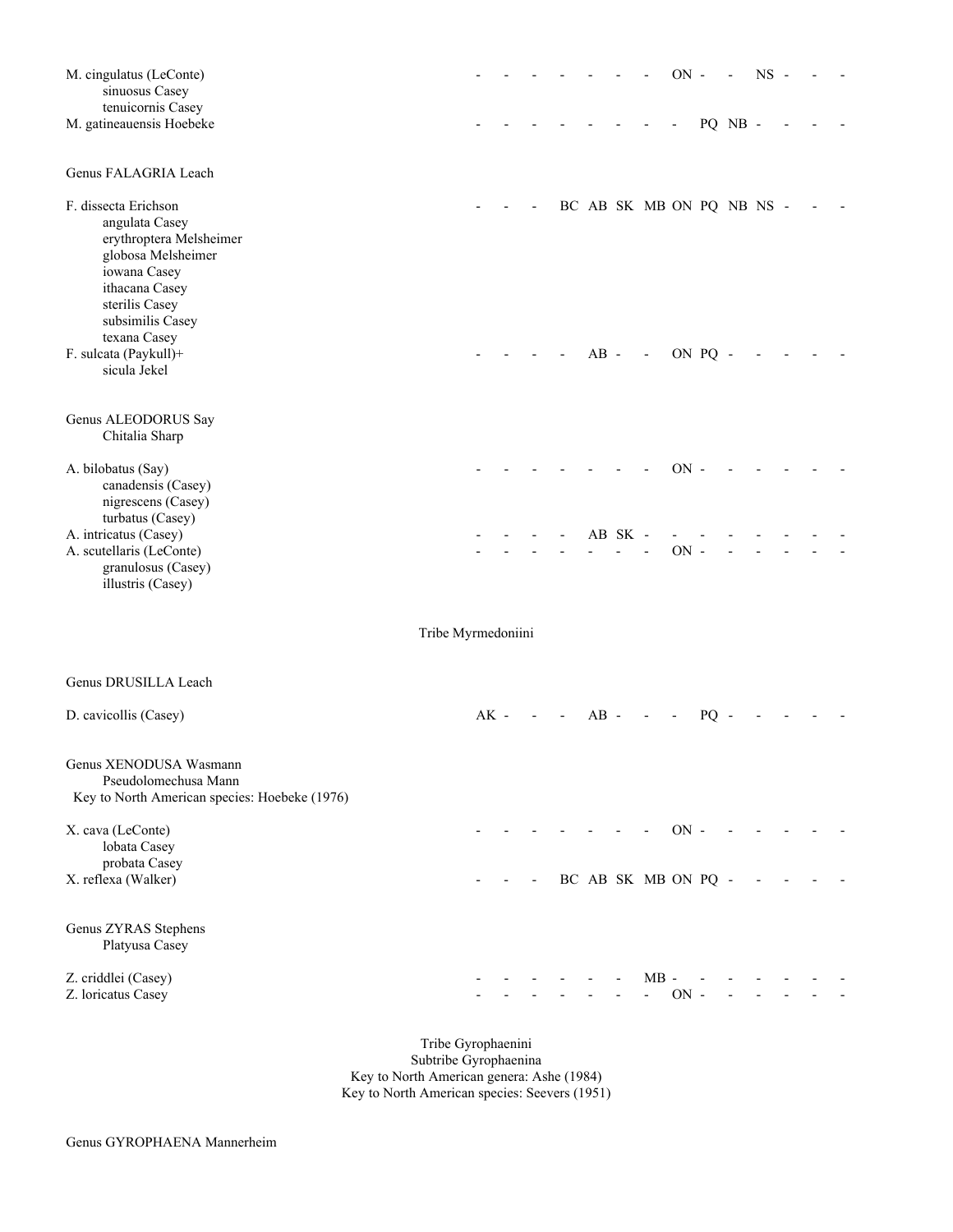# (Subgenus GYROPHAENA s.str.)

| G. affinis C.R.Sahlberg<br>lacustris Casey<br>inconspicua Casey                                                            |                        |                |                     | $BC -$         |         | $\overline{\phantom{a}}$ | $MB -$         |                          |                          | PQ NB -    |  |  |
|----------------------------------------------------------------------------------------------------------------------------|------------------------|----------------|---------------------|----------------|---------|--------------------------|----------------|--------------------------|--------------------------|------------|--|--|
| subpunctata Casey                                                                                                          |                        |                |                     |                |         |                          |                |                          |                          | $NB -$     |  |  |
| G. antennalis Casey<br>G. californica Casey                                                                                |                        |                |                     | $BC -$         |         |                          |                |                          |                          |            |  |  |
| G. caseyi Seevers                                                                                                          |                        |                |                     |                |         |                          |                |                          | PQ                       |            |  |  |
| G. criddlei Casey                                                                                                          |                        |                |                     |                |         |                          | $MB -$         |                          |                          |            |  |  |
| G. egena Casey                                                                                                             |                        |                |                     |                |         |                          | $\frac{1}{2}$  |                          | ON PQ -                  |            |  |  |
| exilis Casey                                                                                                               |                        |                |                     |                |         |                          |                |                          |                          |            |  |  |
| G. flavicornis Melsheimer                                                                                                  |                        |                |                     |                |         |                          |                |                          | ON PQ -                  |            |  |  |
| G. gaudens Casey                                                                                                           |                        |                |                     |                |         |                          |                |                          | ON PQ                    |            |  |  |
| G. geniculata Maklin                                                                                                       | $AK -$                 |                |                     |                |         |                          |                |                          |                          |            |  |  |
| G. gilvicollis Casey                                                                                                       |                        |                |                     |                |         |                          |                | $\overline{\mathcal{C}}$ |                          |            |  |  |
| G. insolens Casey                                                                                                          |                        |                |                     |                |         |                          |                | $ON -$                   |                          | $NB -$     |  |  |
| G. keeni Casey                                                                                                             |                        | YK -           |                     |                | BC AB - |                          | $\blacksquare$ |                          |                          | ON PQ NB - |  |  |
| G. modesta Casey                                                                                                           |                        | $\overline{a}$ | $\blacksquare$      |                |         |                          |                | $\overline{a}$           | $\overline{\phantom{a}}$ | $NB -$     |  |  |
| G. nana (Paykull)*                                                                                                         |                        | AK YK -        |                     |                | BC AB - |                          |                | MB ON -                  |                          |            |  |  |
| perpolita Casey                                                                                                            |                        |                |                     |                |         |                          |                |                          |                          |            |  |  |
| G. nanoides Seevers                                                                                                        |                        |                |                     |                |         |                          |                |                          | ON PQ -                  |            |  |  |
| G. sculptipennis Casey                                                                                                     |                        |                |                     |                |         |                          |                |                          | $PQ -$                   |            |  |  |
| G. uteana Casey                                                                                                            |                        |                |                     |                |         |                          |                |                          | $PQ -$                   |            |  |  |
| pacifica Casey                                                                                                             |                        |                |                     |                |         |                          |                |                          |                          |            |  |  |
| G. vitrina Casey                                                                                                           |                        |                |                     |                |         |                          |                |                          | ON PQ -                  |            |  |  |
| attonsa Casey                                                                                                              |                        |                |                     |                |         |                          |                |                          |                          |            |  |  |
| (Subgenus PHAENOGYRA Seevers)                                                                                              |                        |                |                     |                |         |                          |                |                          |                          |            |  |  |
| G. gracilis Seevers                                                                                                        |                        |                |                     |                |         |                          |                |                          |                          |            |  |  |
| G. subnitens Casey                                                                                                         |                        |                |                     |                |         | $\overline{\phantom{a}}$ |                | MB ON -                  |                          |            |  |  |
| Genus EUMICROTA Casey<br>E. socia (Erichson)                                                                               |                        |                |                     |                |         |                          |                |                          | PQ                       |            |  |  |
|                                                                                                                            | Subtribe Bolitocharina |                |                     |                |         |                          |                |                          |                          |            |  |  |
| Genus BOLITOCHARA Mannerheim<br>Ditropalia Casey<br>Pleurotobia Casey<br>Silusida Casey<br>Stictalia Casey<br>Venusa Casey |                        |                |                     |                |         |                          |                |                          |                          |            |  |  |
| B. arcuata (Casey)                                                                                                         |                        |                |                     | $BC -$         |         |                          |                |                          |                          |            |  |  |
| B. carlottae (Casey)                                                                                                       |                        |                |                     | $\rm BC$ -     |         |                          |                |                          |                          |            |  |  |
| B. densicollis (Casey)                                                                                                     |                        |                | $\mathcal{L}^{\pm}$ | $\rm BC$ -     |         |                          |                |                          |                          |            |  |  |
| B. notata Maklin                                                                                                           | $AK -$                 |                | $\mathbf{r}$        | $\overline{a}$ |         |                          |                |                          |                          |            |  |  |
| Genus LEPTUSA Kraatz<br>Dianusa Casey<br>Eucryptusa Casey<br>Ulitusa Casey                                                 |                        |                |                     |                |         |                          |                |                          |                          |            |  |  |
| L. fontana (Casey)                                                                                                         |                        |                |                     |                |         |                          |                | $\rm ON$ -               |                          |            |  |  |

Subtribe Homalotina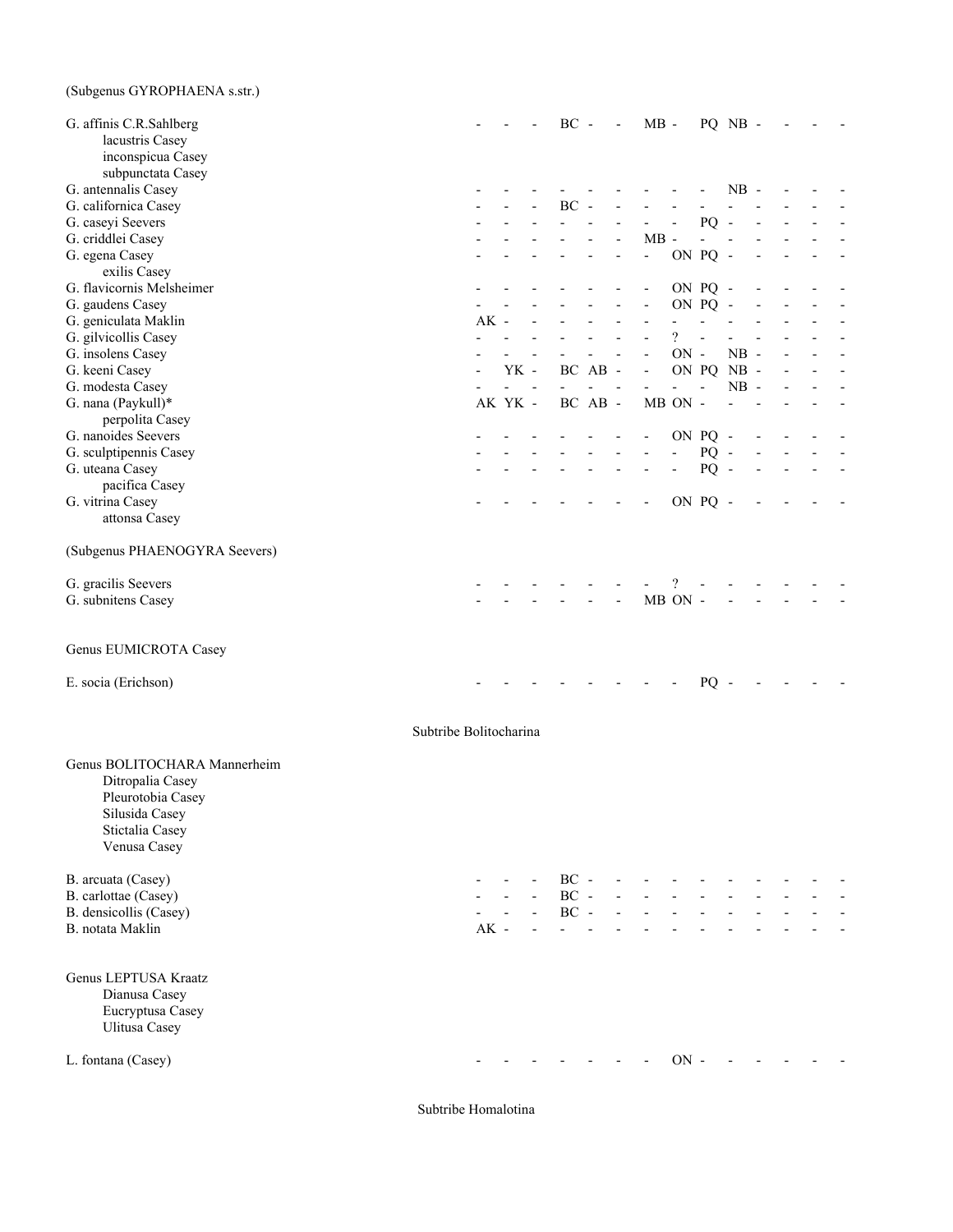# Genus HOMALOTA Mannerheim H. depressiuscula Mannerheim AK - - - - - - - - - - - - - H. picipennis Mannerheim AK - - - - - - - - - - - - carlottae (Casey) Genus PLACUSA Erichson P. turbata Casey - - - BC - - - - - - - - - - Subtribe Cyphina Genus CYPHEA Fauvel C. wallisi Fenyes **C.** wallisi Fenyes **C.** and  $\overline{AB}$  -  $\overline{AB}$  -  $\overline{AB}$  -  $\overline{AB}$  -  $\overline{AB}$  -  $\overline{AB}$  -  $\overline{AB}$  -  $\overline{AB}$  -  $\overline{AB}$  -  $\overline{AB}$  -  $\overline{AB}$  -  $\overline{AB}$  -  $\overline{AB}$  -  $\overline{AB}$  -  $\overline{AB}$  -  $\overline{AB}$  - Tribe Autaliini Genus AUTALIA Leach A. brevicornis Casey - - - BC - - - - - - - - - - A. truncatula Casey and the contract of the contract of the contract of the contract of the contract of the contract of the contract of the contract of the contract of the contract of the contract of the contract of the co Tribe Phytosini Key to W North American species: Moore (1956) Genus AMBLOPUSA Casey A. borealis Casey AK - - BC - - - - - -A. brevipes Casey AK - - BC - - - - - pallida Casey Genus DIAULOTA Casey D. densissima Casey **AK** - BC - - - - - - - - - insolita Casey Genus LIPAROCEPHALUS Maklin L. brevipennis Maklin AK - - - - - - - - - - - - - L. cordicollis LeConte  $\overline{BC}$  - - - BC -Genus THINUSA Casey T. fletcheri Casey **AK** - BC - - - - - - - - - - divergens Casey nigra Casey

 Tribe Gymnusini Key to North American species: Klimaszewski (1979)

robustula Casey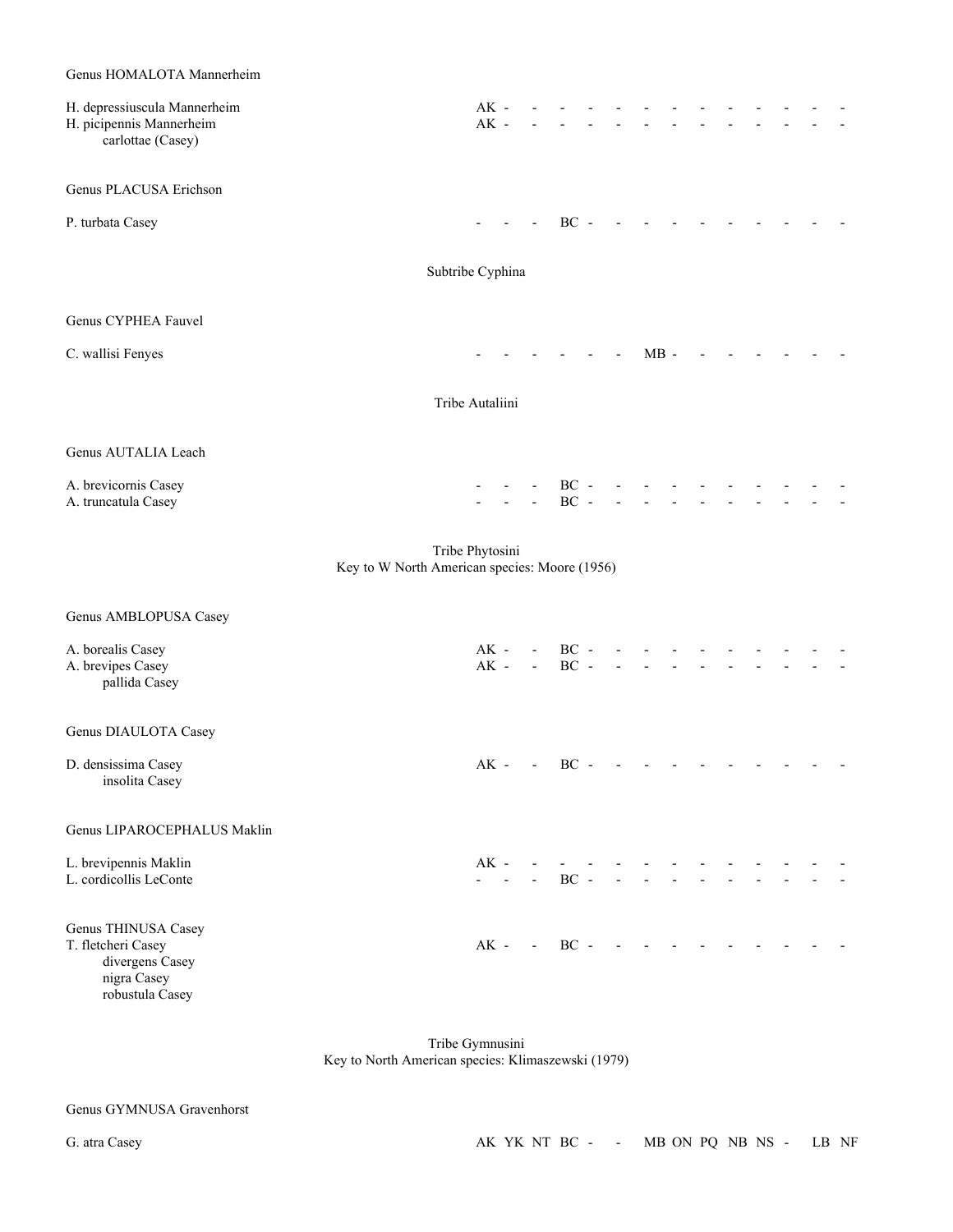| G. brevicollis (Paykull)        |  |  |  | . IB .                                    |  |  |  |  |
|---------------------------------|--|--|--|-------------------------------------------|--|--|--|--|
| G. campbelli Klimaszewski       |  |  |  | AK YK NT - - - - ON - NB - - - NF         |  |  |  |  |
| G. grandiceps Casey             |  |  |  | $- - - - - - -$ MB ON PO - NS - - NF      |  |  |  |  |
| G. konopackii Klimaszewski      |  |  |  | AK YK NT - - - MB - - - - - - - -         |  |  |  |  |
| G. pseudovariegata Klimaszewski |  |  |  | AK YK NT - AB - MB ON PQ NB NS - LB NF    |  |  |  |  |
| G. smetanai Klimaszewski        |  |  |  | AK YK NT - - - $MB ON - - - - - - - - - $ |  |  |  |  |

 Tribe Deinopsini Key to North American species: Klimaszewski (1979)

| Genus DEINOPSIS Matthews   |  |  |  |                                        |  |  |  |
|----------------------------|--|--|--|----------------------------------------|--|--|--|
| D. canadensis Klimaszewski |  |  |  | - - - - - - - ON - - - - - - -         |  |  |  |
| D. harringtoni Casey       |  |  |  | $- - - - - - - - -$ ON PO NB NS - - NF |  |  |  |
| D. rhadina Klimaszewski    |  |  |  | - - - - - - - ON - - - - - - -         |  |  |  |

 Tribe Myllaenini Key to North American species: Klimaszewski (1982)

#### Genus MYLLAENA Erichson

| M. arcana Casey      |  |                                    | $\overline{\phantom{a}}$ | $AB -$ | $\overline{\phantom{a}}$ | ON PQ NB - |        |  |  |
|----------------------|--|------------------------------------|--------------------------|--------|--------------------------|------------|--------|--|--|
| immunda Casey        |  |                                    |                          |        |                          |            |        |  |  |
| M. audax Casey       |  | NT $BC - - -$                      |                          |        |                          | ON PQ NB - |        |  |  |
| abdita Casey         |  |                                    |                          |        |                          |            |        |  |  |
| dissimulans Casey    |  |                                    |                          |        |                          |            |        |  |  |
| molesta Casey        |  |                                    |                          |        |                          |            |        |  |  |
| vegeta Casey         |  |                                    |                          |        |                          |            |        |  |  |
| M. decreta Casey     |  |                                    | $BCAB -$                 |        |                          |            |        |  |  |
| impellens Casey      |  |                                    |                          |        |                          |            |        |  |  |
| scobinella Casey     |  |                                    |                          |        |                          |            |        |  |  |
| umbra Casey          |  |                                    |                          |        |                          |            |        |  |  |
| M. fenyesi Bernhauer |  |                                    | BC -                     |        |                          |            |        |  |  |
| esuriens Casey       |  |                                    |                          |        |                          |            |        |  |  |
| M. insomnis Casey    |  | AK YK NT BC AB SK MB ON PQ NB NS - |                          |        |                          |            |        |  |  |
| M. ludificans Casey  |  |                                    |                          |        |                          | ON PO -    |        |  |  |
| brevivestis Casey    |  |                                    |                          |        |                          |            |        |  |  |
| M. procidua Casey    |  |                                    |                          |        |                          | PO.        |        |  |  |
| M. vulpina Bernhauer |  |                                    |                          |        |                          |            | $NS -$ |  |  |
|                      |  |                                    |                          |        |                          |            |        |  |  |

Tribe Oligotini

#### Genus CYPHA Leach Hypocyphtus Gyllenhal

C. crotchi Horn - - - BC - - - - - - - - - -

 Subfamily OXYPORINAE Key to North American species: Campbell (1969) Key to North American species: Campbell (1978a)

Genus OXYPORUS Fabricius

# (Subgenus PSEUDOXYPORUS Nakane & Sawada)

| O. lateralis Gravenhorst                   |  |  |  | $- - - - - -$ MB ON PQ NB NS - - -   |  |  |  |
|--------------------------------------------|--|--|--|--------------------------------------|--|--|--|
| brevis Melsheimer<br>O. occipitalis Fauvel |  |  |  | - $YK$ - BC AB SK MB ON PO - - - - - |  |  |  |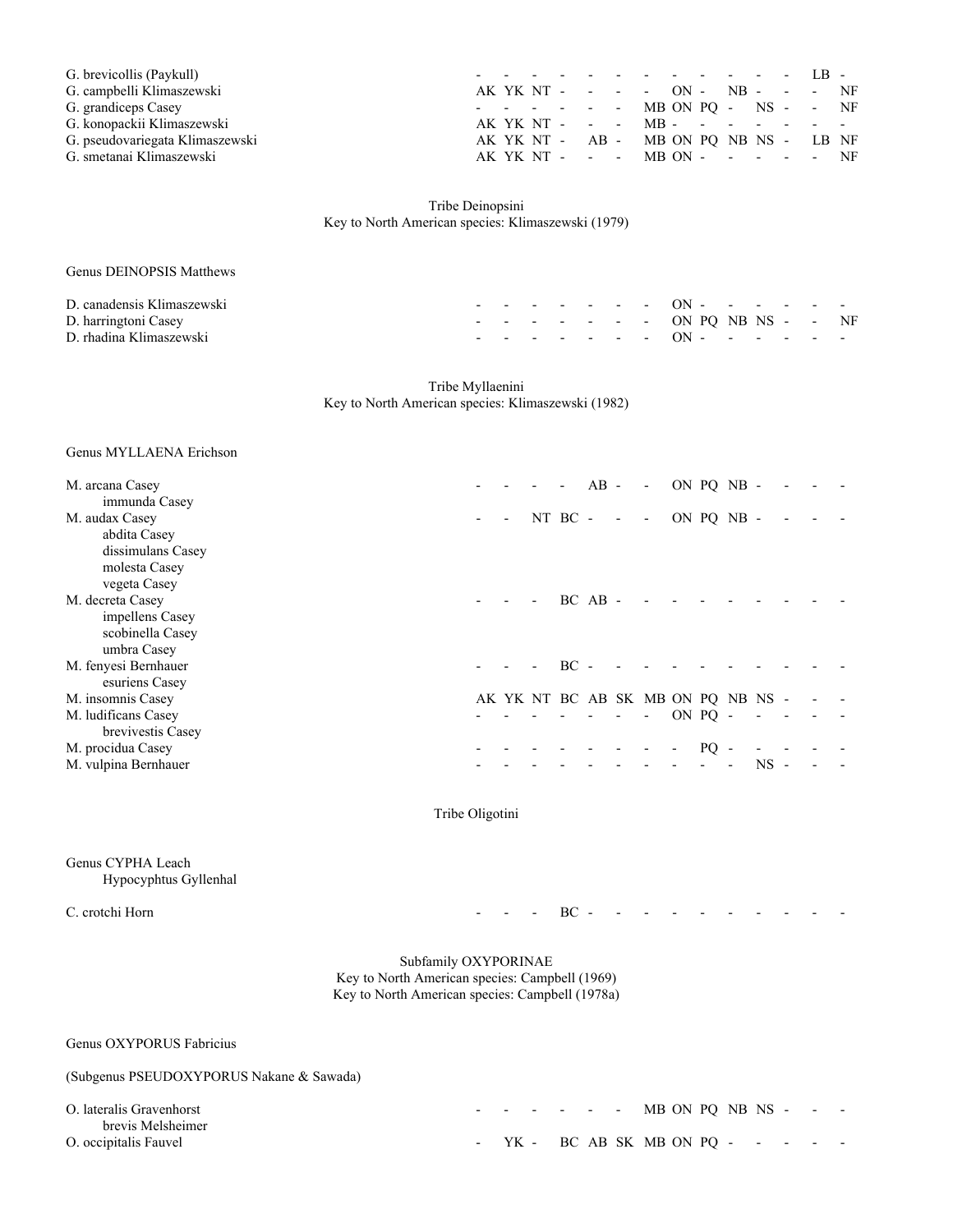| O. quinquemaculatus LeConte                           |  |  |                          |                          |            | ON PO -   |                      | $NS -$ |        |                          |            |
|-------------------------------------------------------|--|--|--------------------------|--------------------------|------------|-----------|----------------------|--------|--------|--------------------------|------------|
| (Subgenus OXYPORUS s.str.)                            |  |  |                          |                          |            |           |                      |        |        |                          |            |
| O. femoralis femoralis Gravenhorst<br>pulcher Ziegler |  |  |                          |                          |            | $ON PO -$ |                      |        |        |                          |            |
| O. kiteleyi Campbell                                  |  |  |                          | $\sim$                   |            | $- PO -$  |                      | $\sim$ | $\sim$ |                          |            |
| O. rufipennis LeConte                                 |  |  | $\overline{\phantom{a}}$ | $\overline{\phantom{a}}$ | ON PQ -    |           |                      | $NS -$ |        | $\overline{\phantom{a}}$ | $\sim 100$ |
| O. stygicus Say                                       |  |  |                          | $\sim$                   | $\sim 100$ |           | $PO - NS -$          |        |        | $\overline{\phantom{a}}$ | $\sim 100$ |
| O. vittatus vittatus Gravenhorst                      |  |  |                          |                          |            |           | $MB ON PQ NB NS - -$ |        |        |                          |            |
| cinctus Gravenhorst                                   |  |  |                          |                          |            |           |                      |        |        |                          |            |
| dimidiatus Melsheimer                                 |  |  |                          |                          |            |           |                      |        |        |                          |            |

fasciatus Melsheimer

Subfamily STENINAE Key to North American species: Casey (1884b)

| Genus DIANOUS Samouelle                        |        |                  |                |               |                          |                              |                           |                          |        |                          |        |       |                          |
|------------------------------------------------|--------|------------------|----------------|---------------|--------------------------|------------------------------|---------------------------|--------------------------|--------|--------------------------|--------|-------|--------------------------|
| D. chalybaeus LeConte                          | AK -   |                  | $NT -$         |               |                          | $\qquad \qquad \blacksquare$ | $\overline{\phantom{a}}$  |                          |        | ON PQ NB -               |        |       | NF                       |
| coerulescens Blatchley<br>D. nitidulus LeConte |        | AK YK -          |                |               | BC AB SK -               |                              |                           | $\overline{\phantom{a}}$ | $PQ -$ |                          | $NS -$ |       | NF                       |
| zephyrus Casey                                 |        |                  |                |               |                          |                              |                           |                          |        |                          |        |       |                          |
|                                                |        |                  |                |               |                          |                              |                           |                          |        |                          |        |       |                          |
| Genus STENUS Latreille                         |        |                  |                |               |                          |                              |                           |                          |        |                          |        |       |                          |
| Laestris Melsheimer                            |        |                  |                |               |                          |                              |                           |                          |        |                          |        |       |                          |
| (Subgenus "HEMISTENUS" Motschulsky)            |        |                  |                |               |                          |                              |                           |                          |        |                          |        |       |                          |
| S. croceatus (Casey)                           |        |                  |                |               |                          |                              |                           | MB ON PQ -               |        |                          |        |       |                          |
| S. kryzhanovskii Puthz*                        |        |                  |                | NT BC AB SK - |                          |                              |                           |                          |        |                          |        |       |                          |
| S. niveus Fauvel*                              |        | AK YK NT -       |                |               | $\overline{\phantom{a}}$ | ÷,                           | $MB -$                    |                          |        |                          |        |       |                          |
| vista Sanderson                                |        |                  |                |               |                          |                              |                           |                          |        |                          |        |       |                          |
| S. pubescens fraternus (Casey)                 |        |                  |                |               |                          |                              | AK YK NT BC AB SK MB ON - |                          |        |                          |        |       | NF                       |
| S. pubescens sandersonianus Puthz              |        | AK YK -          |                |               |                          |                              |                           |                          |        |                          |        |       | $\overline{a}$           |
| S. retrusus (Casey)<br>S. umbratilis (Casey)*  | AK -   | AK YK NT BC AB - | $\blacksquare$ | $BC -$        |                          |                              | $MB -$                    |                          | PO.    | $\overline{\phantom{a}}$ |        | LB NF |                          |
| (Subgenus HYPOSTENUS Rey)                      |        |                  |                |               |                          |                              |                           |                          |        |                          |        |       |                          |
| (Areus Casey)                                  |        |                  |                |               |                          |                              |                           |                          |        |                          |        |       |                          |
| S. advena (Casey)                              |        |                  | $NT -$         |               | $\overline{\phantom{0}}$ | $\overline{\phantom{a}}$     |                           |                          |        | MB ON PQ NB NS -         |        |       |                          |
| S. alexanderi Puthz*                           |        |                  |                |               | BC AB -                  |                              |                           | MB ON PQ -               |        |                          |        |       | NF                       |
| S. annularis Erichson                          |        |                  |                |               |                          |                              | BC AB SK MB ON PQ NB NS   |                          |        |                          |        |       | $\overline{a}$           |
| S. arculus Erichson                            |        |                  |                |               |                          | $\overline{a}$               | $\blacksquare$            | $ON -$                   |        | $NB -$                   |        |       | $\overline{\phantom{0}}$ |
| S. cubensis Bernhauer                          |        |                  |                |               |                          |                              | $\overline{a}$            | $ON -$                   |        | $\overline{a}$           |        |       |                          |
| S. dissentiens (Casey)                         | $AK$ - |                  |                |               |                          |                              | BC AB SK MB ON PQ NB NS - |                          |        |                          |        |       | <b>NF</b>                |
| hubbardi (Casey)                               |        |                  |                |               |                          |                              |                           |                          |        |                          |        |       |                          |
| leviceps (Casey)<br>lucidus (Casey)            |        |                  |                |               |                          |                              |                           |                          |        |                          |        |       |                          |
| politulus (Casey)                              |        |                  |                |               |                          |                              |                           |                          |        |                          |        |       |                          |
| politus Sanderson                              |        |                  |                |               |                          |                              |                           |                          |        |                          |        |       |                          |
| simiolus (Casey)                               |        |                  |                |               |                          |                              |                           |                          |        |                          |        |       |                          |
| S. flavicornis Erichson                        |        |                  |                | $BC -$        |                          |                              | SK MB ON PQ NB NS -       |                          |        |                          |        |       |                          |
| geniculatus Say                                |        |                  |                |               |                          |                              |                           |                          |        |                          |        |       |                          |
| S. fulvicornis Stephens+                       |        |                  |                | $\rm BC$      |                          |                              |                           |                          |        |                          |        |       |                          |
| S. insperatus Puthz                            |        |                  |                |               |                          |                              | $\overline{a}$            |                          |        | ON PQ NB -               |        |       |                          |
| S. lugens (Casey)                              |        |                  |                |               |                          |                              |                           |                          |        | $NB -$                   |        |       |                          |
| perbrevis L.Benick                             |        |                  |                |               |                          |                              |                           |                          |        |                          |        |       |                          |
| S. pinguis (Casey)                             |        |                  |                |               |                          |                              | BC AB SK MB -             |                          |        |                          |        |       |                          |
| trajectus (Casey)                              |        |                  |                |               |                          |                              |                           |                          |        |                          |        |       |                          |
| utensis (Casey)                                |        |                  |                |               |                          |                              |                           |                          |        |                          |        |       |                          |
| S. plicipennis (Casey)                         |        | AK YK NT BC AB - |                |               |                          |                              | $MB -$                    |                          |        |                          |        |       |                          |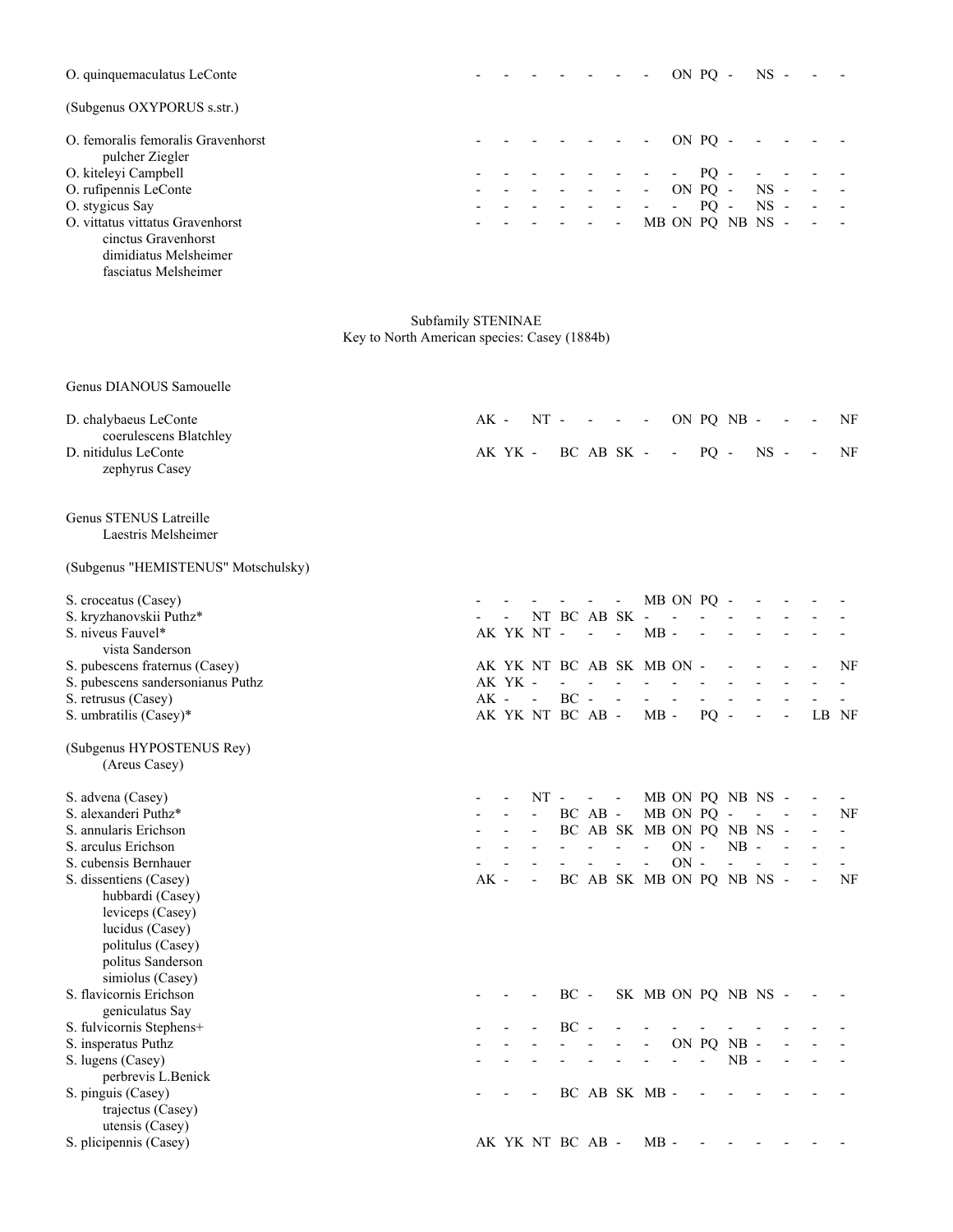| agnatus (Casey)<br>torus L.Benick<br>S. pollens (Casey)              | $AK -$           |            |                          |                |                          | NT BC AB SK MB -                                    |        |         |                  |           |       |    |
|----------------------------------------------------------------------|------------------|------------|--------------------------|----------------|--------------------------|-----------------------------------------------------|--------|---------|------------------|-----------|-------|----|
| patens (Casey)<br>S. punctatus Erichson                              |                  |            |                          |                |                          |                                                     |        | ON PQ - |                  |           |       |    |
| artus (Casey)                                                        |                  |            |                          |                |                          |                                                     |        |         |                  |           |       |    |
| dilutus (Casey)<br>obsoletus (Casey)                                 |                  |            |                          |                |                          |                                                     |        |         |                  |           |       |    |
| S. quebecensis Puthz                                                 | $AK -$           |            |                          |                |                          | NT BC AB SK MB ON PQ NB NS -                        |        |         |                  |           |       | NF |
| S. reconditus breviusculus Puthz<br>S. reconditus reconditus (Casey) | $AK -$<br>$AK -$ |            | <b>BC</b><br>NT BC AB -  | $\sim$         |                          |                                                     |        |         | MB ON PQ NB -    |           |       |    |
| canadensis (Casey)                                                   |                  |            |                          |                |                          |                                                     |        |         |                  |           |       |    |
| propinquus (Casey)                                                   |                  |            |                          |                |                          |                                                     |        |         |                  |           |       |    |
| S. rossi Sanderson<br>S. varipes (Casey)                             |                  |            |                          | $\blacksquare$ | $\overline{\phantom{a}}$ | AK YK NT BC AB SK MB ON PQ NB NS PE -<br>MB ON PQ - |        |         |                  |           |       | NF |
| (Subgenus PARASTENUS Heyden)                                         |                  |            |                          |                |                          |                                                     |        |         |                  |           |       |    |
| S. pterobrachys Gemminger & Harold<br>brevipennis Maklin             | $AK -$           |            | BC                       |                |                          |                                                     |        |         |                  |           |       |    |
| S. sibiricus J.Sahlberg*                                             |                  |            | AK YK NT BC AB -         |                |                          | MB ON PQ -                                          |        |         |                  | $NS -$    | LB NF |    |
| alpicola Sanderson                                                   |                  |            |                          |                |                          |                                                     |        |         |                  |           |       |    |
| confusus Casey<br>deductor (Casey)                                   |                  |            |                          |                |                          |                                                     |        |         |                  |           |       |    |
| exasperatus L.Benick                                                 |                  |            |                          |                |                          |                                                     |        |         |                  |           |       |    |
| montanus Casey<br>noctivagus Casey                                   |                  |            |                          |                |                          |                                                     |        |         |                  |           |       |    |
| wenzeli Puthz                                                        |                  |            |                          |                |                          |                                                     |        |         |                  |           |       |    |
| (Subgenus STENUS s.str.)                                             |                  |            |                          |                |                          |                                                     |        |         |                  |           |       |    |
| S. ageus Casey*                                                      |                  | AK YK NT - |                          | $AB -$         |                          |                                                     |        |         | MB ON PQ NB NS - |           | LB NF |    |
| rigidus Casey                                                        |                  |            |                          |                |                          |                                                     |        |         |                  |           |       |    |
| S. alveolatus Casey<br>S. angustus Casey                             |                  |            |                          | BC AB -        |                          |                                                     |        |         | MB ON PQ NB NS - |           |       | NF |
| indigens Casey                                                       |                  |            |                          |                |                          |                                                     |        |         |                  |           |       |    |
| mendax Casey<br>pettiti Casey                                        |                  |            |                          |                |                          |                                                     |        |         |                  |           |       |    |
| placidus Casey                                                       |                  |            |                          |                |                          |                                                     |        |         |                  |           |       |    |
| tumicollis Casey                                                     |                  |            |                          |                |                          |                                                     |        |         |                  |           |       |    |
| S. assequens Rey*<br>nanulus Casey                                   |                  |            | AK YK NT BC AB -         |                |                          | MB ON PQ -                                          |        |         |                  |           |       | NF |
| pusio Casey                                                          |                  |            |                          |                |                          |                                                     |        |         |                  |           |       |    |
| S. austini Casey<br>amplificatus L.Benick                            |                  |            |                          |                |                          | AK YK NT BC AB SK MB ON PQ -                        |        |         |                  | $NS -$    | LB NF |    |
| S. bilentigatus Casey                                                |                  |            |                          |                |                          |                                                     |        | ON PQ - |                  |           |       |    |
| murphyanus Bernhauer                                                 |                  |            |                          |                |                          |                                                     |        |         |                  |           |       |    |
| S. bilineatus J.Sahlberg*<br>corvus Casey                            | $AK -$           |            |                          |                |                          | NT BC AB SK MB ON PQ -                              |        |         |                  |           |       |    |
| tacomae Casey                                                        |                  |            |                          |                |                          |                                                     |        |         |                  |           |       |    |
| S. brivioi Puthz<br>S. callosifrons Puthz                            |                  | AK YK NT - |                          |                |                          | AB SK MB ON PQ NB NS -                              | $ON -$ |         |                  |           | LB NF |    |
| S. canaliculatus Gyllenhal*                                          |                  |            | AK YK NT BC AB -         |                |                          |                                                     |        |         | MB ON PQ NB NS - |           |       | NF |
| congener Maklin                                                      |                  |            |                          |                |                          |                                                     |        |         |                  |           |       |    |
| S. cariniceps Maklin<br>S. carinicollis Casey                        | $AK -$           |            | $BC -$                   |                |                          |                                                     |        | ON PQ - |                  | <b>NS</b> |       | NF |
| S. caseyi Puthz                                                      |                  |            |                          |                | L,                       | $\qquad \qquad \blacksquare$                        |        |         | ON PQ NB NS      |           |       |    |
| S. clarostigma Puthz                                                 |                  |            | $\overline{\phantom{a}}$ | $AB -$         |                          |                                                     |        |         |                  |           |       |    |
| S. clavicornis Scopoli+<br>S. colon Say                              |                  |            |                          |                |                          |                                                     | $ON -$ |         | PQ NB -          |           |       |    |
| carolinus Bernhauer                                                  |                  |            |                          |                |                          |                                                     |        |         |                  |           |       |    |
| S. colonus Erichson<br>arizonae Casey                                |                  |            |                          |                |                          | SK MB ON PQ NB NS PE -                              |        |         |                  |           |       |    |
| championi Sharp                                                      |                  |            |                          |                |                          |                                                     |        |         |                  |           |       |    |
| chapini Blackwelder                                                  |                  |            |                          |                |                          |                                                     |        |         |                  |           |       |    |
| floridanus Casey                                                     |                  |            |                          |                |                          |                                                     |        |         |                  |           |       |    |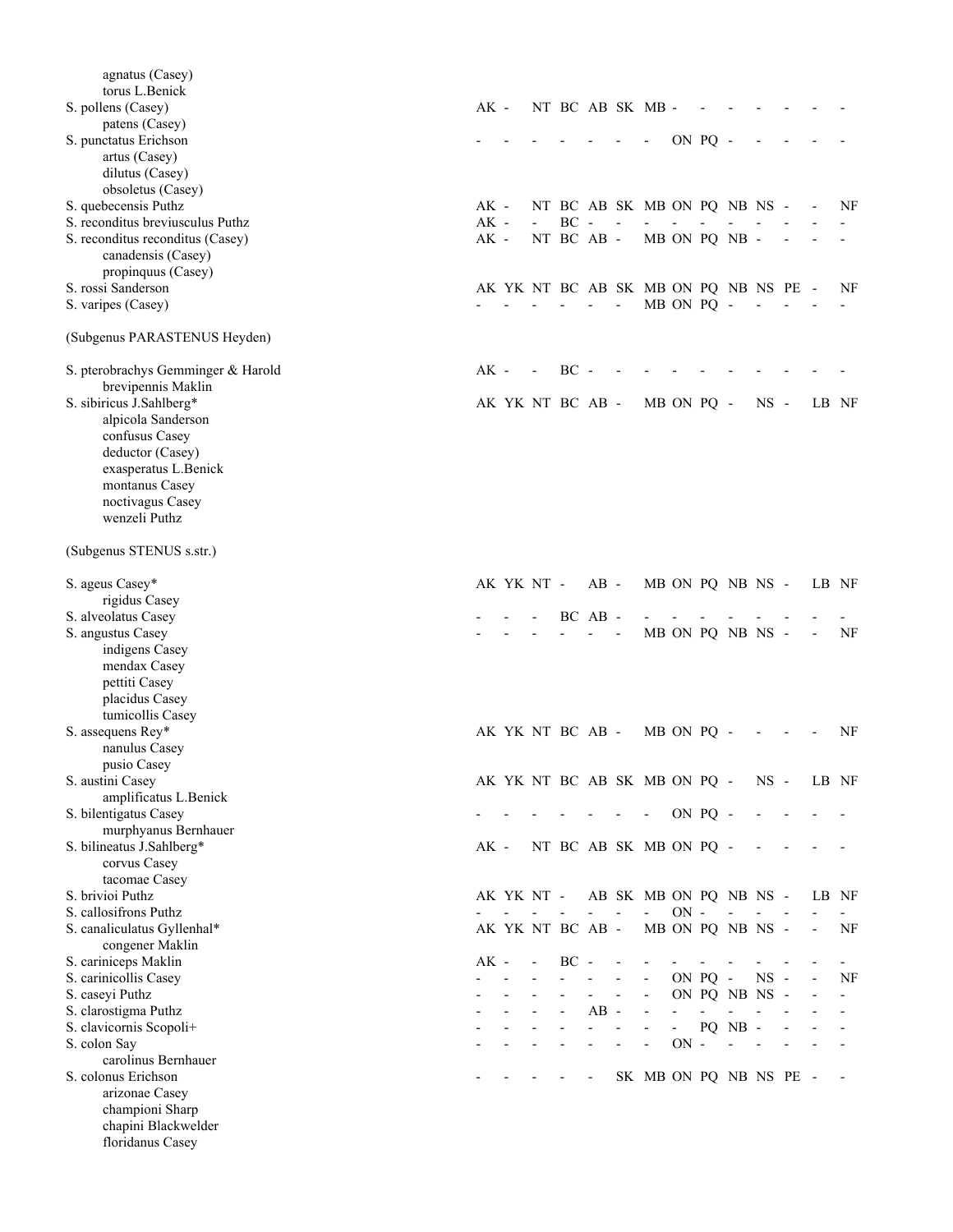| inermis Sharp                  |        |                |            |                               |                                        |                          |                                           |                          |                            |                |                          |                         |    |
|--------------------------------|--------|----------------|------------|-------------------------------|----------------------------------------|--------------------------|-------------------------------------------|--------------------------|----------------------------|----------------|--------------------------|-------------------------|----|
| integer Casey                  |        |                |            |                               |                                        |                          |                                           |                          |                            |                |                          |                         |    |
| interpres L.Benick             |        |                |            |                               |                                        |                          |                                           |                          |                            |                |                          |                         |    |
| militaris Casey                |        |                |            |                               |                                        |                          |                                           |                          |                            |                |                          |                         |    |
| obstrusus Casey                |        |                |            |                               |                                        |                          |                                           |                          |                            |                |                          |                         |    |
| suspectus Blatchley            |        |                |            |                               |                                        |                          |                                           |                          |                            |                |                          |                         |    |
| weiseri Bernhauer              |        |                |            |                               |                                        |                          |                                           |                          |                            |                |                          |                         |    |
| S. columbianus Sanderson       |        |                |            | $BC -$                        |                                        |                          |                                           |                          |                            |                |                          |                         |    |
| S. comma LeConte*              |        |                |            |                               |                                        |                          | AK YK NT BC AB SK MB ON PQ -              |                          |                            |                |                          |                         |    |
| punctiger Casey                |        |                |            |                               |                                        |                          |                                           |                          |                            |                |                          |                         |    |
| S. coriaceus Puthz*            | AK -   |                | $NT -$     |                               |                                        |                          |                                           |                          |                            |                |                          |                         |    |
| S. dolosus Casey               |        |                | AK YK NT - |                               |                                        |                          | AB SK MB ON PQ NB -                       |                          |                            |                |                          |                         |    |
| jejunus Casey                  |        |                |            |                               |                                        |                          |                                           |                          |                            |                |                          |                         |    |
| villosus Casey                 |        |                |            |                               |                                        |                          |                                           |                          |                            |                |                          |                         |    |
| S. egenulus Puthz              |        |                |            |                               |                                        |                          | AK YK NT BC AB SK MB ON PQ - -            |                          |                            |                |                          | LB -                    |    |
| S. egenus Erichson             |        |                |            |                               | $\sim 100$                             | $\overline{\phantom{a}}$ |                                           | MB ON PQ -               |                            |                |                          |                         |    |
| S. ellipticus Casey            |        |                |            | $BC -$                        |                                        |                          |                                           | $\sim 10^{-11}$          | $\mathcal{L}_{\text{max}}$ |                |                          |                         |    |
| S. erythropus Melsheimer       |        |                |            |                               | $\blacksquare$                         | $\overline{\phantom{a}}$ | $\sim 100$                                |                          |                            | ON PQ NB NS -  |                          |                         |    |
| S. exploratus Fall*            |        | AK YK -        |            |                               | BC AB -                                |                          | $\overline{\phantom{a}}$                  |                          | $\mathbf{r}$               |                |                          |                         |    |
| incanoides Puthz               |        |                |            |                               |                                        |                          |                                           |                          |                            |                |                          |                         |    |
| S. fasciculatus J.Sahlberg*    |        |                |            |                               |                                        |                          | AK YK NT BC AB SK MB ON PQ NB -           |                          |                            |                |                          |                         | NF |
| S. femoratus Say               |        |                |            | and a straight and a straight |                                        |                          | MB ON PQ -                                |                          |                            |                | $\sim$ $-$               |                         |    |
| S. fulvoguttatus Notman        |        |                |            | $\omega_{\rm{max}}$           |                                        |                          | <b>All Service</b>                        | ON PQ -                  |                            |                | $\overline{\phantom{a}}$ |                         |    |
| S. geminorum Puthz             |        |                |            | $BC -$                        |                                        | <b>Contract Contract</b> | $\overline{\phantom{a}}$                  |                          | $\sim$ 10 $\pm$            |                |                          |                         |    |
| S. hyperboreus J.Sahlberg*     |        |                |            |                               |                                        |                          | AK YK NT BC AB SK MB ON PQ -              |                          |                            |                |                          | $LB -$                  |    |
| falli Scheerpeltz              |        |                |            |                               |                                        |                          |                                           |                          |                            |                |                          |                         |    |
| frigidus Fall                  |        |                |            |                               |                                        |                          |                                           |                          |                            |                |                          |                         |    |
| S. insularis Casey             |        |                |            | AK - - BC -                   |                                        |                          |                                           |                          |                            |                |                          |                         |    |
| S. intrusus Casey*             |        |                |            | AK YK NT - -                  |                                        |                          | SK MB ON PQ NB NS -                       |                          |                            |                |                          |                         |    |
| S. jacuticus Poppius*          |        | $\blacksquare$ | $NT -$     |                               | $\mathbf{r}$                           |                          |                                           |                          |                            |                |                          |                         |    |
| S. juno Paykull*               |        |                |            |                               |                                        |                          | AK YK NT BC AB SK MB ON PQ NB NS PE LB NF |                          |                            |                |                          |                         |    |
| S. kamtschaticus Motschulsky*  |        | AK YK -        |            | $\overline{\phantom{a}}$      |                                        |                          |                                           |                          |                            |                |                          |                         |    |
| aquilonius L.Benick            |        |                |            |                               |                                        |                          |                                           |                          |                            |                |                          |                         |    |
| S. koebelei Puthz              |        |                |            | $BC -$                        |                                        |                          |                                           |                          |                            |                |                          |                         |    |
| raniermontis Puthz             |        |                |            |                               |                                        |                          |                                           |                          |                            |                |                          |                         |    |
| S. labilis Erichson*           |        |                | AK YK NT - |                               |                                        |                          |                                           |                          |                            |                |                          |                         |    |
| S. laccophilus Casey           | AK -   |                |            |                               |                                        |                          | NT BC AB SK MB ON PQ NB -                 |                          |                            |                |                          | $LB -$                  |    |
| anastamozans Casey             |        |                |            |                               |                                        |                          |                                           |                          |                            |                |                          |                         |    |
| edax Notman                    |        |                |            |                               |                                        |                          |                                           |                          |                            |                |                          |                         |    |
| rugifer Casey                  |        |                |            |                               |                                        |                          |                                           |                          |                            |                |                          |                         |    |
| verticosus Casey               |        |                |            |                               |                                        |                          |                                           |                          |                            |                |                          |                         |    |
| S. latipennis J.Sahlberg*      |        |                | AK YK NT - |                               |                                        |                          |                                           |                          |                            |                |                          |                         |    |
| S. latissimus hatchi Sanderson |        |                |            | $AKYK - BCAB -$               |                                        |                          |                                           |                          |                            |                |                          |                         |    |
| S. lustrator Erichson+         |        |                |            |                               |                                        |                          |                                           | $\overline{\phantom{a}}$ | $PQ -$                     |                |                          |                         |    |
| S. mammops Casey*              |        |                |            | AK YK NT BC AB -              |                                        |                          |                                           |                          |                            |                |                          | MB ON PQ NB NS PE LB NF |    |
| humilis Blatchley              |        |                |            |                               |                                        |                          |                                           |                          |                            |                |                          |                         |    |
| rulomus Blackwelder            |        |                |            |                               |                                        |                          |                                           |                          |                            |                |                          |                         |    |
| S. maritimus Motschulsky       | AK -   |                |            | $- BC AB -$                   |                                        |                          |                                           |                          |                            |                |                          |                         |    |
| S. melanarius Stephens*        |        |                | AK YK NT - |                               | $\overline{\phantom{a}}$<br>$\sim$ $-$ |                          |                                           |                          |                            | MB ON PQ NB -  |                          |                         | NF |
| S. melanopus (Marsham)+        |        |                |            |                               |                                        |                          | ä,                                        | $ON -$                   |                            | $\blacksquare$ |                          |                         |    |
| S. mendosus Puthz              |        |                |            |                               |                                        | $\overline{a}$           | $\overline{a}$                            | $ON -$                   |                            | $\overline{a}$ |                          |                         |    |
| S. morio Gravenhorst*          |        |                |            |                               |                                        |                          | AK YK NT BC AB SK MB ON PQ NB -           |                          |                            |                |                          |                         |    |
| dives Casey                    |        |                |            |                               |                                        |                          |                                           |                          |                            |                |                          |                         |    |
| enodis Casey                   |        |                |            |                               |                                        |                          |                                           |                          |                            |                |                          |                         |    |
| haplus Casey                   |        |                |            |                               |                                        |                          |                                           |                          |                            |                |                          |                         |    |
| indistinctus Casey             |        |                |            |                               |                                        |                          |                                           |                          |                            |                |                          |                         |    |
| luculentus Casey               |        |                |            |                               |                                        |                          |                                           |                          |                            |                |                          |                         |    |
| subgriseus Casey               |        |                |            |                               |                                        |                          |                                           |                          |                            |                |                          |                         |    |
| terricola Casey                |        |                |            |                               |                                        |                          |                                           |                          |                            |                |                          |                         |    |
| S. mundulus Casey              |        |                |            | $BC -$                        |                                        |                          |                                           |                          |                            |                |                          |                         |    |
| S. neglectus Casey             |        |                |            |                               |                                        | $\overline{\phantom{0}}$ |                                           | MB ON PQ -               |                            |                |                          |                         |    |
| S. occidentalis Casey          | $AK$ - |                |            |                               |                                        |                          | NT BC AB SK MB -                          |                          | $\blacksquare$             |                |                          |                         |    |
| S. parallelopipedus Maklin     | $AK -$ |                | $\sim 100$ |                               | BC AB -                                |                          | $\blacksquare$                            |                          |                            |                |                          |                         |    |
| adspector Maklin               |        |                |            |                               |                                        |                          |                                           |                          |                            |                |                          |                         |    |
| animatus Casey                 |        |                |            |                               |                                        |                          |                                           |                          |                            |                |                          |                         |    |
| convictor Casey                |        |                |            |                               |                                        |                          |                                           |                          |                            |                |                          |                         |    |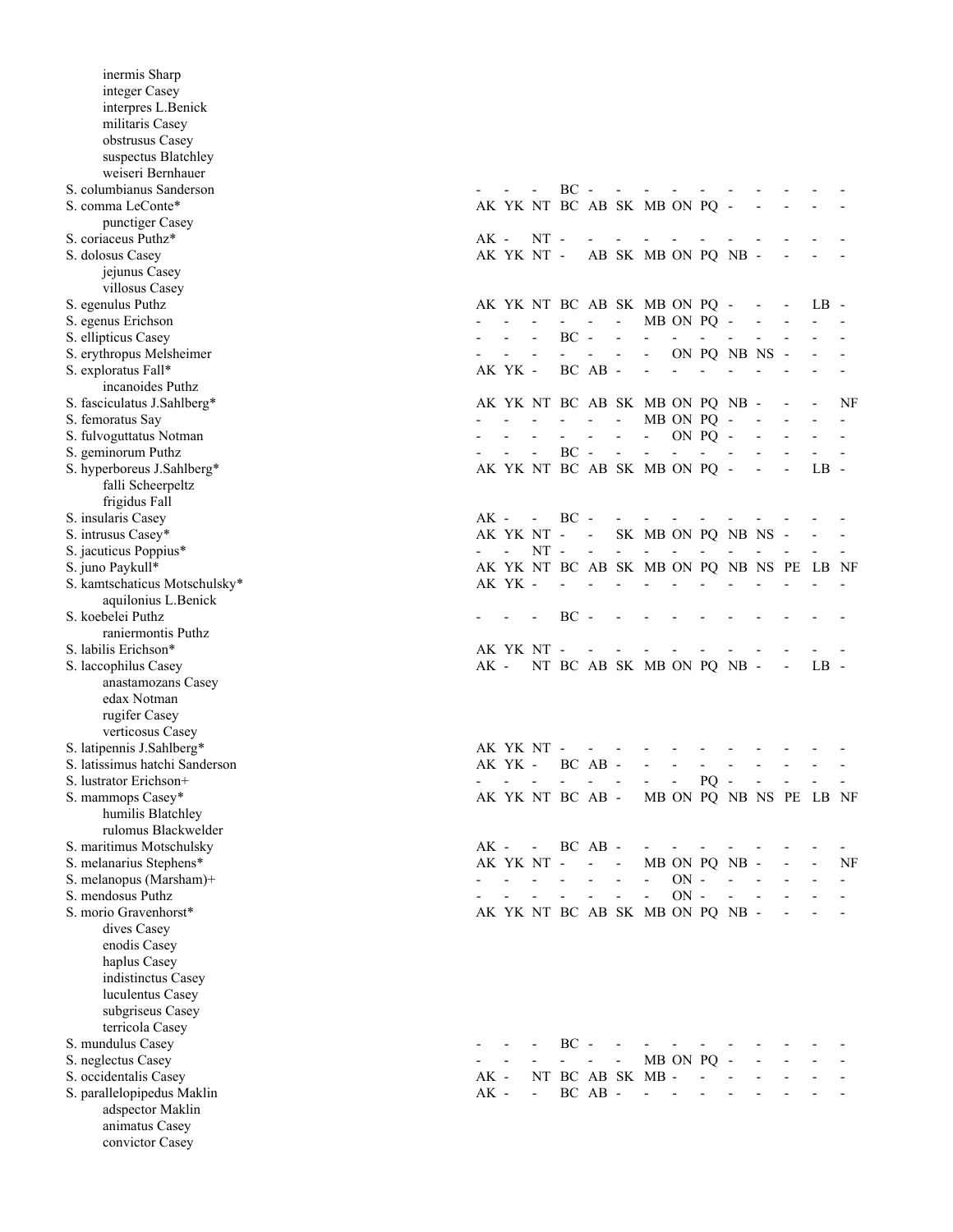| S. paululus L.Benick        |        | AK YK -                  |                          |                          |                          |                          |                                    |            |         |                   |        |                          |                          |
|-----------------------------|--------|--------------------------|--------------------------|--------------------------|--------------------------|--------------------------|------------------------------------|------------|---------|-------------------|--------|--------------------------|--------------------------|
| campbelli Puthz             |        |                          |                          |                          |                          |                          |                                    |            |         |                   |        |                          |                          |
| S. pauperculus Casey        |        |                          |                          |                          |                          |                          |                                    | MB ON PQ - |         |                   |        |                          |                          |
| brumalis Casey              |        |                          |                          |                          |                          |                          |                                    |            |         |                   |        |                          |                          |
| S. planatus Puthz           |        |                          |                          | $BC -$                   |                          |                          |                                    | $ON -$     |         |                   |        |                          |                          |
| S. pluto Casey              |        |                          |                          |                          |                          | $\overline{a}$           |                                    | MB ON PQ   |         |                   |        |                          |                          |
| S. pudicus Casey            |        |                          |                          |                          |                          |                          | $\blacksquare$                     | $ON -$     |         |                   |        |                          |                          |
| enodis Casey                |        |                          |                          |                          |                          |                          |                                    |            |         |                   |        |                          |                          |
| juvencus Casey              |        |                          |                          |                          |                          |                          |                                    |            |         |                   |        |                          |                          |
| minor Casey                 |        |                          |                          |                          |                          |                          |                                    |            |         |                   |        |                          |                          |
| sibyllinus L.Benick         |        |                          |                          |                          |                          |                          |                                    |            |         |                   |        |                          |                          |
| S. pumilio Erichson*        |        | AK YK NT -               |                          |                          | $\overline{\phantom{a}}$ | $\overline{\phantom{a}}$ |                                    | MB ON PQ - |         |                   |        |                          |                          |
| atomarius Casey             |        |                          |                          |                          |                          |                          |                                    |            |         |                   |        |                          |                          |
| S. pusillimus Puthz         |        |                          |                          |                          |                          | $\overline{\phantom{a}}$ |                                    |            |         | MB ON PQ NB NS -  |        |                          |                          |
| S. scabiosus Casey          |        |                          |                          |                          |                          |                          | AK YK NT BC AB SK MB ON PQ NB NS - |            |         |                   |        | $\overline{\phantom{a}}$ | NF                       |
| S. schwarzi Casey           |        |                          |                          |                          |                          | $\frac{1}{2}$            |                                    |            |         | MB ON PQ NB NS PE |        |                          |                          |
| S. scrupeus Casey           | $AK -$ |                          |                          |                          |                          |                          | NT BC AB SK MB ON PQ -             |            |         |                   |        |                          |                          |
| S. sculptilis Casey         |        |                          | $\mathcal{L}^{\pm}$      | $BC -$                   |                          | $\overline{\phantom{a}}$ | $\overline{\phantom{a}}$           |            |         |                   |        |                          |                          |
| S. sectator Casey           |        | $\blacksquare$           | $\overline{\phantom{a}}$ | $BC -$                   |                          | $\blacksquare$           | $\overline{\phantom{a}}$           |            |         |                   |        |                          |                          |
| S. semicolon LeConte        | $AK -$ |                          |                          | NT BC AB SK -            |                          |                          |                                    |            |         | ON PQ NB -        |        |                          |                          |
| S. sordidus Puthz           |        |                          | $NT -$                   |                          | $AB -$                   |                          |                                    | MB ON PQ - |         |                   |        |                          | NF                       |
|                             |        |                          |                          | $\overline{\phantom{a}}$ | $\blacksquare$           | $\frac{1}{2}$            | $\overline{\phantom{a}}$           |            |         | ON PQ NB NS -     |        |                          |                          |
| S. sphaerops Casey          |        |                          |                          |                          | $\overline{\phantom{a}}$ |                          |                                    |            |         |                   |        |                          | $\overline{\phantom{0}}$ |
| S. strangulatus Casey       |        |                          |                          | $\overline{\phantom{a}}$ |                          | $\blacksquare$           | $\overline{\phantom{a}}$           |            |         | ON PQ NB -        |        |                          | $\overline{\phantom{a}}$ |
| S. stygicus Say             |        |                          |                          |                          |                          |                          | AK YK NT BC AB SK MB ON PQ NB NS - |            |         |                   |        |                          | NF                       |
| S. tenuis Casey             |        |                          |                          |                          |                          | AB SK -                  |                                    |            | ON PQ - |                   |        |                          |                          |
| difficilis Casey            |        |                          |                          |                          |                          |                          |                                    |            |         |                   |        |                          |                          |
| eriensis Casey              |        |                          |                          |                          |                          |                          |                                    |            |         |                   |        |                          |                          |
| ingratus Casey              |        |                          |                          |                          |                          |                          |                                    |            |         |                   |        |                          |                          |
| inornatus Casey             |        |                          |                          |                          |                          |                          |                                    |            |         |                   |        |                          |                          |
| parallelus Casey            |        |                          |                          |                          |                          |                          |                                    |            |         |                   |        |                          |                          |
| pauper Casey                |        |                          |                          |                          |                          |                          |                                    |            |         |                   |        |                          |                          |
| subtilis Casey              |        |                          |                          |                          |                          |                          |                                    |            |         |                   |        |                          |                          |
| S. venustus Casey           |        |                          |                          | $BC -$                   |                          |                          |                                    |            |         |                   |        |                          |                          |
| S. vespertinus Casey        |        |                          |                          | $BC -$                   |                          |                          |                                    |            |         |                   |        |                          |                          |
| incultus Casey              |        |                          |                          |                          |                          |                          |                                    |            |         |                   |        |                          |                          |
| luctuosus Casey             |        |                          |                          |                          |                          |                          |                                    |            |         |                   |        |                          |                          |
| S. vexatus Casey            |        |                          |                          |                          | BC AB -                  |                          | $MB -$                             |            |         |                   |        |                          |                          |
| S. vicinoides Puthz         |        |                          |                          |                          |                          |                          | BC AB SK MB                        |            |         |                   |        |                          |                          |
| S. vicinus Casey            |        |                          |                          |                          |                          | $\overline{a}$           | $\blacksquare$                     | $ON -$     |         |                   |        |                          |                          |
| simplex Casey               |        |                          |                          |                          |                          |                          |                                    |            |         |                   |        |                          |                          |
| tricuspidatus L.Benick      |        |                          |                          |                          |                          |                          |                                    |            |         |                   |        |                          |                          |
| S. vinnulus Casey*          |        | AK YK NT -               |                          |                          | $AB -$                   |                          |                                    |            |         | MB ON PQ NB NS -  |        | $LB -$                   |                          |
| confusoides Renkonen        |        |                          |                          |                          |                          |                          |                                    |            |         |                   |        |                          |                          |
|                             |        |                          |                          |                          |                          |                          |                                    |            |         |                   |        |                          |                          |
| (Subgenus TESNUS Rey)       |        |                          |                          |                          |                          |                          |                                    |            |         |                   |        |                          |                          |
| (Mutinus Casey)             |        |                          |                          |                          |                          |                          |                                    |            |         |                   |        |                          |                          |
|                             |        |                          |                          |                          |                          |                          |                                    |            |         |                   |        |                          |                          |
| S. californicus Casey       |        |                          |                          | $BC -$                   |                          |                          |                                    |            |         |                   |        |                          |                          |
| S. curtus Casey             |        |                          | $NT -$                   |                          | $AB -$                   |                          | MB ON PQ -                         |            |         |                   |        |                          |                          |
| S. formicetorum Mannerheim* |        | YK -                     |                          | $\sim$                   | $AB -$                   |                          | $MB -$                             |            | $PQ -$  |                   |        |                          |                          |
| borealis Maklin             |        |                          |                          |                          |                          |                          |                                    |            |         |                   |        |                          |                          |
| S. gratiosus Casey          |        |                          |                          |                          |                          |                          | $\sim 100$                         | ON PQ -    |         |                   | $NS -$ |                          |                          |
| hirsutus Casey              |        |                          |                          |                          |                          |                          |                                    |            |         |                   |        |                          |                          |
| S. immarginatus Maklin*     |        |                          |                          | AK YK NT BC AB -         |                          |                          | $MB -$                             |            |         | PQ NB NS -        |        |                          |                          |
| monticola Casey             |        |                          |                          |                          |                          |                          |                                    |            |         |                   |        |                          |                          |
| variabilis Puthz            |        |                          |                          |                          |                          |                          |                                    |            |         |                   |        |                          |                          |
| S. tahoensis Casey          |        | <b>Contract Contract</b> |                          | $BC -$                   |                          |                          |                                    |            |         |                   |        |                          |                          |
| pugetensis Casey            |        |                          |                          |                          |                          |                          |                                    |            |         |                   |        |                          |                          |
| vacuus Casey                |        |                          |                          |                          |                          |                          |                                    |            |         |                   |        |                          |                          |

 Subfamily EUAESTHETINAE Key to North American species: Casey (1884a)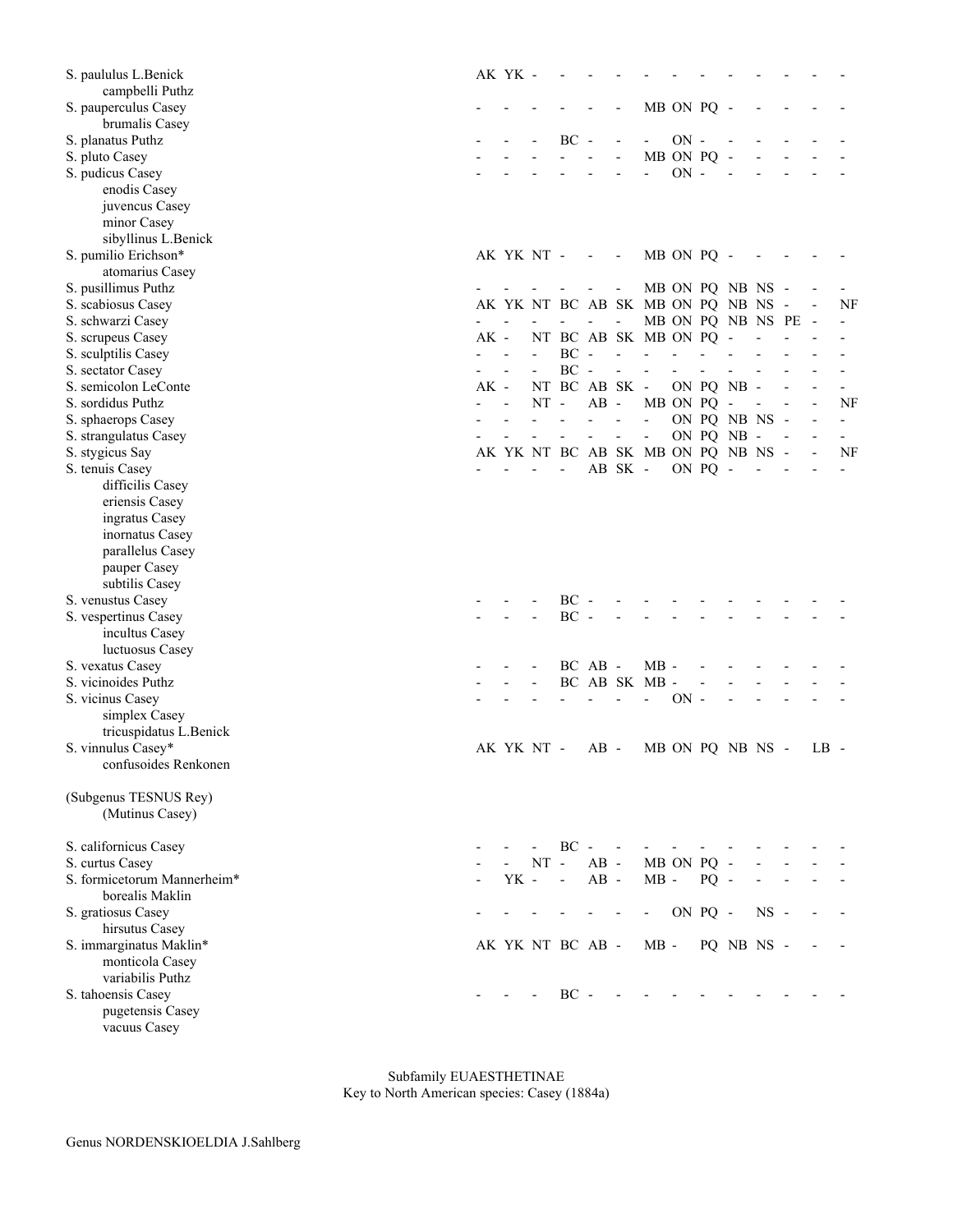| Key to species: Puthz (1974a)                                         |                                                                                 |                 |        |                          |                          |                          |                          |                                                 |                     |                   |                                        |                           |  |                          |
|-----------------------------------------------------------------------|---------------------------------------------------------------------------------|-----------------|--------|--------------------------|--------------------------|--------------------------|--------------------------|-------------------------------------------------|---------------------|-------------------|----------------------------------------|---------------------------|--|--------------------------|
| N. columbiana Puthz                                                   |                                                                                 |                 |        |                          | $BC -$                   |                          |                          |                                                 |                     |                   |                                        |                           |  |                          |
| Genus STICTOCRANIUS LeConte<br>Key to species: Puthz (1974b)          |                                                                                 |                 |        |                          |                          |                          |                          |                                                 |                     |                   |                                        |                           |  |                          |
| S. puncticeps LeConte                                                 |                                                                                 |                 |        |                          |                          |                          |                          |                                                 | $ON -$              |                   |                                        |                           |  |                          |
| Genus EUAESTHETUS Gravenhorst                                         |                                                                                 |                 |        |                          |                          |                          |                          |                                                 |                     |                   |                                        |                           |  |                          |
| E. americanus Erichson                                                |                                                                                 | AK -            |        |                          | $NT -$                   | $AB -$                   |                          |                                                 |                     |                   | MB ON PQ NB NS -                       |                           |  | NF                       |
| E. brevipennis Casey                                                  |                                                                                 |                 |        |                          |                          | $\sim$ $ \sim$           | $\overline{\phantom{a}}$ | $\sim$                                          |                     | $\overline{a}$    | ON PQ NB -<br>$\overline{\phantom{a}}$ | $NS -$                    |  |                          |
| E. floridae Casey<br>E. ganglbaueri Bernhauer                         |                                                                                 |                 |        | $\sim 100$               | $\omega_{\rm{max}}$      | $\omega_{\rm{max}}$      | $\sim$                   | $\overline{\phantom{a}}$<br>$\omega_{\rm{max}}$ |                     | ON PQ -           |                                        | $\mathbf{L} = \mathbf{L}$ |  |                          |
| E. iripennis Casey                                                    |                                                                                 |                 |        | $\omega_{\rm{max}}$      | $\overline{\phantom{a}}$ | $\overline{\phantom{a}}$ | $\frac{1}{2}$            | $\blacksquare$                                  | $ON -$              |                   | $\sim 100$                             | $NS -$                    |  | $\overline{\phantom{a}}$ |
| E. laeviusculus Mannerheim                                            |                                                                                 |                 |        | AK YK NT -               |                          |                          |                          | AB SK MB ON PQ -                                |                     |                   |                                        | $NS -$                    |  |                          |
| E. pacificus Fall                                                     |                                                                                 |                 | $AK -$ | $\omega_{\rm{max}}$      | $BC -$                   |                          | $\blacksquare$           | $\blacksquare$                                  | $\omega_{\rm{max}}$ | $\Delta \sim 100$ | $\overline{\phantom{a}}$               | $\mathbf{r}$              |  |                          |
| E. pugetensis Hatch                                                   |                                                                                 |                 | $\sim$ | $\blacksquare$           | $BC -$                   |                          |                          | $\Delta \phi = \Delta \phi = 0.01$              |                     |                   | ON PQ NB NS -                          |                           |  |                          |
|                                                                       | Subfamily LEPTOTYPHLINAE                                                        |                 |        |                          |                          |                          |                          |                                                 |                     |                   |                                        |                           |  |                          |
| Genus CHIONOTYPHLUS Smetana                                           |                                                                                 |                 |        |                          |                          |                          |                          |                                                 |                     |                   |                                        |                           |  |                          |
| C. alaskensis Smetana                                                 |                                                                                 | $AK -$          |        |                          |                          |                          |                          |                                                 |                     |                   |                                        |                           |  |                          |
|                                                                       | Subfamily PAEDERINAE<br>Key to genera: Blackwelder (1939b)<br>Tribe Pinophilini |                 |        |                          |                          |                          |                          |                                                 |                     |                   |                                        |                           |  |                          |
| <b>Genus PALAMINUS Erichson</b>                                       |                                                                                 |                 |        |                          |                          |                          |                          |                                                 |                     |                   |                                        |                           |  |                          |
| P. luteus Casey                                                       |                                                                                 |                 |        |                          |                          |                          |                          |                                                 | $ON -$              |                   |                                        |                           |  |                          |
|                                                                       | Subtribe Medonina                                                               | Tribe Paederini |        |                          |                          |                          |                          |                                                 |                     |                   |                                        |                           |  |                          |
| Genus LITHOCHARIS Dejean<br>Metaxyodonta Casey                        |                                                                                 |                 |        |                          |                          |                          |                          |                                                 |                     |                   |                                        |                           |  |                          |
| (Subgenus PSEUDOMEDON Mulsant & Rey)<br>(Ramona Casey)                |                                                                                 |                 |        |                          |                          |                          |                          |                                                 |                     |                   |                                        |                           |  |                          |
| L. capitula (Casey)                                                   |                                                                                 |                 |        |                          |                          |                          |                          | - BC - - - - - - - -<br>and a straight and      |                     |                   |                                        |                           |  |                          |
| L. obsoleta (Nordmann)+<br>L. thoracica (Casey)<br>clarescens (Casey) |                                                                                 |                 |        | <b>Contract Contract</b> |                          | $BC -$                   |                          | - - - MB ON PQ NB -                             |                     |                   |                                        |                           |  |                          |
| ruficollis (Casey)<br>(Subgenus LITHOCHARIS s.str.)                   |                                                                                 |                 |        |                          |                          |                          |                          |                                                 |                     |                   |                                        |                           |  |                          |
| L. ochracea (Gravenhorst)+                                            |                                                                                 |                 |        |                          |                          |                          |                          | BC - - - - ON PQ NB -                           |                     |                   |                                        |                           |  |                          |
| alutacea Casey<br>quadricollis Casey                                  |                                                                                 |                 |        |                          |                          |                          |                          |                                                 |                     |                   |                                        |                           |  |                          |

Genus ACHENOMORPHUS Motschulsky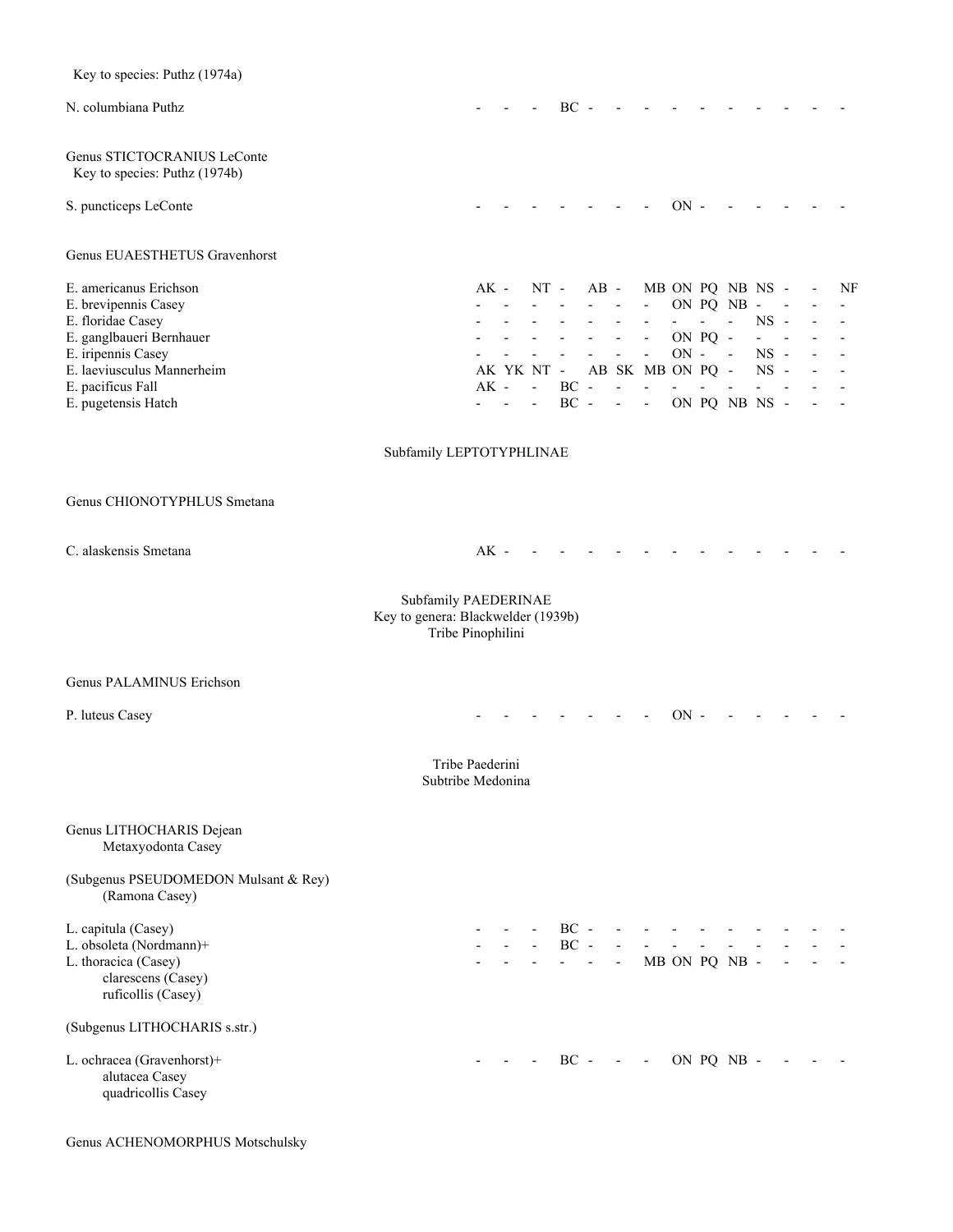# (Subgenus ADEROCHARIS Sharp)

| A. corticinus (Gravenhorst)<br>millepunctatus (Say)<br>rufescens Nordmann                            |        |  |                                    |  |        | MB ON PQ -       |        |  |  |  |
|------------------------------------------------------------------------------------------------------|--------|--|------------------------------------|--|--------|------------------|--------|--|--|--|
| Genus SUNIUS Curtis<br>Medonella Casey<br>Micromedon Casey<br>Oligopterus Casey<br>Xenocharis Bierig |        |  |                                    |  |        |                  |        |  |  |  |
| (Subgenus CALODERMA Casey)                                                                           |        |  |                                    |  |        |                  |        |  |  |  |
| S. rugithorax Hatch                                                                                  |        |  | $BC -$                             |  |        |                  |        |  |  |  |
| (Subgenus HYPOMEDON Mulsant & Rey)<br>(Asteria Fauvel)<br>(Hemimedon Casey)<br>(Lena Casey)          |        |  |                                    |  |        |                  |        |  |  |  |
| S. melanocephalus (Fabricius)+                                                                       |        |  |                                    |  |        |                  | $PQ -$ |  |  |  |
| S. peregrinus (Casey)<br>discolor Casey                                                              |        |  | $BC -$                             |  |        |                  |        |  |  |  |
| S. quadripennis Casey                                                                                |        |  | $BC -$                             |  |        |                  |        |  |  |  |
| (Subgenus TRACHYSECTUS Casey)                                                                        |        |  |                                    |  |        |                  |        |  |  |  |
| S. confluentus (Say)<br>confluens Erichson                                                           |        |  |                                    |  |        | MB ON PQ NB NS - |        |  |  |  |
| Genus MEDON Stephens<br>Oxymedon Casey                                                               |        |  |                                    |  |        |                  |        |  |  |  |
| (Subgenus MEDON s.str.)                                                                              |        |  |                                    |  |        |                  |        |  |  |  |
| M. americanus Casey                                                                                  |        |  |                                    |  |        |                  | $PQ -$ |  |  |  |
| M. fusculus Mannerheim+<br>M. guppyi Hatch                                                           |        |  | $BC -$                             |  |        |                  | $PQ -$ |  |  |  |
| (Subgenus PLATYMEDON Casey)<br>(Paramedon Casey)                                                     |        |  |                                    |  |        |                  |        |  |  |  |
| M. capitalis Hatch                                                                                   |        |  | $BC -$                             |  |        |                  |        |  |  |  |
| M. convergens (Casey)                                                                                | $AK -$ |  |                                    |  |        |                  |        |  |  |  |
| M. insularis Casey                                                                                   |        |  | $BC -$                             |  |        |                  |        |  |  |  |
| M. laticollis (Casey)<br>M. mcleodi Hatch                                                            |        |  | $\overline{\phantom{0}}$<br>$BC -$ |  | $MB -$ |                  |        |  |  |  |
| M. pugetensis Hatch                                                                                  |        |  | $BC -$                             |  |        |                  |        |  |  |  |
| M. shastanicus (Casey)                                                                               |        |  | $BC -$                             |  |        |                  |        |  |  |  |
| M. truncatus Hatch                                                                                   |        |  | $BC -$                             |  |        |                  |        |  |  |  |
| M. vancouveri (Casey)<br>borealis Casey                                                              |        |  | $BC -$                             |  |        |                  |        |  |  |  |
| (Subgenus MEDONODONTA Casey)                                                                         |        |  |                                    |  |        |                  |        |  |  |  |
| M. ctenophorum Hatch                                                                                 |        |  | $BC -$                             |  |        |                  |        |  |  |  |

Subtribe Scopaeina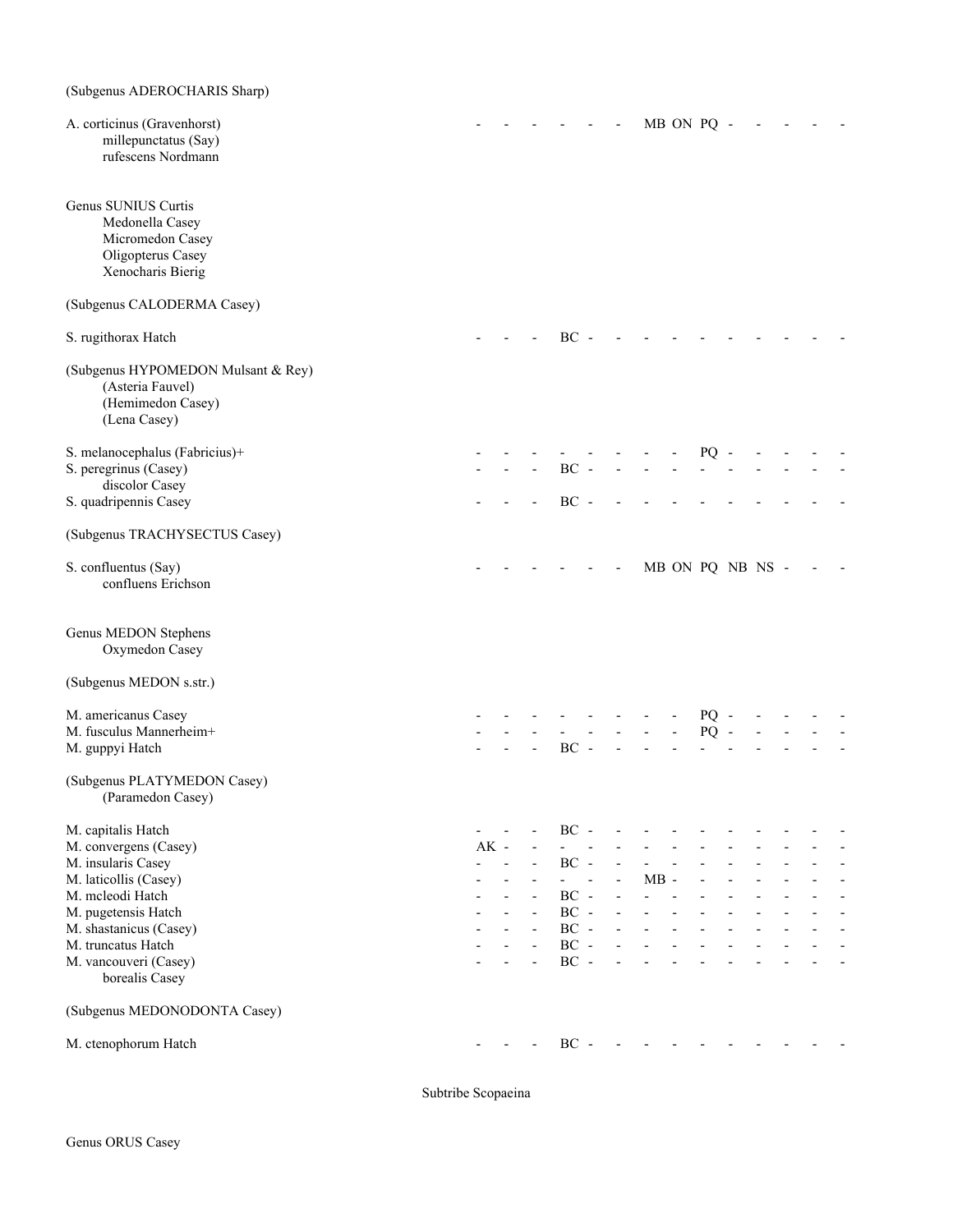| (Subgenus PYCNORUS Casey)<br>Key to North American species: Herman (1965)                    |                    |        |                          |                  |                          |                          |            |         |    |               |        |  |  |
|----------------------------------------------------------------------------------------------|--------------------|--------|--------------------------|------------------|--------------------------|--------------------------|------------|---------|----|---------------|--------|--|--|
| O. dentiger (LeConte)<br>humilis (Notman)<br>iowanus Casey                                   |                    | $AK -$ |                          |                  | $\overline{\phantom{a}}$ | $\overline{\phantom{a}}$ | MB ON PQ - |         |    |               |        |  |  |
| (Subgenus ORUS s.str.)<br>Key to North American species: Herman (1965)                       |                    |        |                          |                  |                          |                          |            |         |    |               |        |  |  |
| O. distinctus Casey<br>O. punctatus Casey<br>filius Casey<br>pallidus Casey<br>sonomae Casey |                    |        |                          | $BC -$<br>$BC -$ |                          |                          |            |         |    |               |        |  |  |
| Genus SCOPAEUS Erichson<br>Leptorus Casey<br>Pseudorus Casey                                 |                    |        |                          |                  |                          |                          |            |         |    |               |        |  |  |
| (Subgenus SCOPAEOMA Casey)                                                                   |                    |        |                          |                  |                          |                          |            |         |    |               |        |  |  |
| S. brunnipes LeConte                                                                         |                    |        |                          |                  | $BC$ $AB$ -              |                          |            |         |    |               |        |  |  |
| (Subgenus SCOPAEUS s.str.)                                                                   |                    |        |                          |                  |                          |                          |            |         |    |               |        |  |  |
| S. notangulus Casey                                                                          |                    |        |                          |                  |                          |                          |            |         | PQ |               |        |  |  |
| (Subgenus SCOPAEOPSIS Casey)                                                                 |                    |        |                          |                  |                          |                          |            |         |    |               |        |  |  |
| S. ventralis (Casey)                                                                         |                    |        |                          |                  |                          |                          |            | $ON -$  |    |               |        |  |  |
|                                                                                              | Subtribe Stilicina |        |                          |                  |                          |                          |            |         |    |               |        |  |  |
| Genus PACHYSTILICUS Casey                                                                    |                    |        |                          |                  |                          |                          |            |         |    |               |        |  |  |
| P. hanhami (Wickham)                                                                         |                    |        |                          | $BC -$           |                          | $\blacksquare$           | $MB -$     |         |    | $NB -$        |        |  |  |
| Genus RUGILUS Leach<br>Stilicosoma Casey                                                     |                    |        |                          |                  |                          |                          |            |         |    |               |        |  |  |
| R. angustatus (Fourcroy)+                                                                    |                    |        |                          |                  |                          |                          |            | ON PQ - |    |               | $NS -$ |  |  |
| scutellatus Motschulsky<br>R. biarmatus (LeConte)                                            |                    |        |                          |                  |                          | $\overline{\phantom{a}}$ |            |         |    | MB ON PQ NB - |        |  |  |
| abbreviellus Casey<br>R. dentatus Say<br>luculentus Casey<br>minusculus Casey                |                    |        |                          |                  |                          |                          |            | $ON -$  |    |               |        |  |  |
| nigrolucens Casey<br>R. latiusculus (Casey)                                                  |                    |        |                          |                  |                          |                          |            | $ON -$  |    |               |        |  |  |
| R. oregonus (Casey)                                                                          |                    | $AK -$ | $\overline{\phantom{a}}$ | $BC -$           |                          |                          |            |         |    |               |        |  |  |
| R. rufipes (Germar)+                                                                         |                    |        |                          |                  |                          |                          |            | $ON -$  |    |               |        |  |  |

Subtribe Lathrobiina

#### Genus LATHROBIUM Gravenhorst

(Subgenus APTERALIUM Casey)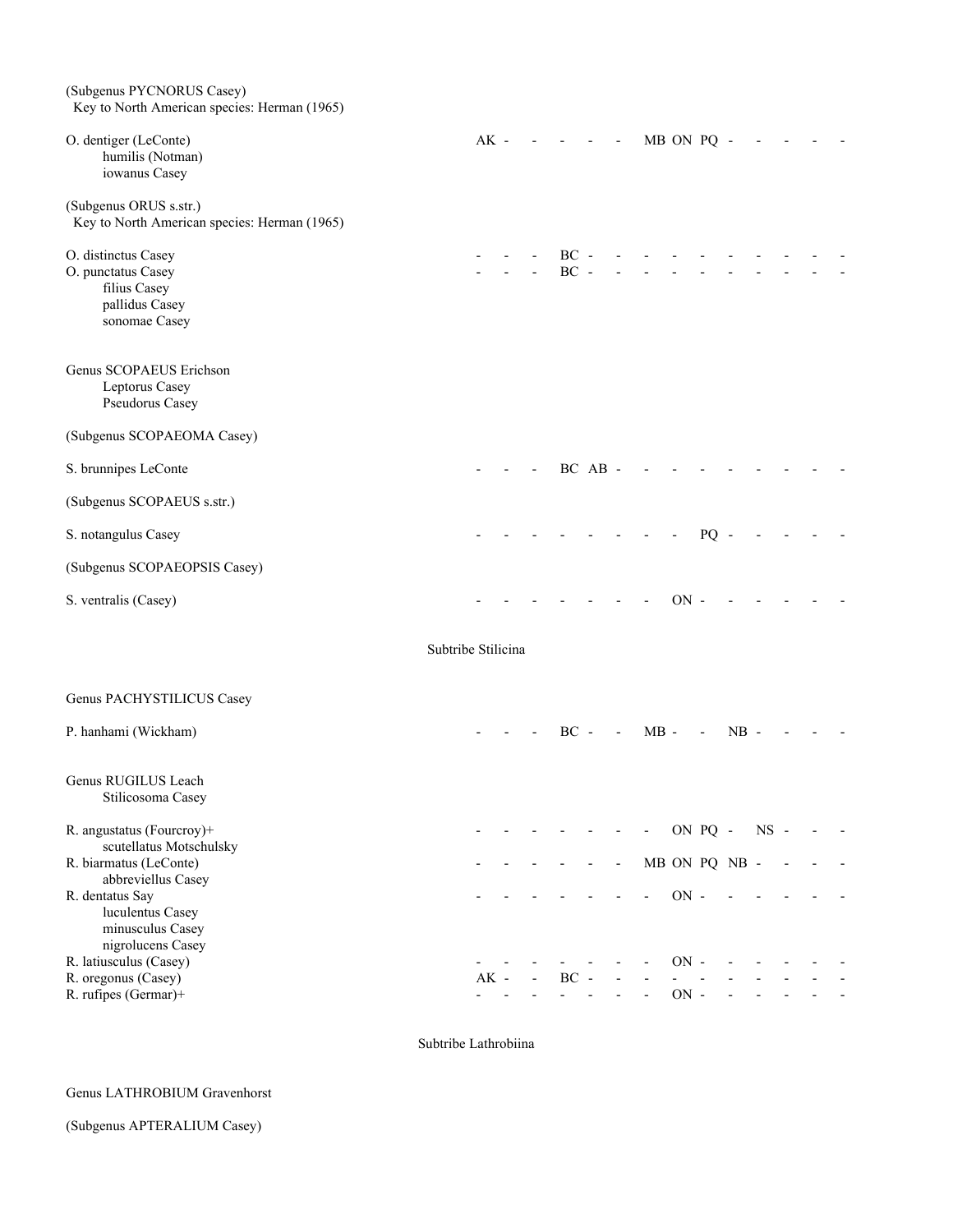| L. sibiricum Fauvel                           | $AK -$ |         |        |                          |                     |                          |                                       |            |                |                  |                |                          |                          |    |
|-----------------------------------------------|--------|---------|--------|--------------------------|---------------------|--------------------------|---------------------------------------|------------|----------------|------------------|----------------|--------------------------|--------------------------|----|
| (Subgenus ABLETOBIUM Casey)                   |        |         |        |                          |                     |                          |                                       |            |                |                  |                |                          |                          |    |
| L. shermani Fall                              |        |         |        |                          |                     |                          |                                       | $ON$ -     |                |                  |                |                          |                          |    |
| (Subgenus LATHROBIUM s.str.)                  |        |         |        |                          |                     |                          |                                       |            |                |                  |                |                          |                          |    |
| (Litolathra Casey)                            |        |         |        |                          |                     |                          |                                       |            |                |                  |                |                          |                          |    |
| L. amplipenne Casey                           |        |         |        |                          |                     |                          |                                       | $ON -$     |                |                  |                |                          |                          |    |
| deceptivum Casey                              |        |         |        |                          |                     |                          |                                       |            |                |                  |                |                          |                          |    |
| L. armatum Say<br>procerum Casey              |        |         |        |                          |                     |                          |                                       |            | ON PQ -        |                  |                |                          |                          |    |
| L. confusum LeConte                           |        |         |        |                          |                     |                          |                                       |            | ON PQ -        |                  |                |                          |                          |    |
| L. divisum LeConte                            |        |         |        | BC                       |                     |                          |                                       |            |                |                  |                |                          |                          |    |
| L. fauveli Duvivier                           |        |         |        |                          |                     |                          | AB SK MB ON PQ NB NS PE -             |            |                |                  |                |                          |                          | NF |
| simplex LeConte                               |        |         |        |                          |                     |                          |                                       |            |                |                  |                |                          |                          |    |
| L. fulvipenne (Gravenhorst)+                  |        |         |        |                          | BC AB -             |                          |                                       |            |                |                  |                |                          |                          | NF |
| punctulatum Mannerheim                        |        |         |        |                          |                     |                          |                                       |            |                |                  |                |                          |                          |    |
| L. hesperum (Casey)                           |        |         |        | $BC -$                   |                     |                          |                                       |            |                |                  |                |                          |                          |    |
| L. leconteanum Scheerpeltz                    |        |         |        |                          |                     |                          |                                       |            |                |                  |                |                          |                          | NF |
| concolor LeConte<br>L. nigrolineum (Casey)    |        |         |        |                          |                     |                          | $MB -$                                |            |                |                  |                |                          |                          |    |
| L. obtusum Casey                              |        |         |        |                          |                     |                          | $MB -$                                |            |                |                  |                |                          |                          |    |
| L. shoshonicum (Casey)                        |        |         |        | $BC -$                   |                     |                          |                                       |            |                |                  |                |                          |                          |    |
| L. simile LeConte                             |        |         |        |                          |                     | $\overline{\phantom{a}}$ |                                       | MB ON PQ - |                |                  | $NS -$         |                          |                          |    |
| L. sparsellum Casey                           |        |         |        |                          | $AB -$              |                          |                                       |            |                | MB ON PQ NB NS   |                | $\overline{\phantom{a}}$ |                          |    |
| L. spissicorne Casey                          |        |         |        |                          |                     |                          | $\blacksquare$                        |            | ON PQ -        |                  | $\overline{a}$ | PЕ                       |                          |    |
| L. vancouveri Casey                           | $AK -$ |         |        | $BC -$                   |                     | $\overline{\phantom{a}}$ |                                       |            | $\overline{a}$ |                  |                |                          |                          |    |
| L. washingtoni Casey                          | $AK -$ |         |        |                          |                     |                          | NT BC AB SK MB ON PQ -                |            |                |                  | $NS -$         |                          |                          | NF |
| (Subgenus LATHROBIOMA Casey)                  |        |         |        |                          |                     |                          |                                       |            |                |                  |                |                          |                          |    |
| L. othioides LeConte                          |        |         |        |                          |                     |                          |                                       |            | ON PQ -        |                  |                |                          |                          |    |
| L. scolopaceum (Casey)                        |        |         |        |                          |                     |                          | $\qquad \qquad \blacksquare$          |            |                | ON PQ NB NS -    |                |                          |                          |    |
| L. tenue LeConte                              |        |         |        | $BC -$                   |                     | $\overline{\phantom{a}}$ | $MB -$                                |            | $PQ -$         |                  |                |                          |                          |    |
| (Subgenus LATHROLEPTA Casey)                  |        |         |        |                          |                     |                          |                                       |            |                |                  |                |                          |                          |    |
| L. debile LeConte                             |        |         |        |                          |                     |                          |                                       |            | ON PQ -        |                  |                |                          |                          |    |
| (Subgenus TETARTOPEUS Czwalina)               |        |         |        |                          |                     |                          |                                       |            |                |                  |                |                          |                          |    |
| (Deratopeus Casey)                            |        |         |        |                          |                     |                          |                                       |            |                |                  |                |                          |                          |    |
| Key to North American species: Watrous (1980) |        |         |        |                          |                     |                          |                                       |            |                |                  |                |                          |                          |    |
| L. angulare LeConte                           |        |         |        |                          |                     |                          |                                       |            |                | PQ NB NS -       |                |                          |                          |    |
| nigrescens (Casey)                            |        |         |        |                          |                     |                          |                                       |            |                |                  |                |                          |                          |    |
| semirubrum (Casey)                            |        |         |        |                          |                     |                          |                                       |            |                |                  |                |                          |                          |    |
| L. convolutum Watrous                         |        |         |        |                          |                     |                          | $\overline{\phantom{a}}$              |            | ON PQ -        |                  | $\sim$         |                          |                          |    |
| L. furvulum (Casey)<br>L. lacustre (Casey)    |        |         | $NT -$ | $\overline{\phantom{a}}$ | $\omega_{\rm{eff}}$ | $\blacksquare$           | AB SK MB ON PQ NB NS PE LB NF         |            |                | MB ON PQ NB NS - |                |                          | $\overline{\phantom{a}}$ |    |
| L. nigrum LeConte                             |        |         |        |                          |                     |                          | AK YK NT BC AB SK MB ON PQ NB NS PE - |            |                |                  |                |                          |                          | NF |
| finitimum LeConte                             |        |         |        |                          |                     |                          |                                       |            |                |                  |                |                          |                          |    |
| stibium (Casey)                               |        |         |        |                          |                     |                          |                                       |            |                |                  |                |                          |                          |    |
| L. nitidulum LeConte                          |        |         |        |                          |                     |                          |                                       | $ON -$     |                |                  | NB NS -        |                          |                          | NF |
| bicolor LeConte                               |        |         |        |                          |                     |                          |                                       |            |                |                  |                |                          |                          |    |
| bicoloratum Bernhauer & Schubert              |        |         |        |                          |                     |                          |                                       |            |                |                  |                |                          |                          |    |
| parvipenne (Casey)                            |        |         |        |                          |                     |                          |                                       |            |                |                  |                |                          |                          |    |
| L. punctulatum LeConte                        | AK -   |         |        |                          |                     |                          | NT BC AB SK MB ON PQ -                |            |                |                  |                |                          |                          |    |
| capitosum (Casey)<br>hebes Casey              |        |         |        |                          |                     |                          |                                       |            |                |                  |                |                          |                          |    |
| L. rubripenne (Casey)                         |        |         |        |                          |                     |                          |                                       |            | ON PQ -        |                  |                |                          |                          |    |
| agitans (Casey)                               |        |         |        |                          |                     |                          |                                       |            |                |                  |                |                          |                          |    |
| callidum (Casey)                              |        |         |        |                          |                     |                          |                                       |            |                |                  |                |                          |                          |    |
| L. sollicitum Fall                            |        | AK YK - |        |                          | $AB -$              |                          |                                       |            |                |                  |                |                          |                          |    |
| L. tetricum (Casey)                           |        |         |        |                          |                     |                          |                                       |            | ON PQ -        |                  |                |                          |                          |    |
| canoaensis (Bierig)                           |        |         |        |                          |                     |                          |                                       |            |                |                  |                |                          |                          |    |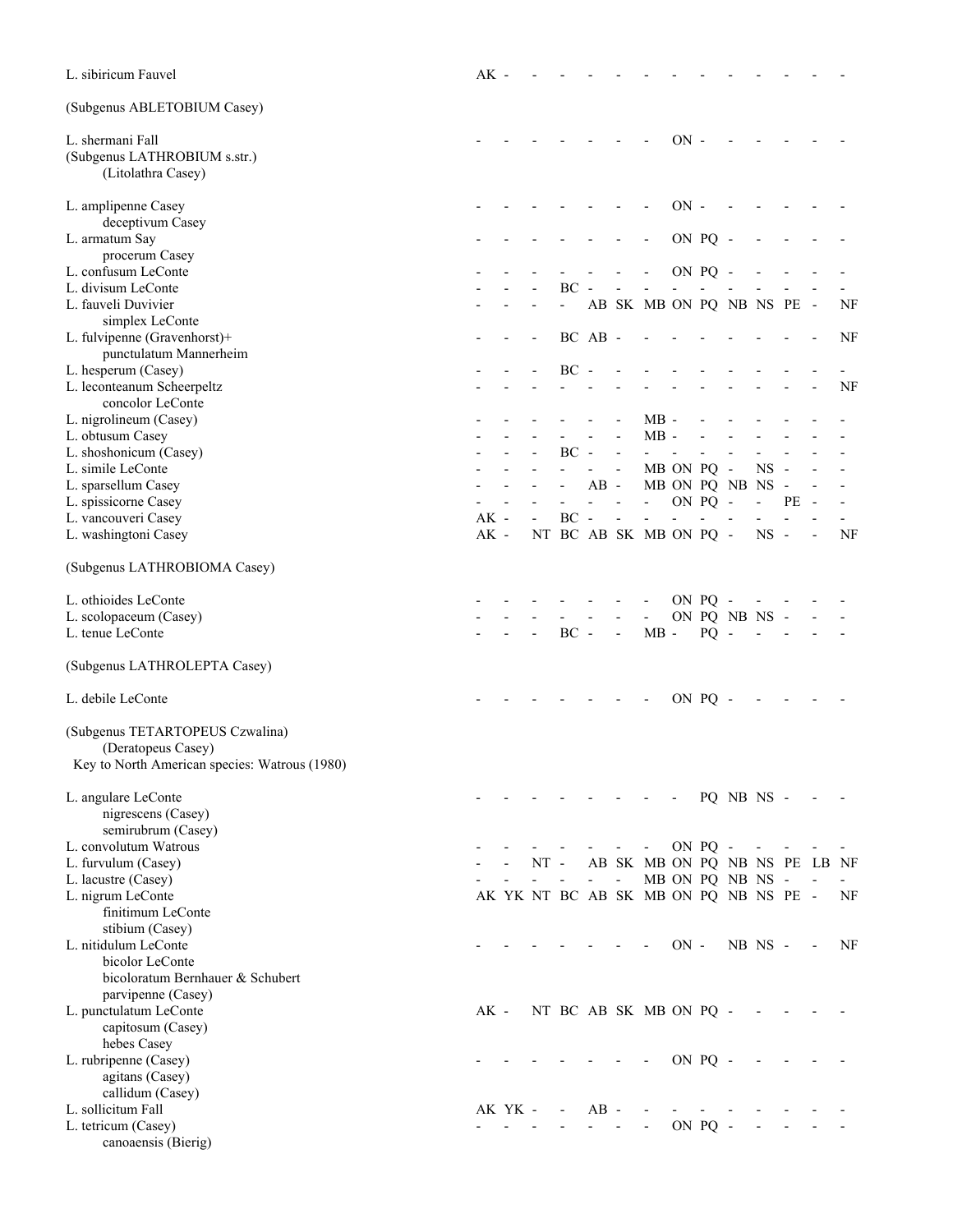# nigriceps Notman Incertae sedis L. puncticolle Kirby  $\qquad \qquad - \qquad - \qquad - \qquad - \qquad - \qquad - \qquad \qquad MB - \qquad - \qquad$ Genus LOBRATHIUM Mulsant & Rey (Subgenus EULATHROBIUM Casey) (Lathrotropis Casey) L. grande (LeConte) **- - - - - - - ON PQ - NS** - - -L. subseriatum (LeConte)  $-$  - - BC ustulatum Casey (Subgenus LOBRATHIUM s.str.) (Lathrobiella Casey) (Lathrotaxis Casey) L. caseyianum (Scheerpeltz) - - - BC - bipartitum Casey L. collare (Erichson) **- - - - - - MB ON PQ - NS** -L. coloradense Casey **AK** - NT BC - - - - - - - - - - -L. impressimum Hatch - - - BC - - - - - - - - - - L. longiusculum (Gravenhorst)+ - - - - - - - ON - - -L. multipunctatum (Gravenhorst)+ - - - BC - - - - - - - - - -L. rubricolle (Casey) and the contract of the contract of the contract of the contract of the contract of the contract of the contract of the contract of the contract of the contract of the contract of the contract of the L. sewardi (Fall) AK -(Subgenus PSEUDOLATHRA Casey) (Linolathra Casey) (Microlathra Casey) (Paralathra Casey) L. ambiguum (LeConte) - - - - - - - ON PQ - - - - - L. dimidiatum (Say)  $-$  - - - - - - - ON horni Duvivier rufopartitum Fairmaire & Germain L. famelicum (Casey) - - - - - - - - PQ - - - - - L. lineiforme (Casey) - - - - - - - ON - - - - - - L. oregonense (Casey)  $-$  - - BC - Subtribe Paederina Genus PAEDERUS Fabricius Leucopaederus Casey Neopaederus Blackwelder Paederillus Casey P. littorarius Gravenhorst **-** - NT BC AB SK MB ON PQ NB NS - pugetensis Casey Subtribe Cryptobiina Genus HOMAEOTARSUS Hochhuth (Subgenus GASTROLOBIUM Casey) H. badius (Gravenhorst) and the set of the set of the set of the set of the set of the set of the set of the set of the set of the set of the set of the set of the set of the set of the set of the set of the set of the set H. bicolor (Gravenhorst) and the set of the set of the set of the set of the set of the set of the set of the set of the set of the set of the set of the set of the set of the set of the set of the set of the set of the se H. carolinus (Erichson) - - - - - - - - PQ - - - - -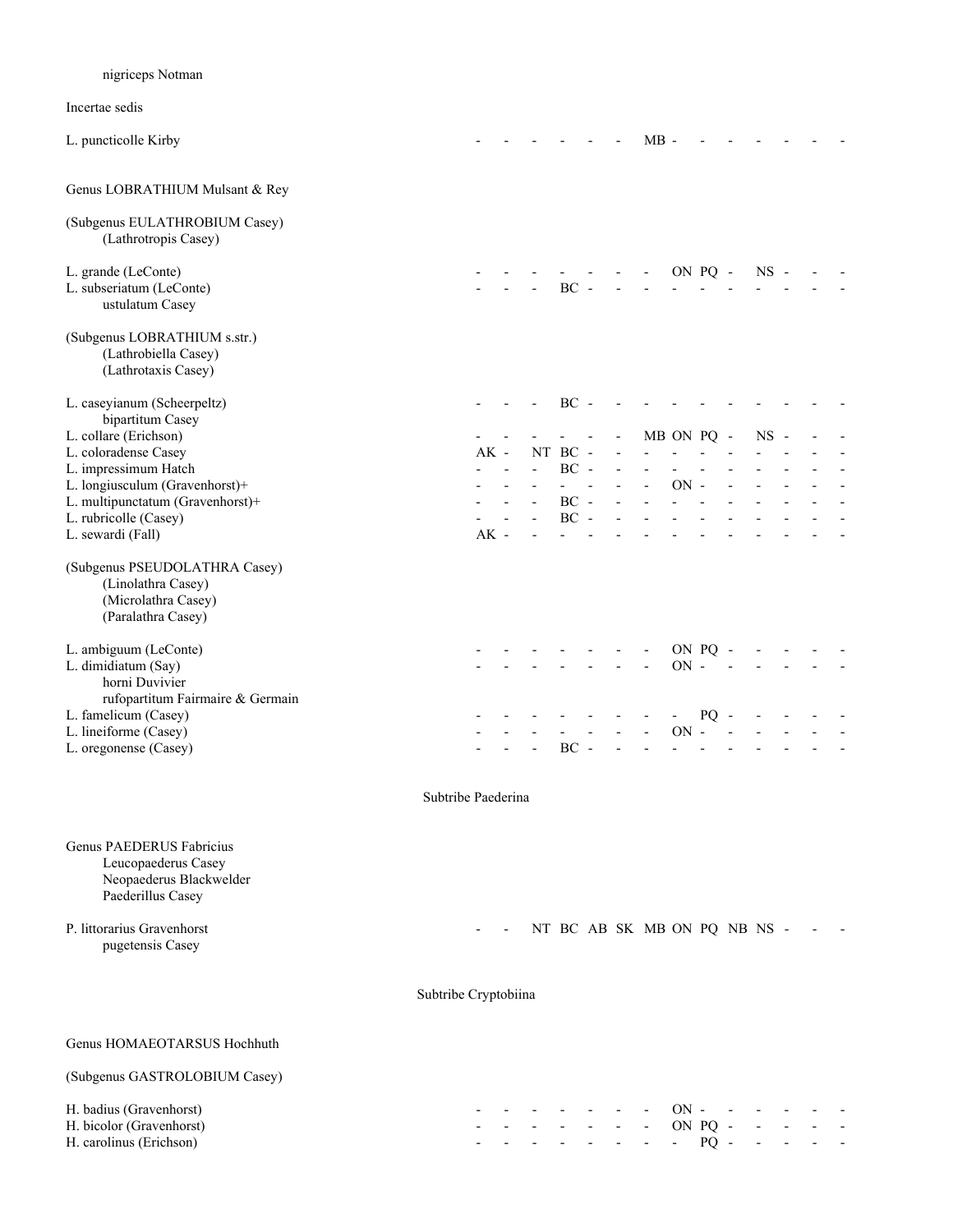| (Subgenus HESPEROBIUM Casey)                                              |  |                          |                         |  |                     |                      |  |  |
|---------------------------------------------------------------------------|--|--------------------------|-------------------------|--|---------------------|----------------------|--|--|
| H. californicus (LeConte)<br>pacificus Casey<br>vancouveri Casey          |  | $BC -$                   |                         |  |                     |                      |  |  |
| H. cinctus (Say)                                                          |  |                          |                         |  | $BC AB - - ON PQ -$ | $NS -$               |  |  |
| latebricola Nordmann                                                      |  |                          |                         |  |                     |                      |  |  |
| H. cribratus (LeConte)                                                    |  |                          |                         |  | $- ON PQ -$         |                      |  |  |
| H. pallipes (Gravenhorst)<br>gravenhorsti Kirby                           |  | i i popular              |                         |  | ON PQ -             | $\sim 100$<br>$\sim$ |  |  |
| H. sellatus (LeConte)                                                     |  |                          | $\sim 100$ km s $^{-1}$ |  | $- ON PO$ .         | $\sim$               |  |  |
| Genus OCHTHEPHILUM Stephens                                               |  |                          |                         |  |                     |                      |  |  |
| (Subgenus OCHTHEPHILUM s.str.)<br>(Cryptobium Mannerheim)                 |  |                          |                         |  |                     |                      |  |  |
| O. fracticorne (Paykull)*<br>brachelytratum Korge<br>furcaticorne Grimmer |  | $- - - BC - - - ON PO -$ |                         |  |                     | $NS -$               |  |  |

Subtribe Astenina

#### Genus ASTENUS Dejean

|                              |                          |                          |                          |                |                    |                          | $ON -$    |        | $\overline{a}$ |                                                             |  |
|------------------------------|--------------------------|--------------------------|--------------------------|----------------|--------------------|--------------------------|-----------|--------|----------------|-------------------------------------------------------------|--|
| A. americanus (Casey)        |                          |                          |                          |                |                    |                          |           |        |                |                                                             |  |
| A. binotatus (Say)           |                          |                          |                          |                |                    | $\overline{\phantom{0}}$ | $ON -$    |        | $\overline{a}$ |                                                             |  |
| A. brevipennis (Austin)      |                          |                          |                          |                | $\sim$             |                          | $MB ON -$ |        | $\sim$         |                                                             |  |
| A. cinctus (Say)             | $\overline{\phantom{0}}$ | $\overline{\phantom{0}}$ | <b>Contract Contract</b> | $BC - - - - -$ |                    |                          |           | $PO -$ |                | $\mathcal{L}_{\text{max}}$ , and $\mathcal{L}_{\text{max}}$ |  |
| A. discopunctatus (Say)      |                          |                          |                          |                | المناسبة والمناسبة | - ON PO NB - - - -       |           |        |                |                                                             |  |
| centralis Austin             |                          |                          |                          |                |                    |                          |           |        |                |                                                             |  |
| A. linearis (Erichson)       |                          |                          |                          |                |                    |                          |           |        |                |                                                             |  |
| A. longiusculus (Mannerheim) | $\overline{\phantom{0}}$ |                          |                          | BC.            |                    |                          |           |        |                |                                                             |  |
| ?trisignatus Boheman         |                          |                          |                          |                |                    |                          |           |        |                |                                                             |  |

 Subfamily STAPHYLININAE Tribe Philonthini

#### Genus NEOBISNIUS Ganglbauer Key to New World species: Frank (1981)

| N. jucundus (Horn)        |  | $\overline{\phantom{a}}$ |        | $BCAB -$                                     |                          | $\sim$                   | ON               |       |        |                          |            |                          |    |
|---------------------------|--|--------------------------|--------|----------------------------------------------|--------------------------|--------------------------|------------------|-------|--------|--------------------------|------------|--------------------------|----|
| N. lathrobioides (Baudi)+ |  |                          |        | المتواصل والمتابعة                           |                          | $\sim 100$               | $\sim$ 100 $\mu$ | PO.   | $\sim$ | $\overline{\phantom{a}}$ |            |                          |    |
| N. occidentoides Frank    |  |                          | $\sim$ | AB                                           | $\overline{\phantom{a}}$ | $MB -$                   |                  |       |        |                          |            |                          |    |
| N. senilis (Horn)         |  |                          | $BC -$ |                                              | $\overline{\phantom{a}}$ |                          |                  |       |        |                          |            |                          |    |
| N. sobrinus (Erichson)    |  |                          |        | and a straightful state of                   |                          | $\sim$                   | ON PQ NB -       |       |        |                          | $\sim 100$ | $\overline{\phantom{a}}$ | NF |
| arduus (Sharp)            |  |                          |        |                                              |                          |                          |                  |       |        |                          |            |                          |    |
| ocreatus (Horn)           |  |                          |        |                                              |                          |                          |                  |       |        |                          |            |                          |    |
| simulator Smetana         |  |                          |        |                                              |                          |                          |                  |       |        |                          |            |                          |    |
| N. terminalis (LeConte)   |  |                          |        | $\sim$ $\sim$ $\sim$ $\sim$ $\sim$ $\sim$ PQ |                          |                          |                  |       |        | $NS -$                   |            |                          |    |
| adustus (Sharp)           |  |                          |        |                                              |                          |                          |                  |       |        |                          |            |                          |    |
| delicatulus (Sharp)       |  |                          |        |                                              |                          |                          |                  |       |        |                          |            |                          |    |
| N. villosulus (Stephens)  |  |                          |        |                                              |                          | $\overline{\phantom{a}}$ |                  | ON PO |        |                          |            |                          |    |
| fulvicornis (Notman)      |  |                          |        |                                              |                          |                          |                  |       |        |                          |            |                          |    |

Genus ERICHSONIUS Fauvel

Actobius Fauvel

Key to North American species: Frank (1975)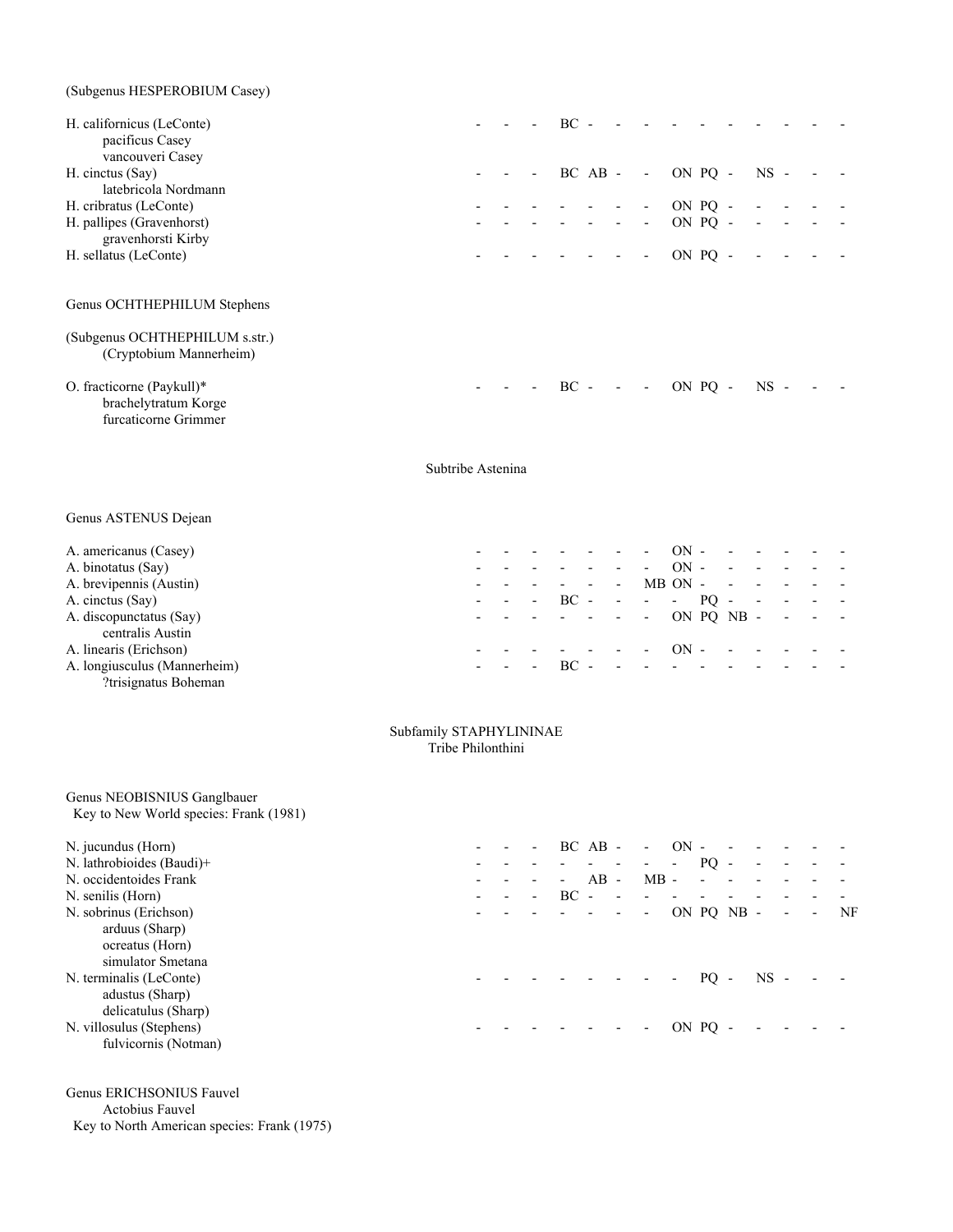| E. alumnus Frank                                         |        |                |                          |                             |                          |                              |                              |                          | ON PQ - |                          |             |                          |       |                          |
|----------------------------------------------------------|--------|----------------|--------------------------|-----------------------------|--------------------------|------------------------------|------------------------------|--------------------------|---------|--------------------------|-------------|--------------------------|-------|--------------------------|
| E. civicus Frank                                         |        |                |                          |                             |                          |                              |                              | $ON -$                   |         |                          |             |                          |       |                          |
| E. fraterculus (Horn)                                    |        |                |                          |                             |                          |                              |                              |                          | ON PQ - |                          |             |                          |       |                          |
| E. inutilis (Horn)                                       |        |                |                          |                             |                          |                              |                              |                          | ON PQ - |                          |             |                          |       |                          |
| E. nanus (Horn)                                          | $AK -$ |                |                          | NT BC                       | $\overline{\phantom{a}}$ |                              |                              |                          |         | ON PQ NB NS              |             |                          |       | NF                       |
| E. patella (Horn)                                        |        |                |                          |                             |                          |                              | $\frac{1}{2}$                | ON PQ -                  |         |                          |             |                          |       |                          |
| E. pusio (Horn)                                          |        |                |                          | $BC -$                      |                          | $\qquad \qquad \blacksquare$ | $\overline{a}$               |                          | ON PQ - |                          |             |                          |       |                          |
| E. rosellus Frank                                        |        |                |                          |                             |                          |                              |                              |                          | ON PQ - |                          |             |                          |       |                          |
| Genus PHILONTHUS Curtis                                  |        |                |                          |                             |                          |                              |                              |                          |         |                          |             |                          |       |                          |
| P. aequalis Horn                                         |        |                |                          |                             |                          |                              |                              |                          |         |                          |             |                          |       |                          |
| P. agilis (Gravenhorst)+                                 |        |                |                          | $BC -$                      |                          |                              |                              |                          |         |                          |             |                          |       |                          |
| niger Melsheimer                                         |        |                |                          |                             |                          |                              |                              |                          |         |                          |             |                          |       |                          |
| P. albionicus Mannerheim                                 | $AK -$ |                |                          | $BC -$                      |                          |                              |                              |                          |         |                          |             |                          |       |                          |
| P. asper Horn                                            |        |                |                          |                             |                          |                              |                              |                          |         |                          |             |                          |       | NF                       |
| P. aurulentus Horn                                       | $AK -$ |                |                          | $\rm BC$                    |                          |                              |                              |                          |         |                          |             |                          |       |                          |
| P. blandus (Gravenhorst)<br>paederinus Sachse            |        |                |                          |                             |                          |                              | $\overline{\phantom{a}}$     |                          | ON PQ - |                          | $NS -$      |                          |       |                          |
| pulchellus Melsheimer                                    |        |                |                          |                             |                          |                              |                              |                          |         |                          |             |                          |       |                          |
| P. brunneus (Gravenhorst)<br>brevis Melsheimer           |        |                |                          |                             |                          |                              |                              | ON PQ -                  |         |                          |             |                          |       |                          |
|                                                          |        |                |                          |                             |                          |                              |                              |                          |         |                          |             |                          |       |                          |
| dimidiatus (Say)<br>picatus Kirby                        |        |                |                          |                             |                          |                              |                              |                          |         |                          |             |                          |       |                          |
| P. bucephalus Horn                                       |        |                |                          | BC                          |                          |                              |                              |                          |         |                          |             |                          |       |                          |
| P. caurinus Horn                                         |        |                |                          | BC                          | $\overline{\phantom{a}}$ | $\frac{1}{2}$                |                              |                          |         |                          |             |                          |       |                          |
| P. cephalicus Casey                                      |        |                |                          | $\sim$                      | $AB -$                   |                              | $MB -$                       |                          |         |                          |             |                          |       |                          |
| P. cephalotes (Gravenhorst)+                             |        |                |                          | BC                          | $\sim$                   | $\frac{1}{2}$                | MB ON PQ -                   |                          |         |                          | <b>NS</b>   | $\overline{\phantom{a}}$ |       | NF                       |
| P. chlorinus Tottenham                                   |        |                |                          | BC                          | $\overline{\phantom{a}}$ |                              |                              |                          |         |                          | $_{\rm NS}$ | $\overline{a}$           |       |                          |
| viridanus Horn                                           |        |                |                          |                             |                          |                              |                              |                          |         |                          |             |                          |       |                          |
| P. cognatus Stephens+                                    |        |                |                          | $BC -$                      |                          |                              | $\qquad \qquad \blacksquare$ | ON PQ -                  |         |                          | $NS -$      |                          |       | NF                       |
| fuscipennis Mannerheim                                   |        |                |                          |                             |                          |                              |                              |                          |         |                          |             |                          |       |                          |
| P. concinnus (Gravenhorst)+                              |        |                |                          |                             |                          |                              | BC AB SK MB ON PQ -          |                          |         |                          |             | NS PE -                  |       | NF                       |
| ochropus (Gravenhorst)                                   |        |                |                          |                             |                          |                              |                              |                          |         |                          |             |                          |       |                          |
| P. confertoides Hatch                                    |        |                |                          | $BC -$                      |                          |                              |                              |                          |         |                          |             |                          |       |                          |
| P. confertus LeConte                                     |        |                |                          |                             |                          |                              |                              |                          |         |                          |             |                          |       |                          |
| P. couleensis Hatch                                      |        |                |                          |                             |                          |                              |                              |                          |         |                          | <b>NS</b>   |                          |       | NF                       |
| P. crestonensis Hatch                                    |        |                |                          | $BC -$                      |                          |                              |                              |                          |         |                          |             |                          |       | $\overline{\phantom{a}}$ |
| P. crotchi Horn                                          |        |                |                          | $\rm BC$                    | $\overline{\phantom{a}}$ | $\frac{1}{2}$                |                              |                          |         |                          |             |                          |       | $\overline{\phantom{a}}$ |
| P. cruentatus (Gmelin)+                                  |        |                |                          |                             | BC AB -                  |                              |                              | MB ON PQ                 |         |                          |             |                          |       | NF                       |
| P. cunctans Horn                                         |        |                |                          |                             |                          |                              | $\overline{\phantom{a}}$     |                          |         |                          | $_{\rm NS}$ | $\overline{\phantom{a}}$ |       | NF                       |
| P. cyanipennis (Fabricius)*                              |        |                |                          |                             | $BC$ $AB$ -              |                              |                              |                          |         | MB ON PQ NB NS           |             |                          |       |                          |
| coeruleipennis (Mannerheim)<br>P. debilis (Gravenhorst)+ |        |                |                          | $BC -$                      |                          | $\sim$ $-$                   | $\overline{\phantom{a}}$     | ON PQ -                  |         |                          |             |                          |       | NF                       |
| P. dimidiatus C.R.Sahlberg*                              |        |                |                          | $\mathcal{L}^{\mathcal{L}}$ | $AB -$                   |                              |                              |                          |         |                          |             |                          |       |                          |
| P. distans Horn                                          |        |                | $\overline{\phantom{a}}$ | $BC -$                      |                          | $\sim$                       |                              |                          |         |                          |             |                          |       |                          |
| P. duplicatus Bernhauer & Schubert                       |        | AK YK -        |                          |                             | BC AB -                  |                              |                              |                          |         |                          |             |                          |       |                          |
| basalis Horn                                             |        |                |                          |                             |                          |                              |                              |                          |         |                          |             |                          |       |                          |
| P. ferreipennis Horn                                     |        |                |                          | $BC -$                      |                          |                              |                              |                          |         |                          |             |                          |       |                          |
| P. fimetarius (Gravenhorst)+                             |        |                |                          | $\sim$ 10 $\pm$             |                          |                              |                              |                          |         |                          |             |                          |       | NF                       |
| P. finitimus Casey                                       |        |                |                          | $\sim$ 10 $\pm$             | $\blacksquare$           |                              | ÷,                           | $\overline{\phantom{0}}$ | PQ      | $\overline{\phantom{a}}$ |             |                          |       |                          |
| P. flavibasis Casey                                      |        |                |                          | $BC -$                      |                          |                              |                              |                          |         |                          |             |                          |       |                          |
| P. forcipatus Hatch                                      |        |                |                          | $BC -$                      |                          |                              |                              |                          |         |                          |             |                          |       |                          |
| P. fraternus Fall                                        |        | $YK$ -         |                          | $\overline{a}$              |                          |                              |                              |                          |         |                          |             |                          |       |                          |
| P. furvus Nordmann                                       |        | $\overline{a}$ |                          | NT BC -                     |                          | $\frac{1}{2}$                | $\overline{\phantom{a}}$     |                          |         | ON PQ NB NS -            |             |                          | LB NF |                          |
| californicus Mannerheim                                  |        |                |                          |                             |                          |                              |                              |                          |         |                          |             |                          |       |                          |
| comptus Haldeman                                         |        |                |                          |                             |                          |                              |                              |                          |         |                          |             |                          |       |                          |
| P. fusiformis Melsheimer                                 |        |                |                          |                             |                          |                              |                              |                          |         |                          |             |                          |       |                          |
| P. gaudens Tottenham                                     |        |                |                          | $\rm BC$ -                  |                          |                              |                              |                          |         |                          |             |                          |       |                          |
| P. grandicollis Horn<br>P. hepaticus Erichson            |        |                | $\blacksquare$           | $\rm BC$ -                  |                          | $\overline{\phantom{0}}$     | $\overline{\phantom{a}}$     | $\overline{\phantom{a}}$ | PQ      |                          |             |                          |       |                          |
| cinctulus Melsheimer                                     |        |                |                          |                             |                          |                              |                              |                          |         |                          |             |                          |       |                          |
| ?nanus Melsheimer                                        |        |                |                          |                             |                          |                              |                              |                          |         |                          |             |                          |       |                          |
| varicolor Boheman                                        |        |                |                          |                             |                          |                              |                              |                          |         |                          |             |                          |       |                          |
| P. hudsonicus Horn                                       | $AK -$ |                |                          |                             |                          |                              |                              |                          |         |                          |             |                          |       | NF                       |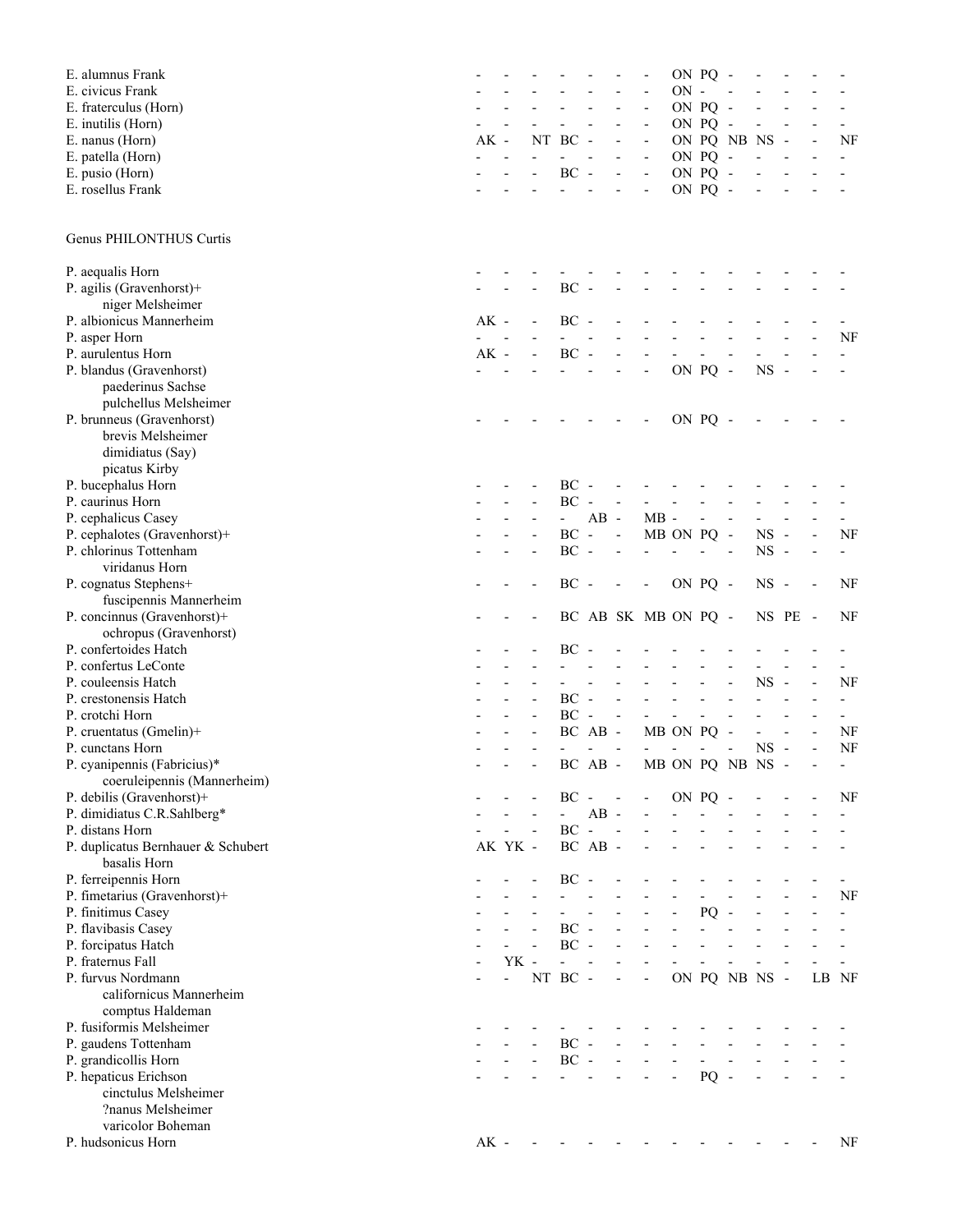| P. hyperboreus alaskensis Smetana                        | $AK -$ |                | NT                       |          |                          |                          |                              |                          |            |                          |               |                          |                          |                |
|----------------------------------------------------------|--------|----------------|--------------------------|----------|--------------------------|--------------------------|------------------------------|--------------------------|------------|--------------------------|---------------|--------------------------|--------------------------|----------------|
| P. instabilis Horn                                       |        | YK -           |                          |          |                          |                          | BC AB SK MB -                |                          |            |                          |               |                          |                          |                |
| P. lacustrinus Scheerpeltz                               |        | $\overline{a}$ | $NT -$                   |          |                          |                          | AB SK MB ON PQ -             |                          |            |                          |               |                          |                          |                |
| lacustris Casey                                          |        |                |                          |          |                          |                          |                              |                          |            |                          |               |                          |                          |                |
| P. lecontei Horn                                         |        |                |                          | $BC -$   |                          |                          |                              |                          |            |                          |               |                          |                          |                |
| P. leechensis Hatch                                      | $AK -$ |                |                          | $\rm BC$ | $\overline{\phantom{a}}$ |                          |                              |                          |            |                          |               |                          | LB NF                    |                |
|                                                          |        |                |                          |          |                          |                          |                              |                          |            |                          |               |                          |                          |                |
| P. lindrothi Smetana                                     |        |                |                          |          |                          |                          |                              |                          |            |                          | $NS -$        |                          | $\overline{a}$           | NF             |
| P. lomatus Erichson                                      |        |                |                          | $BC -$   |                          |                          |                              |                          | ON PQ -    |                          | $NS -$        |                          |                          | NF             |
| georgianus Sachse                                        |        |                |                          |          |                          |                          |                              |                          |            |                          |               |                          |                          |                |
| P. longicornis Stephens+                                 |        |                |                          |          |                          |                          |                              |                          |            |                          |               |                          |                          | NF             |
| P. micans (Gravenhorst)                                  |        |                |                          |          |                          |                          |                              |                          |            |                          |               |                          |                          | NF             |
| P. neonatus Smetana                                      |        |                |                          |          |                          |                          |                              |                          |            |                          | $_{\rm NS}$   |                          |                          |                |
| P. nigritoides Smetana                                   | $AK -$ |                |                          |          |                          |                          |                              |                          |            |                          |               |                          |                          |                |
| P. occidentalis Horn                                     |        |                |                          |          | BC AB                    | $\overline{\phantom{a}}$ |                              |                          |            |                          |               |                          |                          |                |
| P. opacipennis Notman                                    |        |                |                          |          |                          |                          |                              |                          |            |                          | <b>NS</b>     | $\overline{\phantom{a}}$ |                          | NF             |
|                                                          |        |                |                          |          |                          |                          |                              |                          |            |                          |               |                          |                          |                |
| P. palliatus (Gravenhorst)                               |        |                |                          |          |                          |                          |                              |                          |            |                          | $_{\rm NS}$   | $\overline{\phantom{a}}$ |                          |                |
| P. perforatus Fauvel                                     |        |                |                          |          |                          |                          |                              |                          |            |                          |               |                          |                          | NF             |
| P. perversus Horn                                        |        |                |                          | $BC -$   |                          |                          |                              |                          |            |                          |               |                          |                          | $\overline{a}$ |
| P. pettiti Horn                                          |        |                |                          | $BC -$   |                          |                          |                              |                          |            |                          |               |                          |                          |                |
| P. picicornis Horn                                       |        |                |                          | $BC -$   |                          |                          |                              |                          |            |                          |               |                          |                          |                |
| P. politus (Linné)+                                      | $AK -$ |                |                          |          |                          |                          | BC AB SK MB ON PQ NB NS -    |                          |            |                          |               |                          |                          | NF             |
| harrisi Melsheimer                                       |        |                |                          |          |                          |                          |                              |                          |            |                          |               |                          |                          |                |
| mandibularis Kirby                                       |        |                |                          |          |                          |                          |                              |                          |            |                          |               |                          |                          |                |
| P. protervus Casey                                       |        |                |                          |          |                          |                          | $MB -$                       |                          |            |                          |               |                          |                          |                |
| P. puberulus Horn                                        |        |                |                          | $BC -$   |                          |                          |                              |                          |            |                          |               |                          |                          |                |
|                                                          |        |                |                          |          |                          |                          |                              |                          |            |                          |               |                          |                          |                |
| P. pubes Horn                                            |        |                |                          | $BC -$   |                          |                          |                              |                          |            |                          |               |                          |                          |                |
| P. pumilio Casey                                         |        |                |                          |          |                          | $\overline{\phantom{a}}$ | $MB -$                       |                          |            |                          |               |                          |                          |                |
| P. quadricollis Horn                                     |        |                |                          |          | BC AB -                  |                          | $\overline{\phantom{a}}$     | $\overline{\phantom{a}}$ | $PQ -$     |                          |               |                          |                          |                |
| P. quediinus Horn                                        |        |                |                          |          | $AB -$                   |                          |                              |                          | PQ         |                          |               |                          |                          |                |
| P. rainieri Hatch                                        |        |                |                          | $BC -$   |                          | $\blacksquare$           |                              |                          |            |                          |               |                          |                          |                |
| P. rectangulus Sharp+                                    | $AK -$ |                | Ĭ.                       | $BC -$   |                          | $\blacksquare$           | MB ON PQ                     |                          |            | $\overline{\phantom{a}}$ |               |                          |                          | NF             |
| tetragonocephalus Notman                                 |        |                |                          |          |                          |                          |                              |                          |            |                          |               |                          |                          |                |
| P. septentrionis Fall                                    |        | $YK$ -         |                          |          |                          |                          |                              |                          |            |                          |               |                          |                          |                |
| P. sericinus Horn                                        |        |                |                          |          |                          |                          |                              |                          |            |                          |               |                          |                          |                |
|                                                          |        |                |                          | $BC -$   |                          |                          |                              |                          |            |                          |               |                          |                          |                |
|                                                          |        |                |                          |          |                          |                          |                              |                          |            |                          |               |                          |                          |                |
| P. siegwaldii Mannerheim                                 | $AK -$ |                |                          |          |                          | $\blacksquare$           | $\Box$                       |                          | ON PQ -    |                          | $\frac{1}{2}$ | $\mathbf{L}$             | LB NF                    |                |
| P. sordidus (Gravenhorst)+                               |        |                | $\overline{\phantom{a}}$ |          |                          |                          | BC AB SK MB ON PQ NB NS -    |                          |            |                          |               |                          | $\overline{\phantom{a}}$ | NF             |
| longipennis Provancher                                   |        |                |                          |          |                          |                          |                              |                          |            |                          |               |                          |                          |                |
| pachycephalus Nordman                                    |        |                |                          |          |                          |                          |                              |                          |            |                          |               |                          |                          |                |
| P. spiniformis Hatch                                     |        |                |                          | $BC -$   |                          |                          |                              |                          |            |                          |               |                          |                          |                |
|                                                          |        |                |                          |          | $\overline{\phantom{a}}$ |                          |                              |                          |            |                          |               |                          |                          |                |
| P. stacesmithi Hatch                                     |        |                |                          | $\rm BC$ |                          |                          |                              |                          |            |                          |               |                          |                          |                |
| P. strictus Hausen                                       |        |                |                          |          |                          |                          |                              |                          |            |                          |               |                          |                          |                |
| P. subvirescens C.G.Thomson*                             | $AK -$ |                |                          | $\rm BC$ | $\overline{\phantom{a}}$ |                          |                              |                          |            |                          |               |                          |                          |                |
| P. theveneti Horn                                        | AK     |                |                          | $\rm BC$ |                          |                          |                              |                          |            |                          |               |                          |                          |                |
| P. triangulum Horn                                       |        |                |                          | $BC -$   |                          |                          |                              |                          |            |                          |               |                          |                          |                |
| P. umbratilis (Gravenhorst)+                             |        |                |                          | $BC -$   |                          |                          |                              |                          |            | NB NS -                  |               |                          |                          |                |
| P. umbrinus (Gravenhorst)                                |        |                |                          |          |                          |                          |                              |                          |            | $\overline{a}$           | $NS -$        |                          |                          |                |
| P. varians (Paykull)+                                    |        |                |                          | NT BC -  |                          | $\blacksquare$           | $\overline{\phantom{a}}$     |                          |            | ON PQ NB -               |               |                          |                          | NF             |
| P. varius (Gyllenhal)+                                   | $AK -$ |                | $\overline{\phantom{a}}$ | $BC -$   |                          | $\blacksquare$           | $\overline{\phantom{a}}$     |                          |            | ON PQ NB NS -            |               |                          |                          | NF             |
|                                                          |        |                |                          |          |                          |                          |                              |                          | $\equiv$   | $\overline{\phantom{0}}$ | $NS -$        |                          |                          |                |
| P. vulgatus Casey                                        | $AK -$ |                |                          |          |                          |                          |                              |                          |            |                          |               |                          |                          |                |
|                                                          |        |                |                          |          |                          |                          |                              |                          |            |                          |               |                          |                          |                |
|                                                          |        |                |                          |          |                          |                          |                              |                          |            |                          |               |                          |                          |                |
| Genus GABRONTHUS Tottenham                               |        |                |                          |          |                          |                          |                              |                          |            |                          |               |                          |                          |                |
|                                                          |        |                |                          |          |                          |                          |                              |                          |            |                          |               |                          |                          |                |
| G. thermarum (Aubé)+                                     |        |                |                          |          |                          |                          |                              |                          | ON PQ -    |                          |               |                          |                          |                |
|                                                          |        |                |                          |          |                          |                          |                              |                          |            |                          |               |                          |                          |                |
|                                                          |        |                |                          |          |                          |                          |                              |                          |            |                          |               |                          |                          |                |
| Genus GABRIUS Curtis                                     |        |                |                          |          |                          |                          |                              |                          |            |                          |               |                          |                          |                |
|                                                          |        |                |                          |          |                          |                          |                              |                          |            |                          |               |                          |                          |                |
| G. bidentatus (Horn)                                     |        |                |                          | $BC -$   |                          |                          |                              |                          |            |                          |               |                          |                          |                |
| G. brevipennis (Horn)                                    | $AK -$ |                |                          |          |                          |                          | NT BC AB SK MB ON PQ NB NS - |                          |            |                          |               |                          |                          | NF             |
| G. decipiens (Horn)                                      |        |                | $\overline{\phantom{a}}$ | $BC -$   |                          |                          |                              |                          |            |                          |               |                          |                          |                |
| G. downiei (Hatch)                                       |        |                |                          | $BC -$   |                          |                          |                              |                          |            |                          |               |                          |                          |                |
| G. linearis (Casey)                                      |        |                |                          | $BC -$   |                          |                          |                              |                          |            |                          |               |                          |                          |                |
| G. malkini (Hatch)                                       | $AK -$ |                | $\overline{\phantom{a}}$ | $\sim$   |                          |                          |                              |                          |            |                          |               |                          |                          | NF             |
|                                                          |        |                |                          | $BC -$   |                          |                          |                              |                          |            |                          |               |                          |                          |                |
| G. microphthalmus (Horn)<br>G. nigritulus (Gravenhorst)+ |        |                |                          | $BC -$   |                          | $\overline{\phantom{a}}$ |                              |                          | MB ON PQ - |                          |               |                          |                          |                |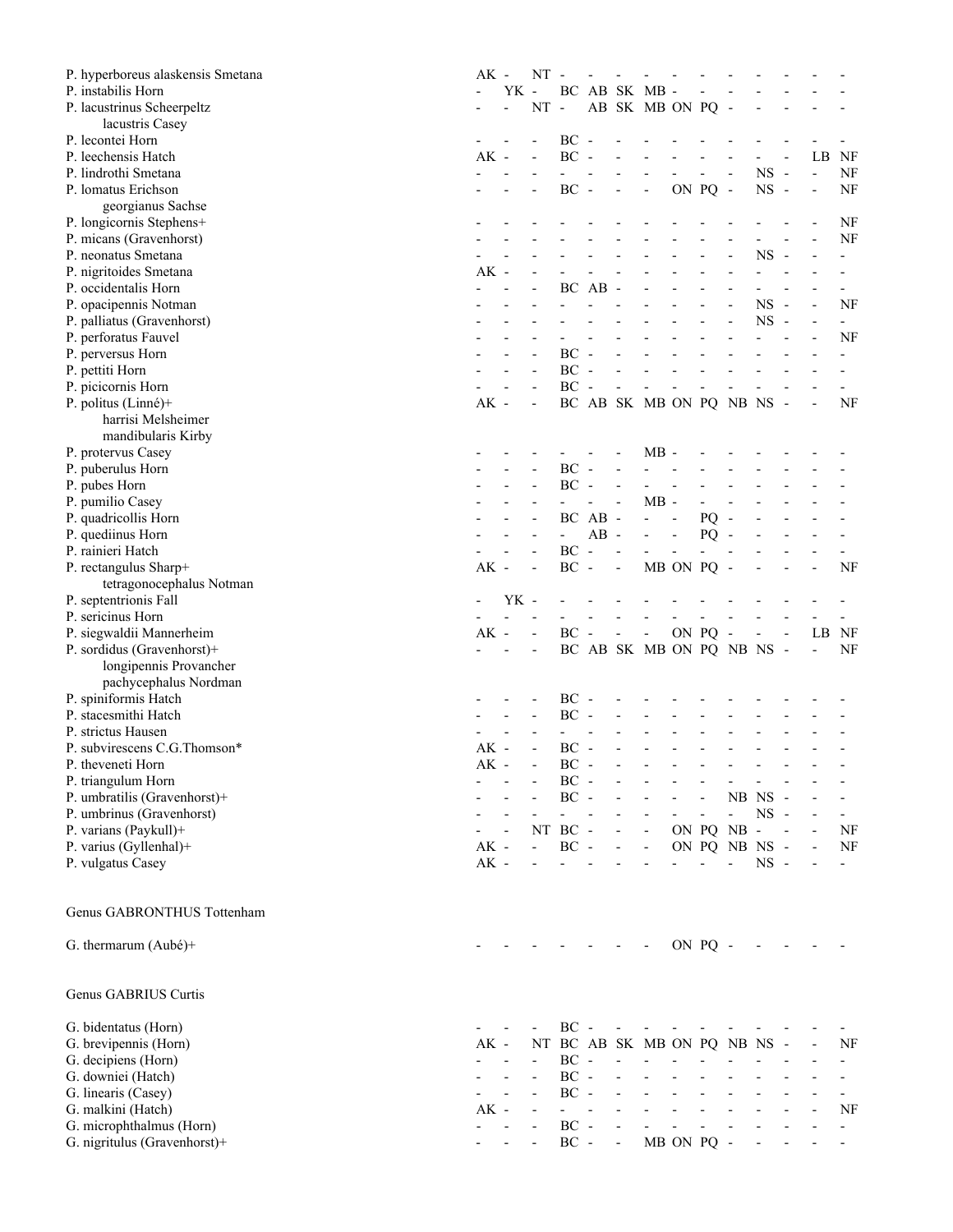| pumilus Mannerheim                                  |                    |        |                                                                                                                 |                      |                |                                    |        |         |               |  |                                           |    |
|-----------------------------------------------------|--------------------|--------|-----------------------------------------------------------------------------------------------------------------|----------------------|----------------|------------------------------------|--------|---------|---------------|--|-------------------------------------------|----|
| G. oceanus (Hatch)                                  |                    |        |                                                                                                                 | $BC -$               |                |                                    |        |         |               |  |                                           |    |
| G. ottawensis (Casey)                               |                    |        |                                                                                                                 |                      |                |                                    | $ON -$ |         |               |  |                                           |    |
| G. picipennis (Maklin)                              |                    |        |                                                                                                                 |                      |                | AK YK NT BC AB SK MB ON PQ NB NS - |        |         |               |  | LB NF                                     |    |
| G. seattlensis (Hatch)<br>G. virilis (Horn)         |                    |        |                                                                                                                 | $\rm BC$ -<br>$BC -$ | $\overline{a}$ | $\overline{a}$                     |        |         |               |  |                                           | NF |
| G. wawawai (Hatch)                                  |                    |        |                                                                                                                 | $BC -$               |                |                                    |        |         |               |  |                                           |    |
|                                                     |                    |        |                                                                                                                 |                      |                |                                    |        |         |               |  |                                           |    |
| Genus CAFIUS Curtis                                 |                    |        |                                                                                                                 |                      |                |                                    |        |         |               |  |                                           |    |
| (Subgenus EUREMUS Bierig)                           |                    |        |                                                                                                                 |                      |                |                                    |        |         |               |  |                                           |    |
| C. bistriatus Erichson                              |                    |        |                                                                                                                 |                      |                |                                    |        |         | $NB -$        |  |                                           | NF |
| bilineatus Erichson                                 |                    |        |                                                                                                                 |                      |                |                                    |        |         |               |  |                                           |    |
| rufifrons Bierig                                    |                    |        |                                                                                                                 |                      |                |                                    |        |         |               |  |                                           |    |
| C. luteipennis Horn                                 |                    |        |                                                                                                                 | $BC -$               |                |                                    |        |         |               |  |                                           |    |
| (Subgenus BRYONOMUS Casey)                          |                    |        |                                                                                                                 |                      |                |                                    |        |         |               |  |                                           |    |
| C. canescens Maklin                                 |                    | $AK -$ |                                                                                                                 | $BC -$               |                |                                    |        |         |               |  |                                           |    |
| C. seminitens Horn                                  |                    |        |                                                                                                                 | $BC -$               |                |                                    |        |         |               |  |                                           |    |
| (Subgenus REMUS Holme)                              |                    |        |                                                                                                                 |                      |                |                                    |        |         |               |  |                                           |    |
| C. femoralis Maklin                                 |                    | $AK -$ | $\blacksquare$                                                                                                  | $BC -$               |                |                                    |        |         |               |  |                                           |    |
| mutatus Gemminger & Harold                          |                    |        |                                                                                                                 |                      |                |                                    |        |         |               |  |                                           |    |
| (Subgenus PSEUDOREMUS Koch)                         |                    |        |                                                                                                                 |                      |                |                                    |        |         |               |  |                                           |    |
| C. nudus johnsoni Fall                              |                    |        |                                                                                                                 | $BC -$               |                |                                    |        |         |               |  |                                           |    |
| Genus BELONUCHUS Nordmann                           |                    |        |                                                                                                                 |                      |                |                                    |        |         |               |  |                                           |    |
| B. rufipennis (Fabricius)<br>formosus (Gravenhorst) |                    |        |                                                                                                                 |                      |                |                                    |        | ON PQ - |               |  |                                           |    |
| pallipes Melsheimer                                 |                    |        |                                                                                                                 |                      |                |                                    |        |         |               |  |                                           |    |
| Genus LAETULONTHUS Moore & Legner                   |                    |        |                                                                                                                 |                      |                |                                    |        |         |               |  |                                           |    |
| L. laetulus (Say)                                   |                    |        | the contract of the contract of the contract of the contract of the contract of the contract of the contract of |                      |                |                                    |        |         | ON $PQ - - -$ |  |                                           |    |
| Genus HESPERUS Fauvel                               |                    |        |                                                                                                                 |                      |                |                                    |        |         |               |  |                                           |    |
|                                                     |                    |        |                                                                                                                 |                      |                |                                    |        |         |               |  |                                           |    |
| H. apicialis (Say)<br>haematurus (Erichson)         |                    |        |                                                                                                                 |                      |                | $      0N$ PQ $-$                  |        |         |               |  |                                           |    |
|                                                     | Tribe Staphylinini |        |                                                                                                                 |                      |                |                                    |        |         |               |  |                                           |    |
|                                                     |                    |        |                                                                                                                 |                      |                |                                    |        |         |               |  |                                           |    |
| Genus CREOPHILUS Samouelle<br>Saprophilus Streubel  |                    |        |                                                                                                                 |                      |                |                                    |        |         |               |  |                                           |    |
| C. maxillosus (Linné)                               |                    |        |                                                                                                                 |                      |                |                                    |        |         |               |  | AK YK NT BC AB SK MB ON PQ NB NS PE LB NF |    |
| arcticus Erichson                                   |                    |        |                                                                                                                 |                      |                |                                    |        |         |               |  |                                           |    |
| villosus (Gravenhorst)                              |                    |        |                                                                                                                 |                      |                |                                    |        |         |               |  |                                           |    |
| Genus ONTHOLESTES Ganglbauer                        |                    |        |                                                                                                                 |                      |                |                                    |        |         |               |  |                                           |    |
| O. cingulatus (Gravenhorst)                         |                    |        |                                                                                                                 |                      |                | NT BC AB SK MB ON PQ NB NS -       |        |         |               |  |                                           | NF |
| O. murinus (Linné)+                                 |                    |        |                                                                                                                 |                      |                |                                    |        |         |               |  |                                           | NF |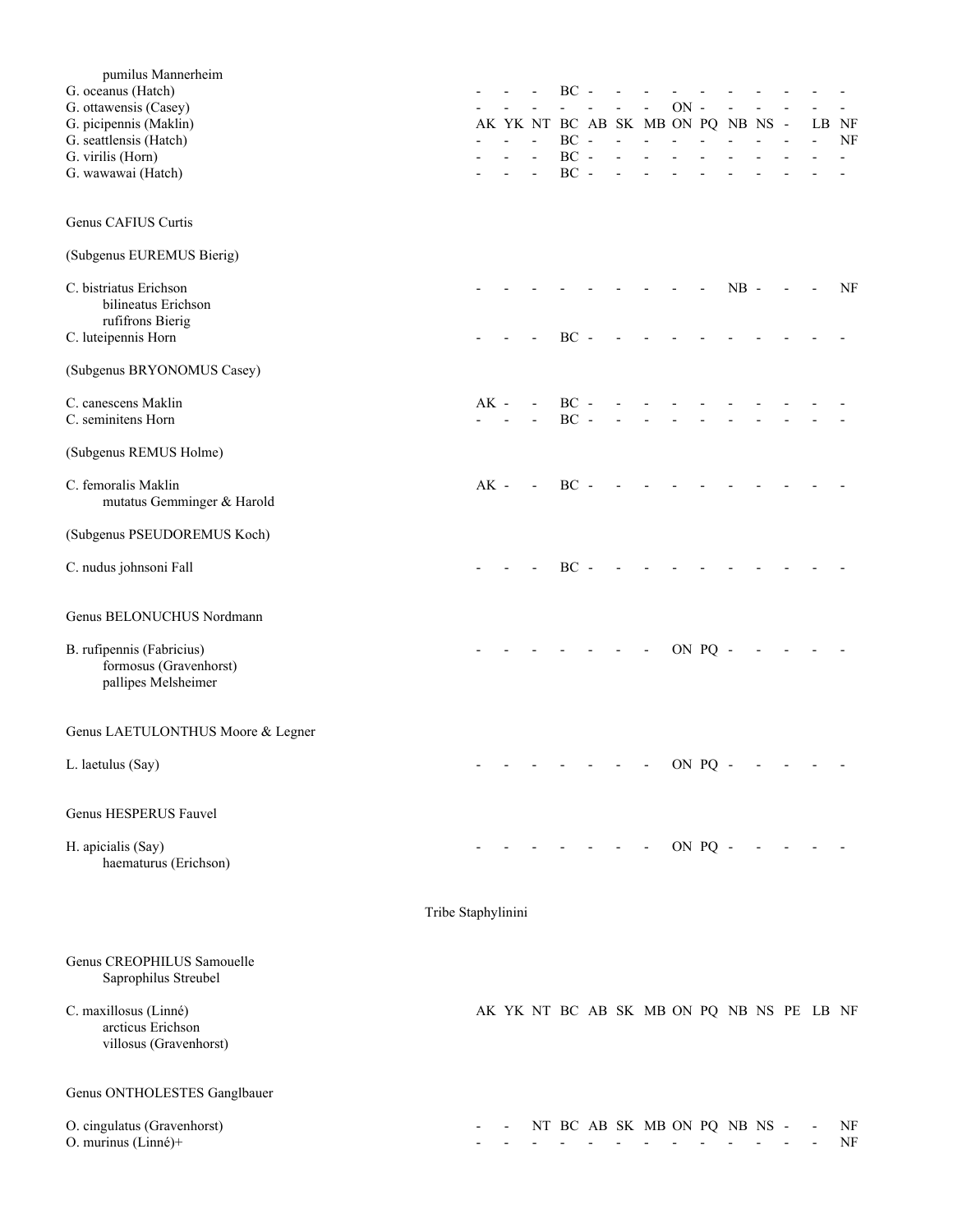| Genus HADROTES Maklin                                  |                    |                          |                |                |                          |                          |                          |            |                          |                          |                |                          |                              |
|--------------------------------------------------------|--------------------|--------------------------|----------------|----------------|--------------------------|--------------------------|--------------------------|------------|--------------------------|--------------------------|----------------|--------------------------|------------------------------|
| H. crassus (Mannerheim)<br>extensus LeConte            |                    | $AK -$                   |                | $BC -$         |                          |                          |                          |            |                          |                          |                |                          |                              |
| Genus THINOPINUS LeConte<br>Trichocanthus Motschulsky  |                    |                          |                |                |                          |                          |                          |            |                          |                          |                |                          |                              |
| T. variegatus (Motschulsky)                            |                    | $\overline{\mathcal{L}}$ |                | $BC -$         |                          |                          |                          |            |                          |                          |                |                          |                              |
| Genus PLATYDRACUS C.G.Thomson                          |                    |                          |                |                |                          |                          |                          |            |                          |                          |                |                          |                              |
| P. cinnamopterus (Gravenhorst)                         |                    |                          |                |                |                          |                          |                          |            | ON PQ -                  |                          |                |                          |                              |
| P. comes (LeConte)                                     |                    |                          |                |                |                          |                          |                          |            | $\overline{\mathcal{L}}$ |                          |                |                          |                              |
| P. exulans (Erichson)                                  |                    |                          |                |                |                          |                          |                          | $ON -$     |                          |                          |                |                          |                              |
| P. fossator (Gravenhorst)                              |                    |                          |                |                |                          | $\overline{\phantom{a}}$ |                          |            |                          | MB ON PQ NB -            |                |                          |                              |
| immaculatus (Horn)                                     |                    |                          |                |                |                          |                          |                          |            |                          |                          |                |                          |                              |
| P. maculosus (Gravenhorst)                             |                    |                          |                |                |                          |                          |                          |            | ON PQ -                  |                          |                |                          |                              |
| erythropennis (Mannerheim)                             |                    |                          |                |                |                          |                          |                          |            |                          |                          |                |                          |                              |
| viduatus (Fabricius)                                   |                    |                          |                |                |                          |                          |                          |            |                          |                          |                |                          |                              |
| P. mysticus (Erichson)                                 |                    |                          |                |                |                          |                          |                          |            | ON PQ -                  |                          |                |                          |                              |
| P. rutilicauda (Horn)                                  |                    |                          |                | $BC -$         |                          |                          |                          |            |                          |                          |                |                          |                              |
| P. tarsalis (Mannerheim)                               |                    | $AK -$                   | $\overline{a}$ | $BC -$         |                          |                          |                          |            |                          |                          |                |                          |                              |
| submetallicus (Mannerheim)                             |                    |                          |                |                |                          |                          |                          |            |                          |                          |                |                          |                              |
| P. tomentosus (Gravenhorst)                            |                    |                          |                |                |                          |                          |                          | $ON -$     |                          |                          |                |                          |                              |
| P. violaceus (Gravenhorst)<br>cupripennis (Melsheimer) |                    |                          |                |                |                          |                          |                          |            | ON PQ -                  |                          | $NS -$         |                          |                              |
| P. viridanus (Horn)                                    |                    |                          |                |                |                          |                          |                          |            | ON PQ -                  |                          | $NS -$         |                          |                              |
| P. vulpinus (Nordmann)                                 |                    |                          |                |                |                          |                          | $\blacksquare$           |            | ON PQ -                  |                          |                |                          |                              |
| Genus STAPHYLINUS Linné                                |                    |                          |                |                |                          |                          |                          |            |                          |                          |                |                          |                              |
| S. aeneocephalus DeGeer+                               |                    |                          |                | $BC -$         |                          |                          |                          |            |                          |                          |                |                          |                              |
| S. ater Gravenhorst+                                   |                    |                          |                | $BC -$         |                          | $\overline{\phantom{a}}$ | $\blacksquare$           |            | ON PQ -                  |                          | $NS -$         |                          | NF                           |
| S. badipes LeConte                                     |                    |                          |                | $\sim 10$      |                          |                          | AB SK MB ON PQ NB NS -   |            |                          |                          |                |                          | $\overline{\phantom{a}}$     |
| carbonatus LeConte                                     |                    |                          |                |                |                          |                          |                          |            |                          |                          |                |                          |                              |
| S. capitatus Bland                                     |                    |                          |                |                | BC AB -                  |                          | $\overline{\phantom{a}}$ |            |                          | ON PQ NB -               |                |                          | NF                           |
| S. erythropterus Linné+                                |                    |                          |                |                | $\overline{\phantom{a}}$ | $\overline{\phantom{a}}$ |                          | MB ON PQ - |                          |                          | $_{\rm NS}$    | $\overline{\phantom{a}}$ | $\qquad \qquad \blacksquare$ |
| S. melanarius Heer+                                    |                    |                          | $\overline{a}$ | $\blacksquare$ | $\sim 100$               | $\overline{\phantom{a}}$ | $\overline{\phantom{a}}$ |            | ON PQ                    | $\overline{\phantom{a}}$ | $\overline{a}$ | $\overline{\phantom{a}}$ | $\qquad \qquad \blacksquare$ |
| S. nigrellus Horn                                      |                    |                          |                | BC             |                          |                          |                          |            |                          |                          |                |                          |                              |
| S. pleuralis LeConte                                   |                    |                          |                |                | BC AB -                  |                          |                          |            |                          |                          |                |                          |                              |
| S. saphyrinus LeConte                                  |                    |                          |                | $BC -$         |                          |                          |                          |            |                          |                          |                |                          |                              |
| S. winkleri Bernhauer+                                 |                    |                          |                | $BC -$         |                          | ÷,                       |                          |            |                          |                          |                |                          |                              |
|                                                        | Tribe Xanthopygini |                          |                |                |                          |                          |                          |            |                          |                          |                |                          |                              |
| Genus TYMPANOPHORUS Nordmann<br>Diaphoetes Waterhouse  |                    |                          |                |                |                          |                          |                          |            |                          |                          |                |                          |                              |
| T. puncticollis (Erichson)<br>borealis (Hatch)         |                    |                          |                |                |                          |                          | $BC AB - -$              |            |                          | ON PQ NB -               |                |                          | NF                           |

 Tribe Quediini Key to North American species: Smetana (1971)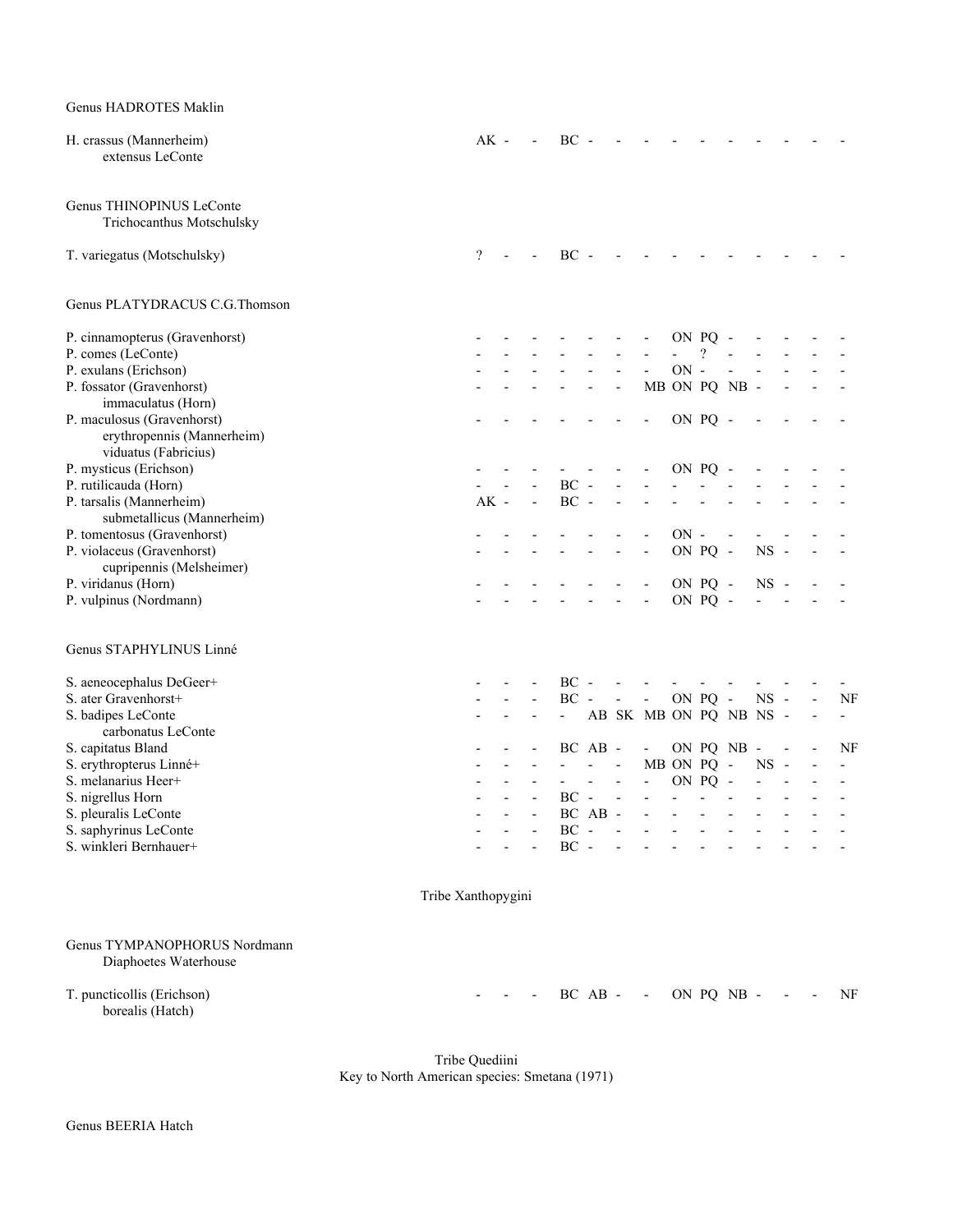| B. nematocera (Casey)                                                           |                |      |                          | $BC -$         |                          |                          |                             |          |         |                          |             |                          |                          |    |
|---------------------------------------------------------------------------------|----------------|------|--------------------------|----------------|--------------------------|--------------------------|-----------------------------|----------|---------|--------------------------|-------------|--------------------------|--------------------------|----|
| Genus HETEROTHOPS Stephens                                                      |                |      |                          |                |                          |                          |                             |          |         |                          |             |                          |                          |    |
| H. asperatus Smetana                                                            |                |      |                          | $BC -$         |                          |                          |                             |          |         |                          |             |                          |                          |    |
| H. carbonatus Fall                                                              |                |      |                          | $BC -$         |                          |                          |                             |          |         |                          |             |                          |                          |    |
| H. conformis Smetana                                                            |                |      |                          | $BC -$         |                          |                          |                             |          |         |                          |             |                          |                          |    |
| H. fraternus Smetana                                                            |                |      |                          | $BC -$         |                          | $\overline{\phantom{0}}$ |                             |          |         |                          |             |                          |                          |    |
| H. fusculus LeConte                                                             |                |      |                          |                |                          |                          | BC AB SK MB ON PQ -         |          |         |                          | <b>NS</b>   |                          |                          |    |
| californicus LeConte                                                            |                |      |                          |                |                          |                          |                             |          |         |                          |             |                          |                          |    |
| fumigatus LeConte<br>H. marmotae Smetana                                        |                |      |                          |                |                          |                          |                             | $ON -$   |         |                          |             |                          |                          |    |
| H. minor Smetana                                                                |                |      |                          | NT BC AB -     |                          |                          | MB ON PQ -                  |          |         |                          | $NS -$      |                          | $\overline{\phantom{a}}$ | NF |
| H. pusio LeConte                                                                |                |      |                          | $\rm BC$ -     |                          | $\blacksquare$           | $\mathcal{L}_{\mathcal{A}}$ |          | ON PQ - |                          |             |                          |                          |    |
| H. sordidus Smetana                                                             | $AK -$         |      |                          | NT BC -        |                          |                          |                             |          |         |                          |             |                          |                          |    |
| Genus QUEDIUS Stephens                                                          |                |      |                          |                |                          |                          |                             |          |         |                          |             |                          |                          |    |
| (Subgenus MEGAQUEDIUS Casey)                                                    |                |      |                          |                |                          |                          |                             |          |         |                          |             |                          |                          |    |
|                                                                                 |                |      |                          |                |                          |                          |                             |          |         |                          |             |                          |                          |    |
| Q. explanatus LeConte                                                           |                |      |                          | BC             |                          |                          |                             |          |         |                          |             |                          |                          |    |
| Q. manitobensis (Casey)                                                         |                |      |                          | $\overline{a}$ | $AB -$                   |                          | $MB -$                      |          |         |                          |             |                          |                          |    |
| (Subgenus MICROSAURUS Stephens)<br>(Anastictodera Casey)<br>(Quediochrus Casey) |                |      |                          |                |                          |                          |                             |          |         |                          |             |                          |                          |    |
|                                                                                 |                |      |                          |                |                          |                          |                             |          |         |                          |             |                          |                          |    |
| Q. campbelli Smetana                                                            |                |      |                          |                |                          | $SK -$                   |                             |          | ON PQ - |                          |             |                          |                          |    |
| Q. canadensis (Casey)<br>Q. caseyi caseyi Scheerpeltz                           |                |      | $NT -$                   |                |                          |                          | AB SK MB ON -               |          |         | ON PQ NB -               |             |                          |                          |    |
| curtipennis (Casey)                                                             |                |      |                          |                |                          |                          |                             |          |         |                          |             |                          |                          |    |
| Q. caseyi divergens (Casey)                                                     |                |      |                          |                | BC AB -                  |                          |                             |          |         |                          |             |                          |                          |    |
| parvipennis Bernhauer                                                           |                |      |                          |                |                          |                          |                             |          |         |                          |             |                          |                          |    |
| uteanus (Casey)                                                                 |                |      |                          |                |                          |                          |                             |          |         |                          |             |                          |                          |    |
| Q. charactus Hatch                                                              |                |      |                          | $BC -$         |                          |                          |                             |          |         |                          |             |                          |                          |    |
| Q. crescenti Hatch                                                              |                |      | $\frac{1}{2}$            | $BC -$         |                          | $\overline{\phantom{a}}$ |                             |          |         |                          |             |                          |                          |    |
| Q. criddlei (Casey)<br>hoodi Hatch                                              |                |      |                          |                |                          |                          | AK YK NT BC AB SK MB -      |          |         |                          |             |                          |                          |    |
| Q. erythrogaster Mannerheim                                                     |                |      |                          |                |                          | BC AB SK -               |                             | ON PQ    |         |                          |             |                          |                          |    |
| neotomae Hatch                                                                  |                |      |                          |                |                          |                          |                             |          |         |                          |             |                          |                          |    |
| Q. fulgidus (Fabricius)+                                                        |                |      |                          | BС             | $\overline{\phantom{a}}$ | $\overline{a}$           | $MB -$                      |          |         |                          |             |                          |                          |    |
| iracundus (Say)                                                                 |                |      |                          |                |                          |                          |                             |          |         |                          |             |                          |                          |    |
| Q. griffinae Hatch                                                              |                |      |                          | $BC -$         |                          |                          |                             |          |         |                          |             |                          |                          |    |
| Q. incisus Hatch                                                                |                |      |                          | $BC -$         | BC AB -                  |                          |                             |          |         |                          |             |                          |                          |    |
| Q. limbifer Horn<br>Q. mesomelinus (Marsham)                                    | $AK$ -         |      |                          |                | BC AB -                  | $\sim$                   |                             | MB ON PQ |         | $\overline{\phantom{a}}$ | <b>NS</b>   | $\overline{\phantom{a}}$ | LB NF                    |    |
| Q. mordax Smetana                                                               | $\overline{a}$ | YK - |                          |                | BC AB -                  |                          |                             |          |         |                          |             |                          |                          |    |
| Q. pellax Smetana                                                               |                |      |                          | $\rm BC$ -     |                          | $\overline{a}$           |                             |          |         |                          |             |                          |                          |    |
| Q. peregrinus (Gravenhorst)<br>silvicola Casey                                  |                |      |                          |                |                          | $\overline{a}$           | $\overline{\phantom{a}}$    |          | ON PQ - |                          | $_{\rm NS}$ | $\overline{\phantom{a}}$ |                          |    |
| Q. pullmani Hatch                                                               | $AK -$         |      | $\overline{\phantom{0}}$ |                |                          |                          | BC AB SK MB -               |          |         |                          |             |                          |                          |    |
| Q. rainieri Hatch                                                               |                |      |                          | $BC -$         |                          |                          |                             |          |         |                          |             |                          |                          |    |
| Q. spelaeus spelaeus Horn<br>quadriceps Casey                                   |                |      | $\blacksquare$           |                |                          | BC AB SK -               |                             |          |         |                          | $_{\rm NS}$ |                          |                          |    |
| Q. tahomae Hatch                                                                |                |      |                          | $BC -$         |                          |                          |                             |          |         |                          |             |                          |                          |    |
| Q. terminatus Melsheimer<br>Q. velox Smetana                                    | $AK -$         |      | $\blacksquare$           |                | BC AB -                  |                          |                             | $ON -$   |         |                          |             |                          |                          |    |
| (Subgenus QUEDIUS s.str.)                                                       |                |      |                          |                |                          |                          |                             |          |         |                          |             |                          |                          |    |
|                                                                                 |                |      |                          |                |                          |                          |                             |          |         |                          |             |                          |                          |    |
| Q. curtipennis Bernhauer+                                                       |                |      |                          | $BC -$         |                          |                          |                             |          |         |                          |             |                          |                          |    |
| parallelus Hatch<br>Q. horni Hatch                                              |                |      |                          | $BC -$         |                          |                          |                             |          |         |                          |             |                          |                          |    |
| Q. labradorensis insularis Smetana                                              | $AK -$         |      |                          |                |                          |                          |                             |          |         |                          |             |                          |                          |    |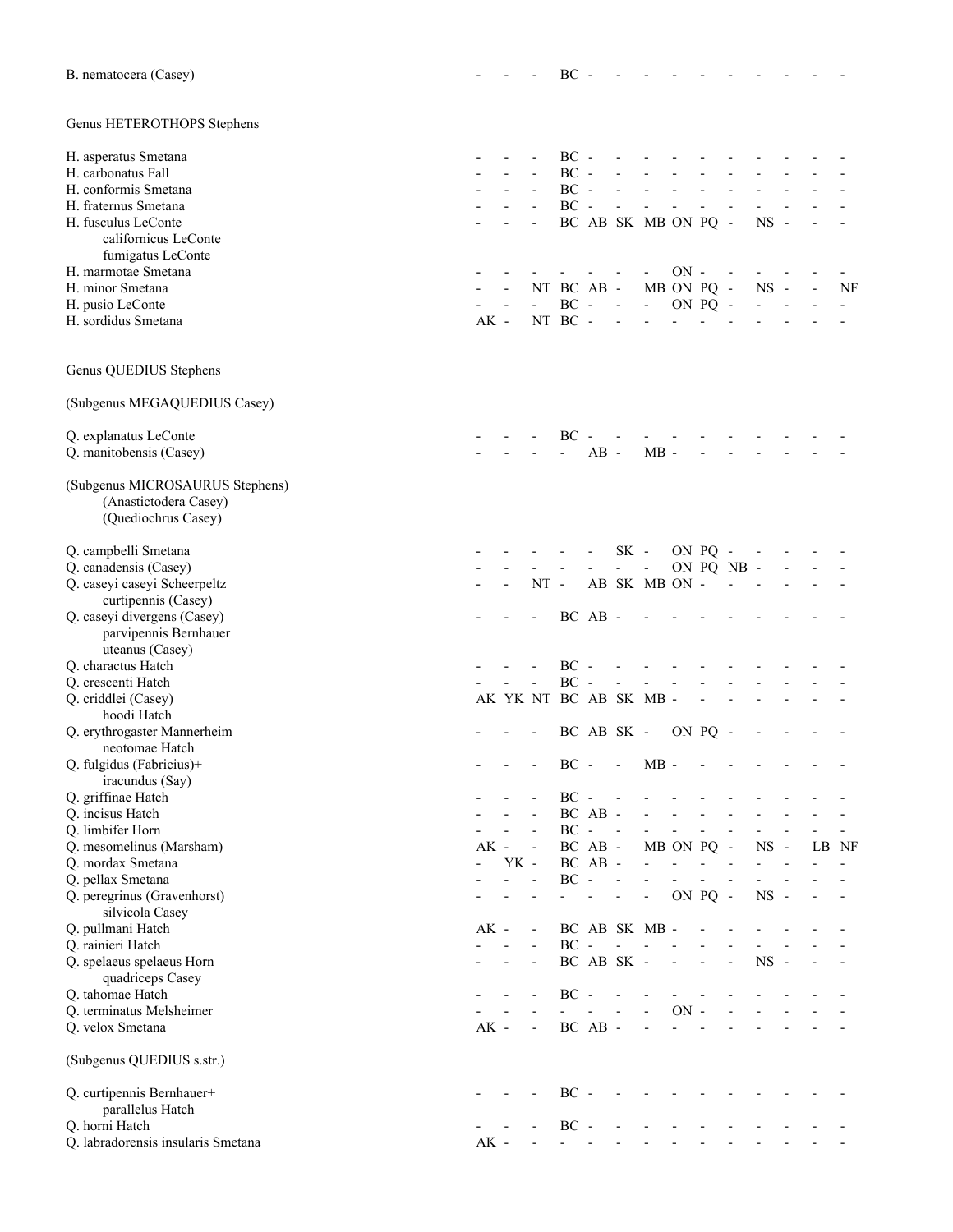| Q. labradorensis labradorensis Smetana<br>Q. lanei Hatch                                              | AK -   |                  |                          | BC     | $\sim$  |                          | NT BC AB SK MB ON PQ -         |            |            |         | $\overline{\phantom{a}}$ |                          | LB NF  |    |
|-------------------------------------------------------------------------------------------------------|--------|------------------|--------------------------|--------|---------|--------------------------|--------------------------------|------------|------------|---------|--------------------------|--------------------------|--------|----|
| Q. laticollis (Gravenhorst)<br>marginatus Korge                                                       |        |                  |                          |        |         |                          | $\overline{a}$                 | $ON -$     |            |         |                          |                          |        |    |
| neomolochinus Korge<br>Q. molochinus (Gravenhorst)+                                                   |        |                  |                          |        |         |                          |                                |            | $PQ -$     |         |                          |                          |        | NF |
| nigribasis Korge                                                                                      |        |                  |                          |        |         |                          |                                |            |            |         |                          |                          |        |    |
| Q. molochinoides molochinoides Smetana                                                                |        | AK YK -          |                          |        | BC AB - |                          | $\overline{\phantom{a}}$       |            | ON PQ -    |         |                          | $\overline{\phantom{a}}$ | LB NF  |    |
| (Subgenus QUEDIONUCHUS Sharp)                                                                         |        |                  |                          |        |         |                          |                                |            |            |         |                          |                          |        |    |
| Q. plagiatus Mannerheim*<br>laevigatus (Gyllenhal)<br>longipennis Mannerheim<br>rufipennis Maklin     |        |                  |                          |        |         |                          | AK YK NT BC AB SK MB ON PQ - - |            |            |         |                          | $\overline{\phantom{a}}$ | LB NF  |    |
| (Subgenus DISTICHALIUS Casey)                                                                         |        |                  |                          |        |         |                          |                                |            |            |         |                          |                          |        |    |
| Q. capucinus (Gravenhorst)<br>ater (Ziegler)<br>bardus Melsheimer<br>inversus (Say)<br>seeversi Korge |        |                  |                          |        |         |                          |                                |            | ON PQ -    |         |                          |                          |        |    |
| Q. frater Smetana                                                                                     |        |                  |                          |        | BC AB - |                          |                                |            |            |         |                          |                          |        |    |
| Q. montivagus Smetana                                                                                 |        | YK -             |                          | $BC -$ | BC AB - | $\sim$ $-$               |                                |            |            |         |                          |                          |        |    |
| Q. nevadensis (Casey)<br>Q. pediculus (Nordmann)                                                      | $AK -$ |                  | $\sim$                   |        | BC AB - |                          |                                |            |            |         |                          |                          |        |    |
| Q. tetricus Smetana                                                                                   |        | $\overline{a}$   | $\Box$                   | $BC -$ |         | $\overline{\phantom{a}}$ |                                |            |            |         |                          |                          |        |    |
| Q. transparens Motschulsky<br>marginalis Maklin<br>pugetensis Hatch                                   | $AK -$ |                  | $\overline{\phantom{a}}$ |        | BC AB - |                          |                                |            |            |         |                          |                          |        |    |
| (Subgenus RAPHIRUS Stephens)<br>(Quediellus Casey)                                                    |        |                  |                          |        |         |                          |                                |            |            |         |                          |                          |        |    |
| Q. adnexus Smetana                                                                                    |        |                  |                          |        |         |                          |                                |            |            |         |                          |                          |        | NF |
| Q. aenescens Maklin<br>agnatus (Casey)                                                                | $AK -$ |                  | $\overline{\phantom{a}}$ |        | BC AB - |                          |                                |            |            |         |                          |                          |        |    |
| Q. breviceps (Casey)                                                                                  | $AK -$ |                  |                          | BC     |         |                          |                                |            |            |         |                          |                          |        |    |
| Q. brunnipennis Mannerheim                                                                            |        | AK YK NT BC AB - |                          |        |         |                          | $\overline{\phantom{a}}$       |            | ON PQ -    |         |                          | $\overline{\phantom{a}}$ | LB NF  |    |
| Q. densiventris (Casey)<br>alutaceus Hatch<br>bonapartei Hatch                                        |        | AK YK -          |                          |        | BC AB - |                          |                                |            | PQ         |         |                          |                          |        | NF |
| Q. elevatus Hatch                                                                                     |        |                  |                          | $BC -$ |         |                          |                                |            |            |         |                          |                          |        |    |
| Q. fellmani (Zetterstedt)<br>hyperboreus Erichson                                                     |        |                  |                          |        |         |                          | AK YK NT BC AB SK MB -         |            | $PQ -$     |         |                          | $\overline{\phantom{a}}$ | LB NF  |    |
| Q. frigidus Smetana                                                                                   | $AK -$ |                  | $NT -$                   |        | $AB -$  |                          |                                | $\rm ON$ - |            |         |                          |                          |        | NF |
| Q. fulvicollis (Stephens)*<br>pugetanus (Casey)<br>raphiroides Hatch                                  |        | AK YK -          |                          |        | BC AB - |                          |                                |            | MB ON PQ - |         |                          | $\overline{\phantom{a}}$ | LB NF  |    |
| Q. impar Smetana                                                                                      |        |                  |                          |        | BC AB - |                          |                                |            |            |         |                          |                          |        |    |
| Q. nanulus (Casey)                                                                                    |        |                  |                          |        | BC AB - |                          |                                |            |            |         |                          |                          |        |    |
| helenae (Casey)                                                                                       |        |                  |                          |        |         |                          |                                |            |            |         |                          |                          |        |    |
| humilis (Casey)<br>Q. oculeus (Casey)                                                                 | $AK -$ |                  | $\overline{\phantom{a}}$ | $BC -$ |         |                          |                                |            |            |         |                          |                          |        |    |
| sparsus (Casey)                                                                                       |        |                  |                          |        |         |                          |                                |            |            |         |                          |                          |        |    |
| Q. prostans Horn                                                                                      |        |                  |                          | $BC -$ |         |                          |                                |            |            |         |                          |                          |        |    |
| rupimontis (Casey)                                                                                    |        |                  |                          |        |         |                          |                                |            |            |         |                          |                          |        |    |
| Q. rusticus Smetana<br>Q. seriatus Horn                                                               |        |                  |                          | $BC -$ | BC AB - |                          | $MB -$                         |            |            | PQ NB - |                          |                          |        |    |
| Q. simulator Smetana                                                                                  |        | AK YK NT -       |                          |        |         |                          | AB SK MB ON                    |            | $PQ -$     |         |                          |                          | $LB -$ |    |
| Q. sublimbatus Maklin*                                                                                |        |                  |                          |        |         |                          | AK YK NT BC AB SK MB -         |            | $PQ -$     |         | $\frac{1}{2}$            | $\overline{\phantom{a}}$ | LB NF  |    |
| orbiceps (Casey)                                                                                      |        |                  |                          |        |         |                          |                                |            |            |         |                          |                          |        |    |
| solitarius (Casey)<br>Q. vilis Smetana                                                                |        |                  |                          | $BC -$ |         |                          |                                |            |            |         |                          |                          |        |    |
|                                                                                                       |        |                  |                          |        |         |                          |                                |            |            |         |                          |                          |        |    |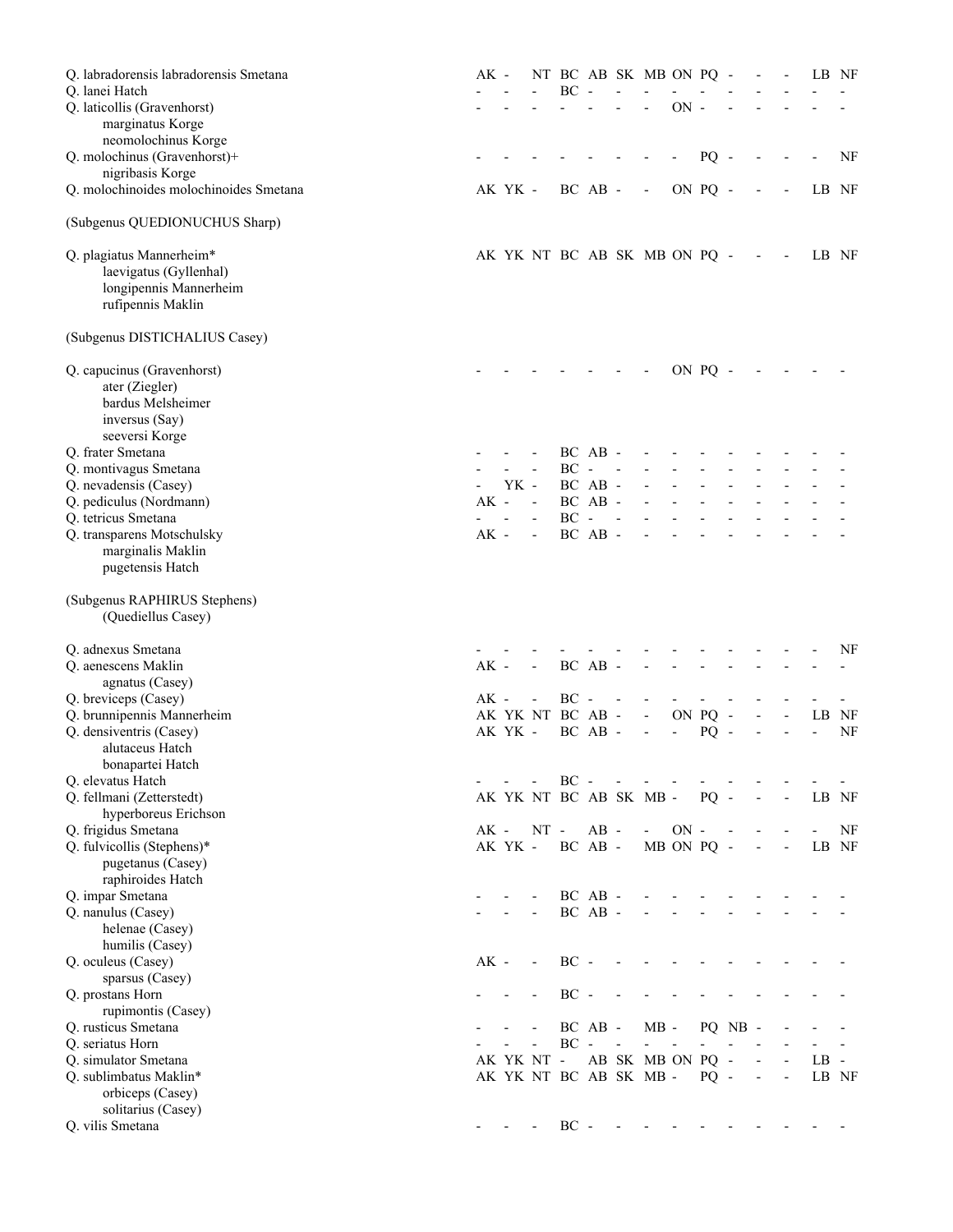| (Subgenus PARAQUEDIUS Casey)                                                                              |                                                                 |        |              |                     |         |                    |                          |                                                                |            |                |                  |        |                          |                          |
|-----------------------------------------------------------------------------------------------------------|-----------------------------------------------------------------|--------|--------------|---------------------|---------|--------------------|--------------------------|----------------------------------------------------------------|------------|----------------|------------------|--------|--------------------------|--------------------------|
| Q. puncticeps Horn                                                                                        |                                                                 |        |              |                     | $BC -$  |                    |                          |                                                                |            |                |                  |        |                          |                          |
| Genus HEMIQUEDIUS Horn                                                                                    |                                                                 |        |              |                     |         |                    |                          |                                                                |            |                |                  |        |                          |                          |
| H. ferox (LeConte)                                                                                        |                                                                 |        |              |                     |         |                    | $\overline{\phantom{a}}$ | $\overline{\phantom{a}}$                                       | ON PQ -    |                |                  | $NS -$ |                          |                          |
| Genus ANAQUEDIUS Casey                                                                                    |                                                                 |        |              |                     |         |                    |                          |                                                                |            |                |                  |        |                          |                          |
| A. vernix (LeConte)                                                                                       |                                                                 |        |              |                     |         |                    |                          |                                                                |            |                | ON PQ NB NS -    |        |                          |                          |
| Genus ACYLOPHORUS Nordmann                                                                                |                                                                 |        |              |                     |         |                    |                          |                                                                |            |                |                  |        |                          |                          |
| (Subgenus AMACYLOPHORUS Smetana)                                                                          |                                                                 |        |              |                     |         |                    |                          |                                                                |            |                |                  |        |                          |                          |
| A. pratensis LeConte                                                                                      |                                                                 |        |              |                     |         | $\sim$ $-$         |                          | $\qquad \qquad \blacksquare$                                   |            | ON PQ -        |                  |        | $\overline{\phantom{a}}$ | NF                       |
| (Subgenus ACYLOPHORUS s.str.)                                                                             |                                                                 |        |              |                     |         |                    |                          |                                                                |            |                |                  |        |                          |                          |
| A. alternans Smetana                                                                                      |                                                                 |        |              |                     |         |                    |                          |                                                                | $ON -$     |                |                  |        |                          |                          |
| A. caseyi Leng<br>A. flavicollis Sachse                                                                   |                                                                 |        |              |                     |         |                    |                          | $\overline{\phantom{a}}$                                       | $\rm ON$ - | ON PQ -        |                  | $NS -$ |                          |                          |
| A. pronus Erichson                                                                                        |                                                                 | $AK -$ |              |                     | NT BC - |                    | $\overline{\phantom{a}}$ |                                                                |            |                | MB ON PQ NB NS - |        |                          | NF                       |
| Genus DIOCHUS Erichson<br>D. schaumi Kraatz<br>brevipennis Casey<br>pallidiceps Casey<br>thoracicus Casey | Key to North American species: Smetana (1982)<br>Tribe Diochini |        |              |                     |         |                    | $\overline{\phantom{a}}$ | $\overline{\phantom{a}}$                                       |            | ON PQ -        |                  |        |                          |                          |
|                                                                                                           | Tribe Othiini                                                   |        |              |                     |         |                    |                          |                                                                |            |                |                  |        |                          |                          |
| Genus ATRECUS Jacquelin du Val                                                                            |                                                                 |        |              |                     |         |                    |                          |                                                                |            |                |                  |        |                          |                          |
| A. americanus (Casey)<br>A. macrocephalus (Nordmann)                                                      |                                                                 |        | $AK -$       |                     |         |                    |                          | $- - - - - - \cdot ON PQ - NS -$<br>NT BC AB - - ON PQ NB NS - |            |                |                  |        |                          | NF                       |
| A. quadripennis (Casey)                                                                                   |                                                                 |        | $\mathbf{r}$ | $\omega_{\rm{max}}$ |         | BC AB -            |                          | $\blacksquare$                                                 |            | $\blacksquare$ |                  |        |                          | $\overline{\phantom{0}}$ |
| Genus PAROTHIUS Casey                                                                                     |                                                                 |        |              |                     |         |                    |                          |                                                                |            |                |                  |        |                          |                          |
| P. californicus (Mannerheim)<br>P. punctatus Smetana                                                      |                                                                 |        |              |                     | $BC -$  |                    |                          | $BC - - -$                                                     |            |                |                  |        |                          |                          |
|                                                                                                           | Tribe Xantholinini                                              |        |              |                     |         |                    |                          |                                                                |            |                |                  |        |                          |                          |
| Genus GAUROPTERUS C.G.Thomson                                                                             |                                                                 |        |              |                     |         |                    |                          |                                                                |            |                |                  |        |                          |                          |
| G. fulgidus (Fabricius)+                                                                                  |                                                                 |        |              |                     |         | the company of the |                          |                                                                | $ON -$     |                |                  |        |                          |                          |

Genus NUDOBIUS C.G.Thomson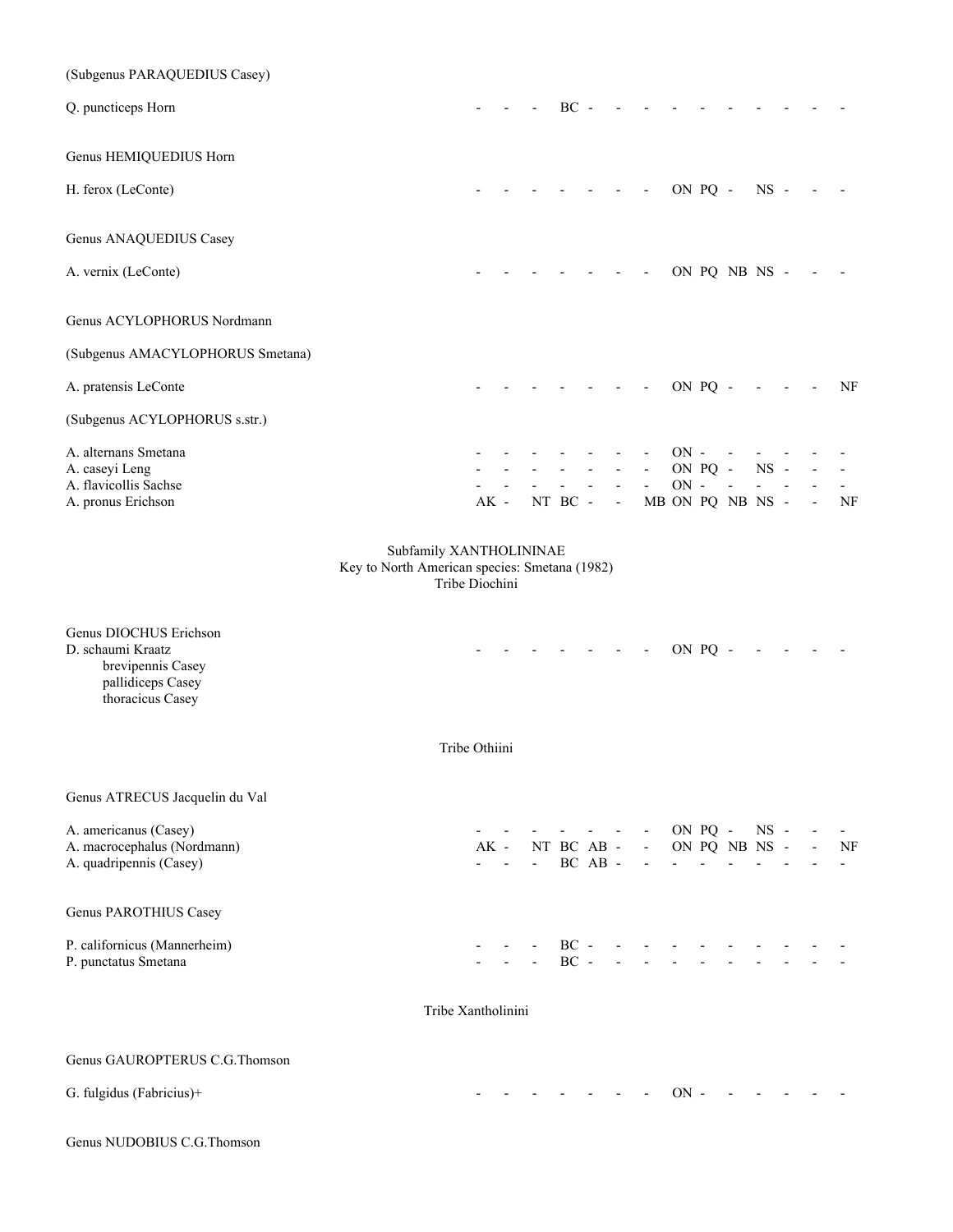| N. cephalus (Say)<br>assimilis (Kirby)<br>consentaneus (Nordmann)<br>flavipennis (Nordmann)<br>gilvipennis (Casey)<br>kiesenwetteri (Sachse)<br>nubipennis Casey<br>palliatus (Melsheimer)<br>N. pugetanus Casey<br>corticallis Casey<br>debilis Casey<br>limbalis Casey<br>Genus LEPTACINUS Erichson | $AK -$ |  | $BC -$                        |        |                          | NT BC AB SK MB ON PQ NB NS - |      |         |              |  | NF |
|-------------------------------------------------------------------------------------------------------------------------------------------------------------------------------------------------------------------------------------------------------------------------------------------------------|--------|--|-------------------------------|--------|--------------------------|------------------------------|------|---------|--------------|--|----|
| Leptacinodes Casey<br>Xanthophius Motschulsky                                                                                                                                                                                                                                                         |        |  |                               |        |                          |                              |      |         |              |  |    |
| L. batychrus (Gyllenhal)+<br>seriatus LeConte                                                                                                                                                                                                                                                         |        |  | $BC -$                        |        | $\overline{\phantom{a}}$ | MB ON PQ -                   |      |         |              |  |    |
| L. intermedius Donisthorpe+                                                                                                                                                                                                                                                                           |        |  |                               |        |                          | BC AB SK MB ON PQ -          |      |         |              |  |    |
| L. pusillus (Stephens)+<br>nigritulus LeConte                                                                                                                                                                                                                                                         |        |  |                               |        |                          | $\overline{a}$               |      | ON PQ - |              |  |    |
| Genus PHACOPHALLUS Coiffait                                                                                                                                                                                                                                                                           |        |  |                               |        |                          |                              |      |         |              |  |    |
| P. parumpunctatus (Gyllenhal)+<br>cephalicus (LeConte)                                                                                                                                                                                                                                                |        |  |                               |        |                          |                              |      | ON PQ - |              |  |    |
| Genus STENISTODERUS Jacquelin du Val                                                                                                                                                                                                                                                                  |        |  |                               |        |                          |                              |      |         |              |  |    |
| S. rubripennis (LeConte)                                                                                                                                                                                                                                                                              |        |  |                               |        |                          |                              | ON - |         |              |  |    |
| Genus LITHOCHARODES Sharp<br>Nematolinus Casey<br>Oligolinus Casey                                                                                                                                                                                                                                    |        |  |                               |        |                          |                              |      |         |              |  |    |
| L. longicollis (LeConte)                                                                                                                                                                                                                                                                              |        |  |                               |        |                          |                              |      | ON PQ   |              |  |    |
| Genus LINOHESPERUS Smetana                                                                                                                                                                                                                                                                            |        |  |                               |        |                          |                              |      |         |              |  |    |
| L. borealis (Casey)                                                                                                                                                                                                                                                                                   |        |  | $BC -$                        |        |                          |                              |      |         |              |  |    |
| L. cuspifer Smetana<br>L. subhamatus Smetana                                                                                                                                                                                                                                                          |        |  | BC AB -<br>$\Delta \sim 10^4$ | $AB -$ |                          |                              |      |         |              |  |    |
| Genus STICTOLINUS Casey                                                                                                                                                                                                                                                                               |        |  |                               |        |                          |                              |      |         |              |  |    |
| S. flavipes (LeConte)<br>scolopaceus Casey                                                                                                                                                                                                                                                            |        |  |                               |        | $\overline{\phantom{a}}$ | $\overline{\phantom{a}}$     |      |         | ON PQ - NS - |  |    |
| Genus HESPEROLINUS Casey<br>Leiolinus Casey                                                                                                                                                                                                                                                           |        |  |                               |        |                          |                              |      |         |              |  |    |
| H. parcus (LeConte)<br>tarsalis (Casey)<br>uteanus (Casey)                                                                                                                                                                                                                                            |        |  |                               | $AB -$ |                          |                              |      |         |              |  |    |

Genus GYROHYPNUS Samouelle